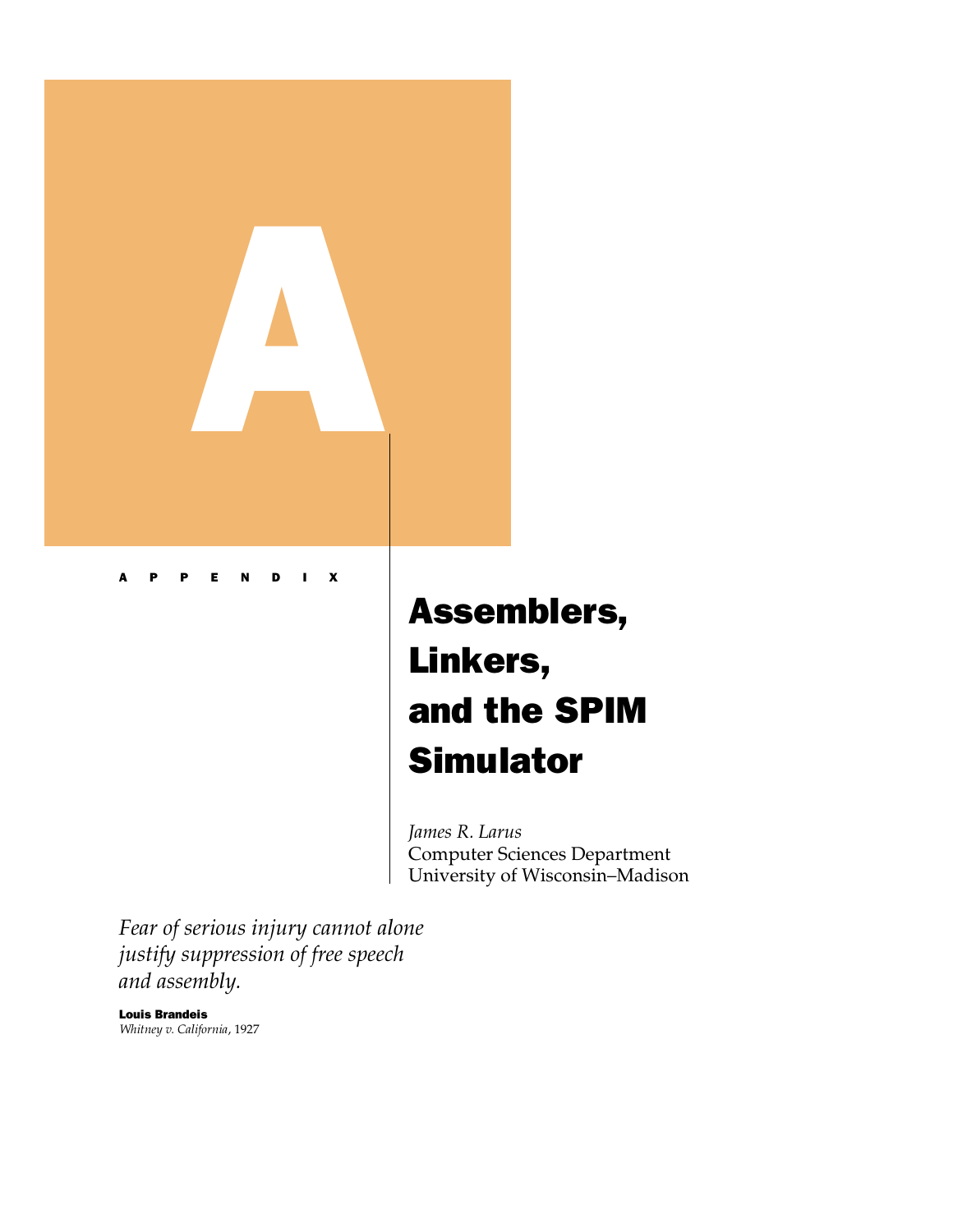| A.1  | <b>Introduction</b> $A-3$                |
|------|------------------------------------------|
| A.2  | <b>Assemblers</b> $A-10$                 |
| A.3  | <b>Linkers</b> $A-17$                    |
| A.4  | <b>Loading</b> $A-19$                    |
| A.5  | <b>Memory Usage</b> A-20                 |
| A.6  | <b>Procedure Call Convention</b> A-22    |
| A.7  | <b>Exceptions and Interrupts</b> $A-32$  |
| A.8  | <b>Input and Output</b> $A-36$           |
| A.9  | <b>SPIM</b> $A-38$                       |
| A.10 | <b>MIPS R2000 Assembly Language</b> A-49 |
| A.11 | <b>Concluding Remarks</b> $A-75$         |
| A.12 | <b>Key Terms</b> $A-76$                  |
| A.13 | <b>Exercises</b> $A-76$                  |

### A.1 Introduction A.1

Encoding instructions as binary numbers is natural and efficient for computers. Humans, however, have a great deal of difficulty understanding and manipulating these numbers. People read and write symbols (words) much better than long sequences of digits. Chapter 3 showed that we need not choose between numbers and words because computer instructions can be represented in many ways. Humans can write and read symbols, and computers can execute the equivalent binary numbers. This appendix describes the process by which a human-readable program is translated into a form that a computer can execute, provides a few hints about writing assembly programs, and explains how to run these programs on SPIM, a simulator that executes MIPS programs. Unix, Windows, and DOS versions of the SPIM simulator are available through *www.mkp.com/cod2e.htm.*

*Assembly language* is the symbolic representation of a computer's binary encoding—*machine language*. Assembly language is more readable than machine language because it uses symbols instead of bits. The symbols in assembly language name commonly occurring bit patterns, such as opcodes and register specifiers, so people can read and remember them. In addition, assembly language permits programmers to use *labels* to identify and name particular memory words that hold instructions or data.

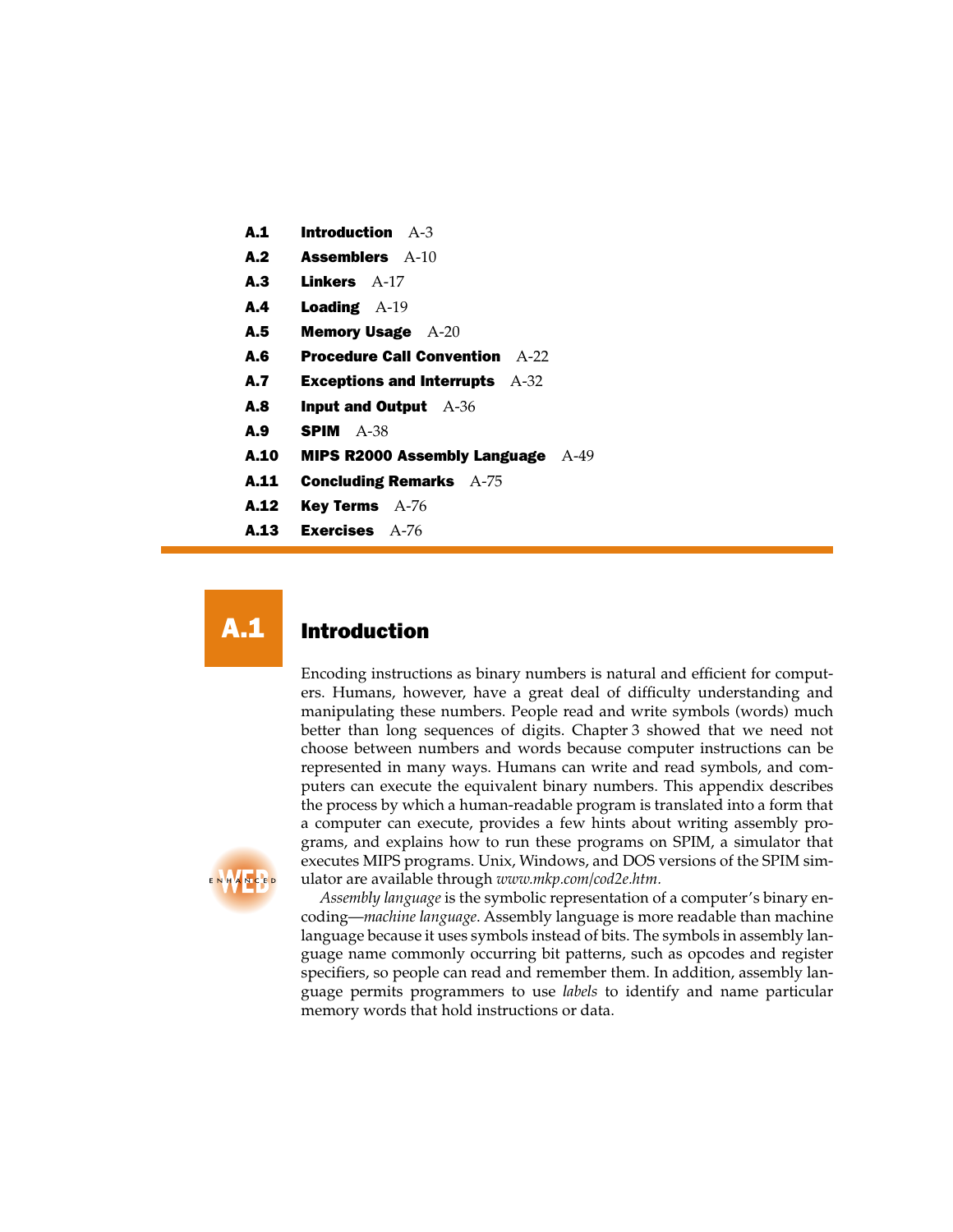

FIGURE A.1 The process that produces an executable file. An assembler translates a file of assembly language into an object file, which is linked with other files and libraries into an executable file.

A tool called an *assembler* translates assembly language into binary instructions. Assemblers provide a friendlier representation than a computer's 0s and 1s that simplifies writing and reading programs. Symbolic names for operations and locations are one facet of this representation. Another facet is programming facilities that increase a program's clarity. For example, *macros*, discussed in section A.2, enable a programmer to extend the assembly language by defining new operations.

An assembler reads a single assembly language *source file* and produces an *object file* containing machine instructions and bookkeeping information that helps combine several object files into a program. Figure A.1 illustrates how a program is built. Most programs consist of several files—also called *modules* that are written, compiled, and assembled independently. A program may also use prewritten routines supplied in a *program library*. A module typically contains *references* to subroutines and data defined in other modules and in libraries. The code in a module cannot be executed when it contains *unresolved references* to labels in other object files or libraries. Another tool, called a *linker,* combines a collection of object and library files into an *executable file*, which a computer can run.

To see the advantage of assembly language, consider the following sequence of figures, all of which contain a short subroutine that computes and prints the sum of the squares of integers from 0 to 100. Figure A.2 shows the machine language that a MIPS computer executes. With considerable effort, you could use the opcode and instruction format tables in Chapters 3 and 4 to translate the instructions into a symbolic program similar to Figure A.3. This form of the routine is much easier to read because operations and operands are written with symbols, rather than with bit patterns. However, this assembly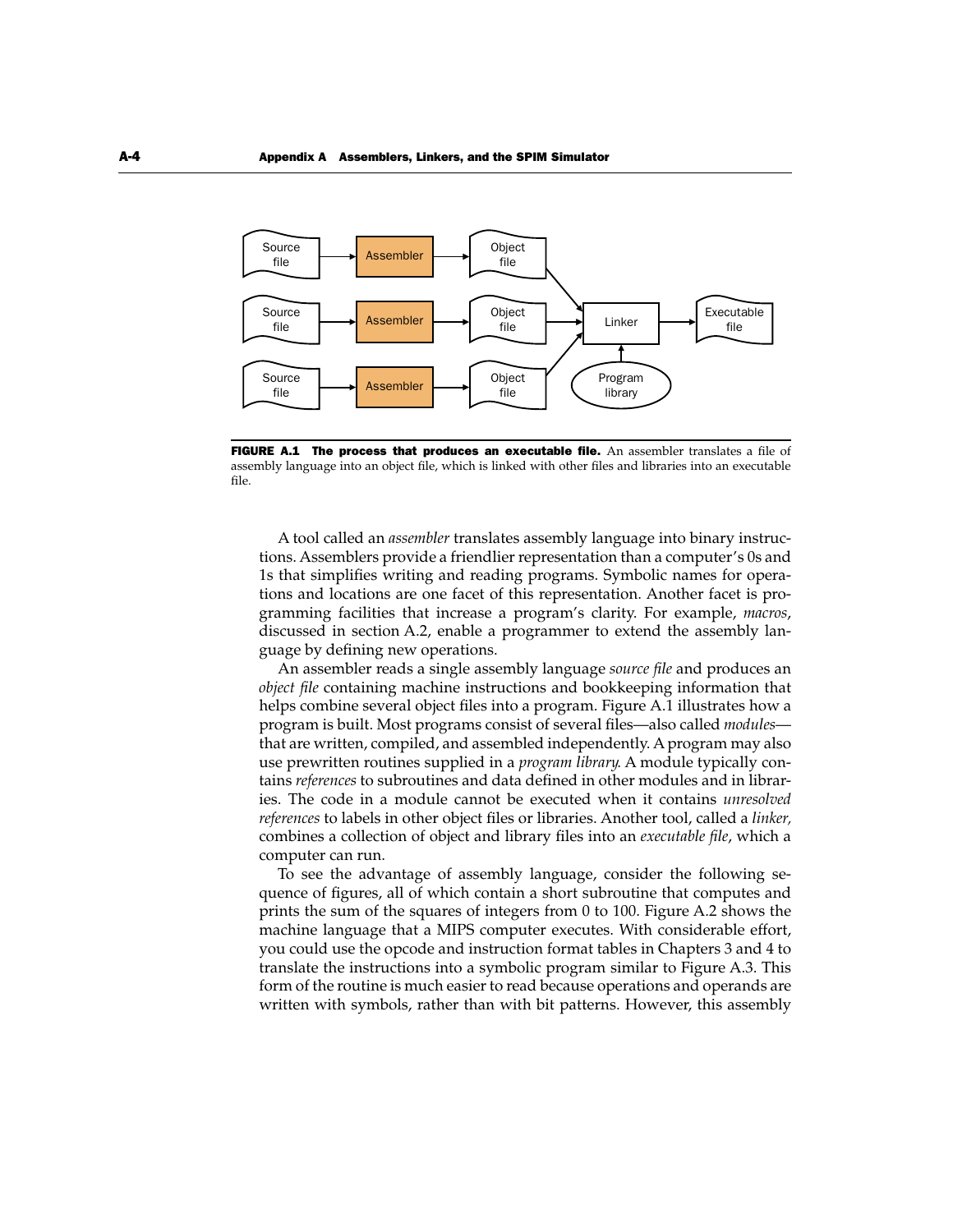

FIGURE A.2 MIPS machine language code for a routine to compute and print the sum of the squares of integers between 0 and 100.

language is still difficult to follow because memory locations are named by their address, rather than by a symbolic label.

Figure A.4 shows assembly language that labels memory addresses with mnemonic names. Most programmers prefer to read and write this form. Names that begin with a period, for example .data and .globl, are *assembler directives* that tell the assembler how to translate a program but do not produce machine instructions. Names followed by a colon, such as str or main, are labels that name the next memory location. This program is as readable as most assembly language programs (except for a glaring lack of comments), but it is still difficult to follow because many simple operations are required to accomplish simple tasks and because assembly language's lack of control flow constructs provides few hints about the program's operation.

By contrast, the C routine in Figure A.5 is both shorter and clearer since variables have mnemonic names and the loop is explicit rather than constructed with branches. (If you are unfamiliar with C, you may wish to look at Web Extension II at *www.mkp.com/cod2e.htm.*) In fact, the C routine is the only one that we wrote. The other forms of the program were produced by a C compiler and assembler.

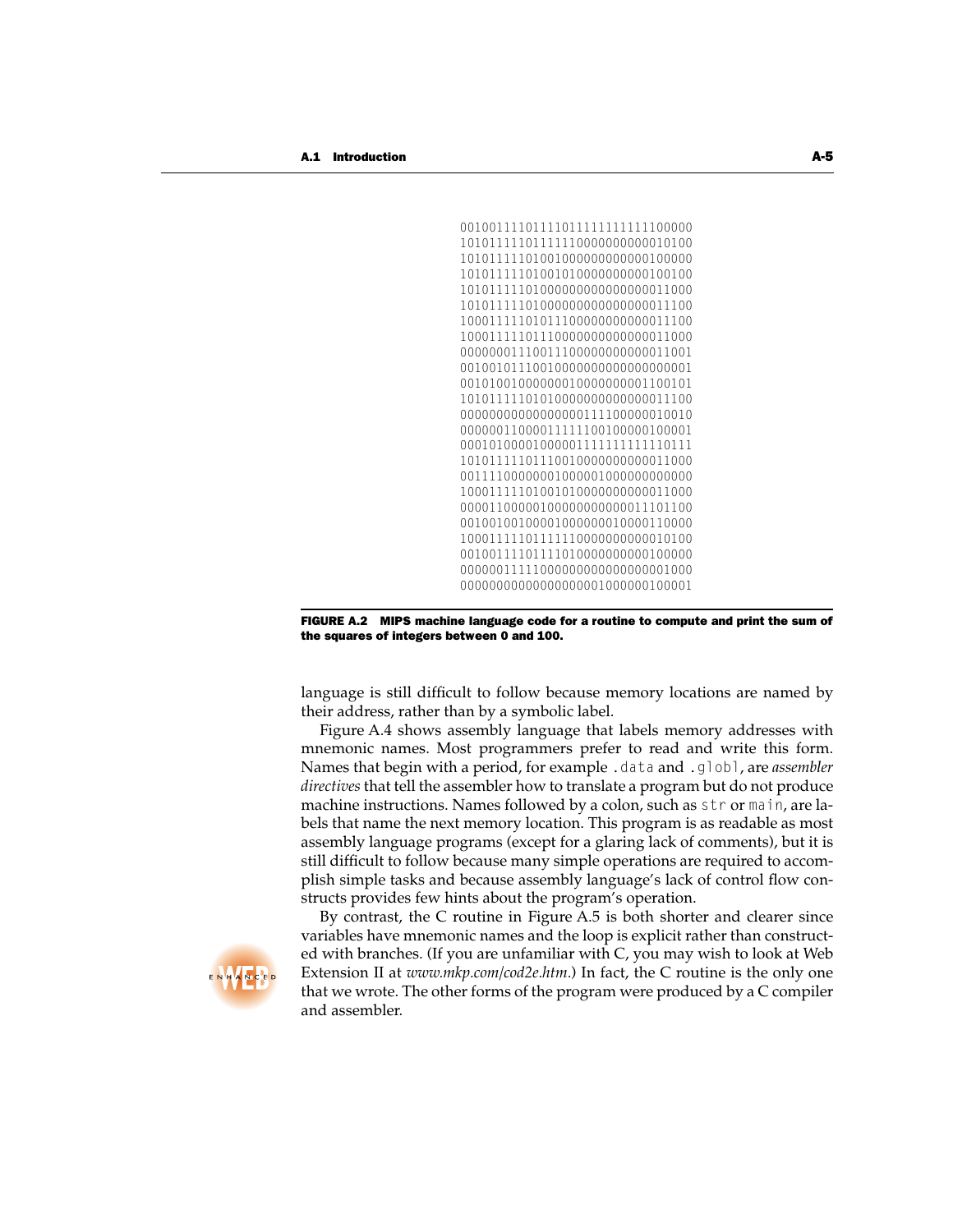```
addiu $29, $29, -32
sw $31, 20($29)
sw $4, 32($29)
sw $5, 36($29)
sw $0, 24($29)
sw $0, 28($29)
lw $14, 28($29)
lw $24, 24($29)
multu $14, $14
addiu $8, $14, 1
slti $1, $8, 101
sw $8, 28($29)
mflo $15
addu $25, $24, $15
bne$1, $0, -9
sw $25, 24($29)
lui $4, 4096
lw $5, 24($29)
jal 1048812
addiu $4, $4, 1072
lw $31, 20($29)
addiu $29, $29, 32
jr $31
move $2, $0
```
FIGURE A.3 The same routine written in assembly language. However, the code for the routine does not label registers or memory locations nor include comments.

In general, assembly language plays two roles (see Figure A.6). The first role is the output language of compilers. A *compiler* translates a program written in a *high-level language* (such as C or Pascal) into an equivalent program in machine or assembly language. The high-level language is called the *source language,* and the compiler's output is its *target language*.

Assembly language's other role is as a language in which to write programs. This role used to be the dominant one. Today, however, because of larger main memories and better compilers, most programmers write in a high-level language and rarely, if ever, see the instructions that a computer executes. Nevertheless, assembly language is still important to write programs in which speed or size are critical or to exploit hardware features that have no analogues in high-level languages.



Although this appendix focuses on MIPS assembly language, assembly programming on most other machines is very similar. The additional instructions and address modes in CISC machines, such as the VAX (see Web Extension III at *www.mkp.com/cod2e.htm*), can make assembly programs shorter but do not change the process of assembling a program or provide assembly language with the advantages of high-level languages such as type-checking and structured control flow.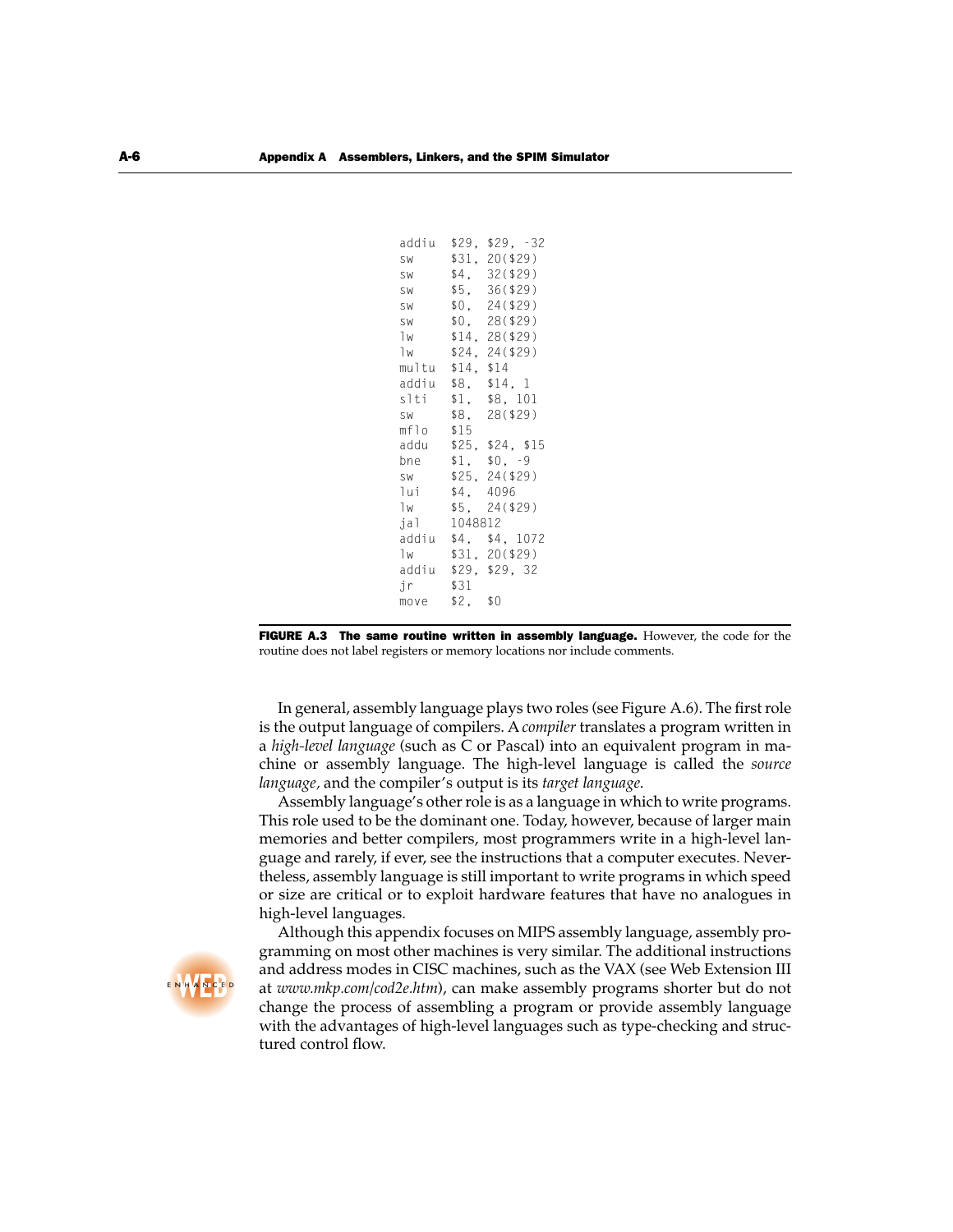```
.text
     .align 2
     .globl main
main:
     subu $sp, $sp, 32
     sw $ra, 20($sp)
     sd $a0, 32($sp)
     sw $0, 24($sp)
     sw $0, 28($sp)
loop:
     lw $t6, 28($sp)
     mul $t7, $t6, $t6
     lw $t8, 24($sp)
     addu $t9, $t8, $t7
     sw $t9, 24($sp)<br>addu $t0. $t6. 1
            $t0, $t6, 1sw $t0, 28($sp)
     ble $t0, 100, loop
     la $a0, str
     lw $a1, 24($sp)
     jal printf
     move $v0, $0lw $ra, 20($sp)
     addu $sp, $sp, 32
     jr $ra
     .data
     .align 0
str:
     .asciiz "The sum from 0 .. 100 is %d\n"
```
FIGURE A.4 The same routine written in assembly language with labels, but no comments. The commands that start with periods are assembler directives (see pages A-51-A-53). .text indicates that succeeding lines contain instructions. .data indicates that they contain data. .align n indicates that the items on the succeeding lines should be aligned on a 2*n* byte boundary. Hence, .align 2 means the next item should be on a word boundary. .globl main declares that main is a global symbol that should be visible to code stored in other files. Finally, .asciiz stores a null-terminated string in memory.

### When to Use Assembly Language

The primary reason to program in assembly language, as opposed to an available high-level language, is that the speed or size of a program is critically important. For example, consider a computer that controls a piece of machinery, such as a car's brakes. A computer that is incorporated in another device, such as a car, is called an *embedded computer*. This type of computer needs to respond rapidly and predictably to events in the outside world. Because a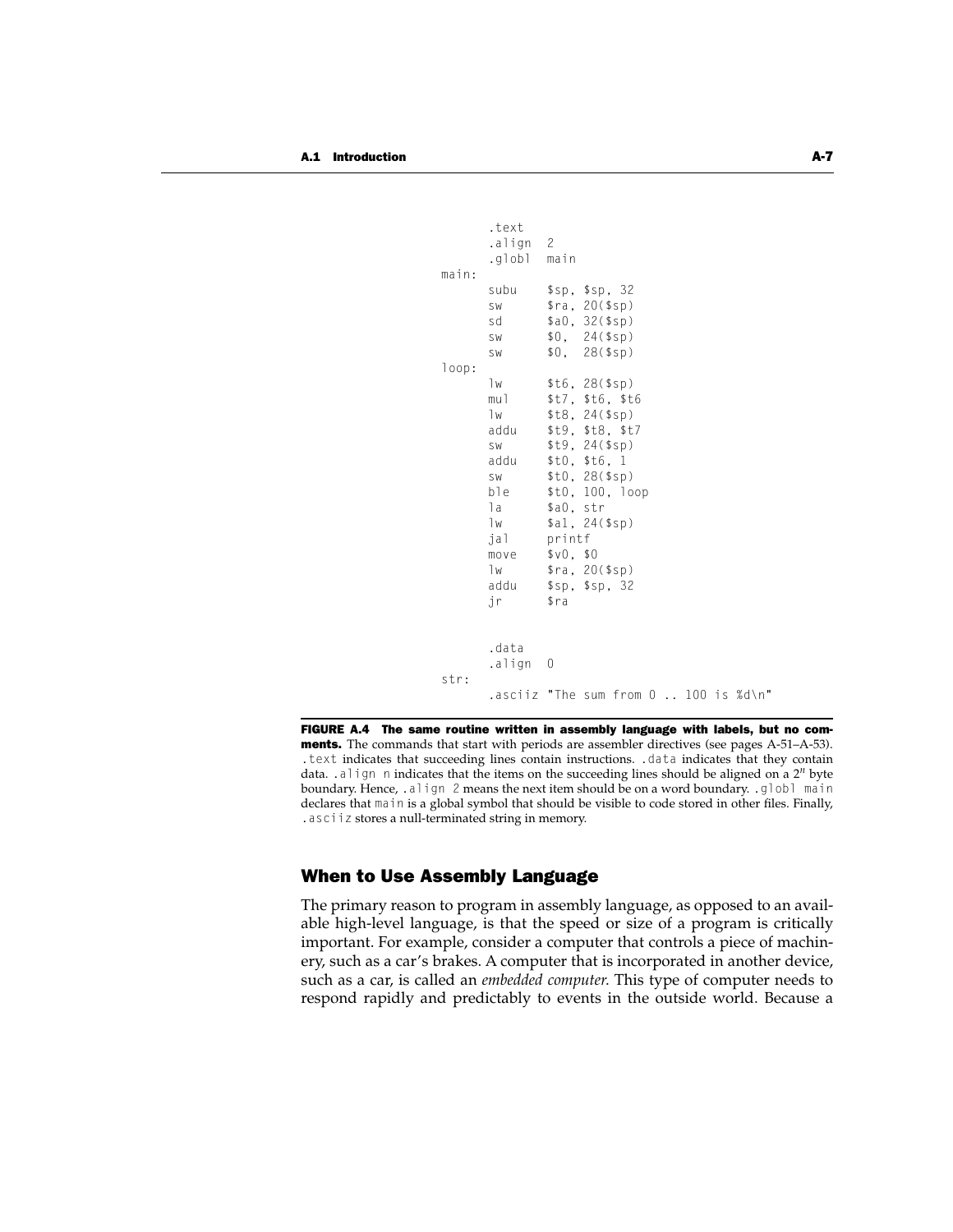

#### FIGURE A.6 Assembly language either is written by a programmer or is the output of a compiler.

compiler introduces uncertainty about the time cost of operations, programmers may find it difficult to ensure that a high-level language program responds within a definite time interval—say, 1 millisecond after a sensor detects that a tire is skidding. An assembly language programmer, on the other hand, has tight control over which instructions execute. In addition, in embedded applications, reducing a program's size, so that it fits in fewer memory chips, reduces the cost of the embedded computer.

A hybrid approach, in which most of a program is written in a high-level language and time-critical sections are written in assembly language, builds on the strengths of both languages. Programs typically spend most of their time executing a small fraction of the program's source code. This observation is just the principle of locality that underlies caches (see section 7.2 in Chapter 7).

Program profiling measures where a program spends its time and can find the time-critical parts of a program. In many cases, this portion of the program can be made faster with better data structures or algorithms. Sometimes, how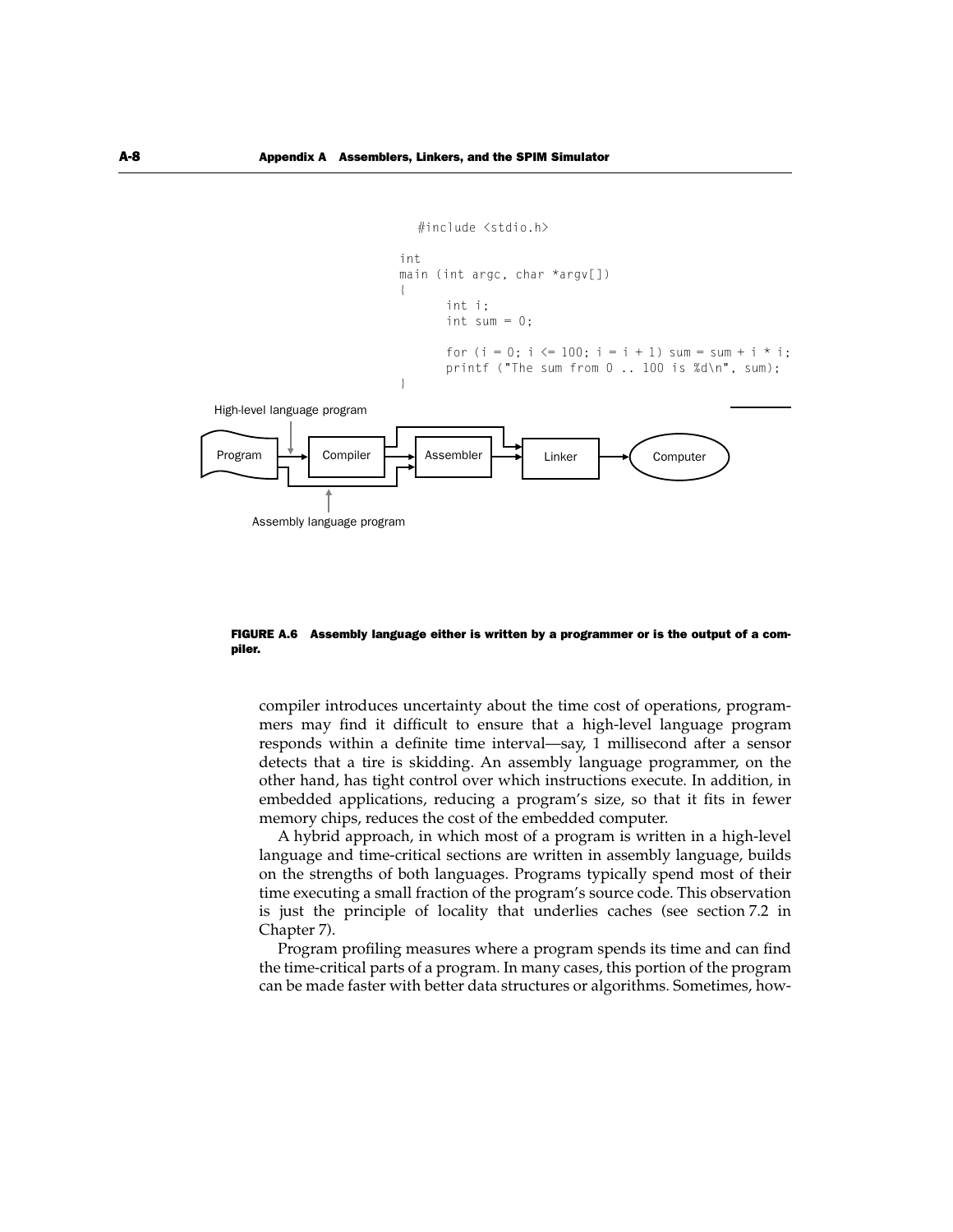ever, significant performance improvements only come from recoding a critical portion of a program in assembly language.

This improvement is not necessarily an indication that the high-level language's compiler has failed. Compilers typically are better than programmers at producing uniformly high-quality machine code across an entire program. Programmers, however, understand a program's algorithms and behavior at a deeper level than a compiler and can expend considerable effort and ingenuity improving small sections of the program. In particular, programmers often consider several procedures simultaneously while writing their code. Compilers typically compile each procedure in isolation and must follow strict conventions governing the use of registers at procedure boundaries. By retaining commonly used values in registers, even across procedure boundaries, programmers can make a program run faster.

Another major advantage of assembly language is the ability to exploit specialized instructions, for example, string copy or pattern-matching instructions. Compilers, in most cases, cannot determine that a program loop can be replaced by a single instruction. However, the programmer who wrote the loop can replace it easily with a single instruction.

In the future, a programmer's advantage over a compiler is likely to become increasingly difficult to maintain as compilation techniques improve and machines' pipelines increase in complexity (Chapter 6).

The final reason to use assembly language is that no high-level language is available on a particular computer. Many older or specialized computers do not have a compiler, so a programmer's only alternative is assembly language.

### Drawbacks of Assembly Language

Assembly language has many disadvantages that strongly argue against its widespread use. Perhaps its major disadvantage is that programs written in assembly language are inherently machine-specific and must be totally rewritten to run on another computer architecture. The rapid evolution of computers discussed in Chapter 1 means that architectures become obsolete. An assembly language program remains tightly bound to its original architecture, even after the computer is eclipsed by new, faster, and more costeffective machines.

Another disadvantage is that assembly language programs are longer than the equivalent programs written in a high-level language. For example, the C program in Figure A.5 is 11 lines long, while the assembly program in Figure A.4 is 31 lines long. In more complex programs, the ratio of assembly to high-level language (its *expansion factor*) can be much larger than the factor of three in this example. Unfortunately, empirical studies have shown that programmers write roughly the same number of lines of code per day in assembly as in high-level languages. This means that programmers are roughly *x* times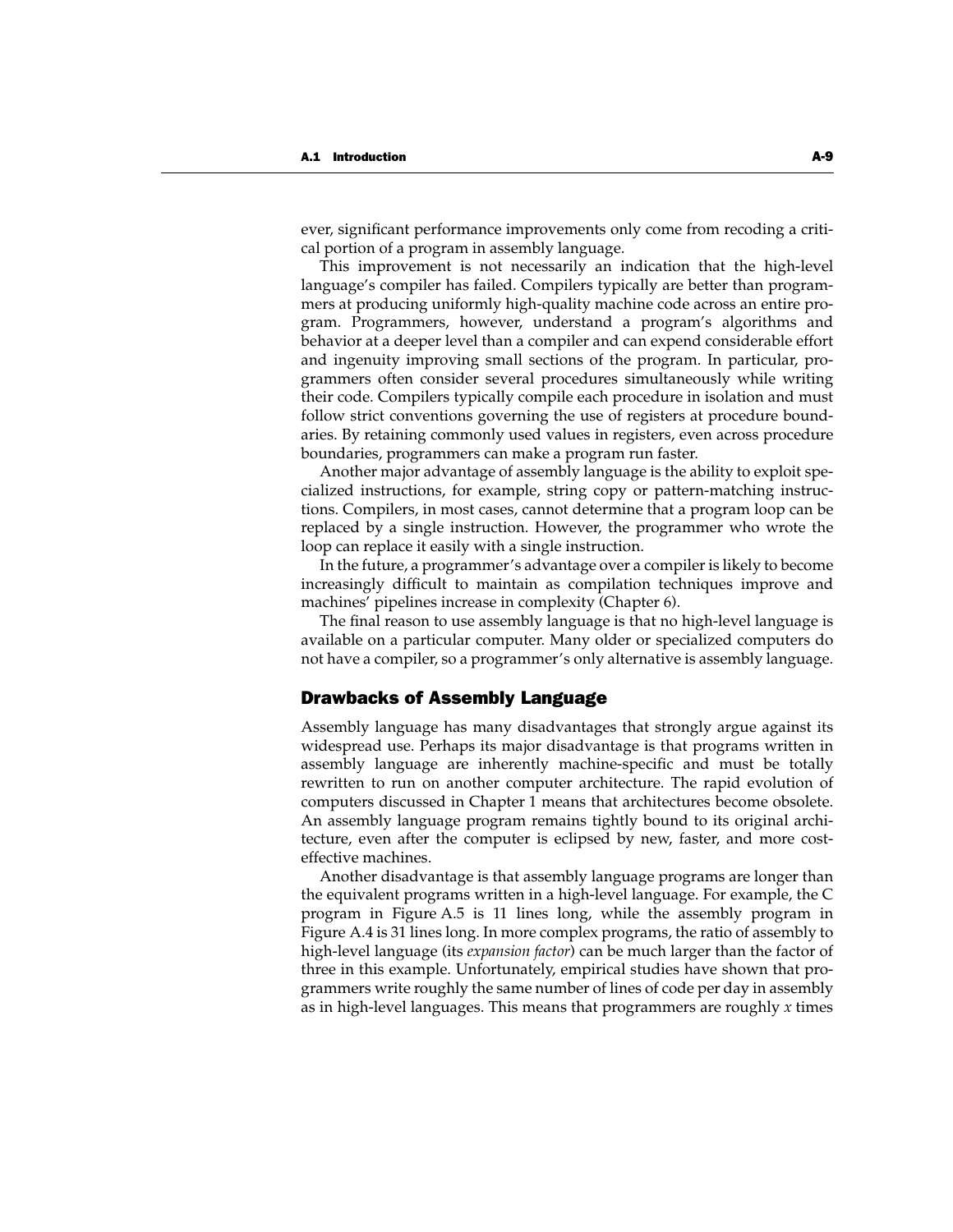more productive in a high-level language, where *x* is the assembly language expansion factor.

To compound the problem, longer programs are more difficult to read and understand and they contain more bugs. Assembly language exacerbates the problem because of its complete lack of structure. Common programming idioms, such as *if-then* statements and loops, must be built from branches and jumps. The resulting programs are hard to read because the reader must reconstruct every higher-level construct from its pieces and each instance of a statement may be slightly different. For example, look at Figure A.4 and answer these questions: What type of loop is used? What are its lower and upper bounds?

**Elaboration:** Compilers can produce machine language directly instead of relying on an assembler. These compilers typically execute much faster than those that invoke an assembler as part of compilation. However, a compiler that generates machine language must perform many tasks that an assembler normally handles, such as resolving addresses and encoding instructions as binary numbers. The trade-off is between compilation speed and compiler simplicity.

**Elaboration:** Despite these considerations, some embedded applications are written in a high-level language. Many of these applications are large and complex programs that must be extremely reliable. Assembly language programs are longer and more difficult to write and read than high-level language programs. This greatly increases the cost of writing an assembly language program and makes it extremely difficult to verify the correctness of this type of program. In fact, these considerations led the Department of Defense, which pays for many complex embedded systems, to develop Ada, a new high-level language for writing embedded systems.

### **Assemblers**

An assembler translates a file of assembly language statements into a file of binary machine instructions and binary data. The translation process has two major parts. The first step is to find memory locations with labels so the relationship between symbolic names and addresses is known when instructions are translated. The second step is to translate each assembly statement by combining the numeric equivalents of opcodes, register specifiers, and labels into a legal instruction. As shown in Figure A.1, the assembler produces an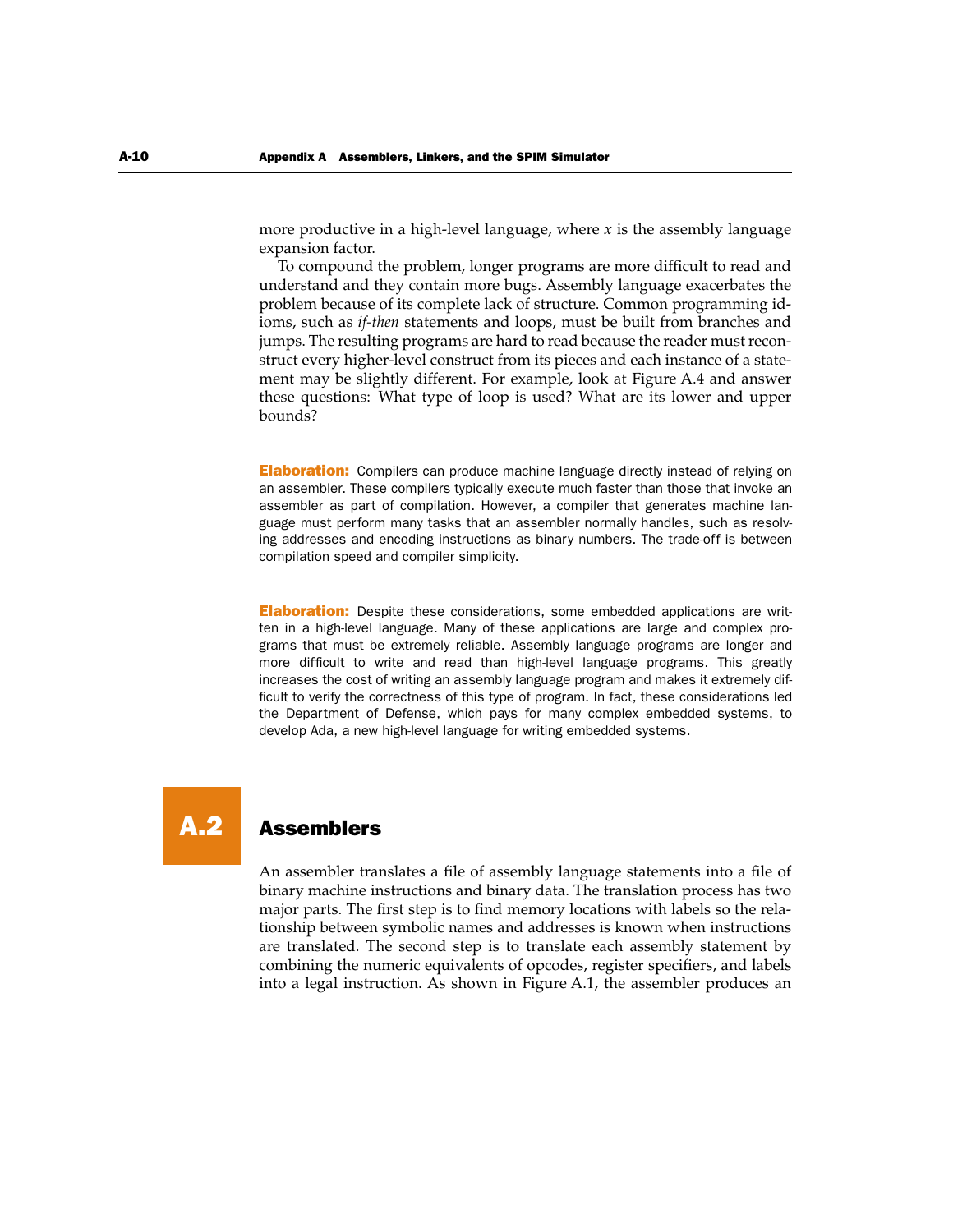output file, called an *object file*, which contains the machine instructions, data, and bookkeeping information.

An object file typically cannot be executed because it references procedures or data in other files. A label is *external* (also called *global*) if the labeled object can be referenced from files other than the one in which it is defined. A label is *local* if the object can be used only within the file in which it is defined. In most assemblers, labels are local by default and must be explicitly declared global. Subroutines and global variables require external labels since they are referenced from many files in a program. Local labels hide names that should not be visible to other modules—for example, static functions in C, which can only be called by other functions in the same file. In addition, compiler-generated names—for example, a name for the instruction at the beginning of a loop are local so the compiler need not produce unique names in every file.

#### Local and Global Labels

Consider the program in Figure A.4 on page A-7. The subroutine has an external (global) label main. It also contains two local labels—loop and str—that are only visible with this assembly language file. Finally, the routine also contains an unresolved reference to an external label  $printf$ , which is the library routine that prints values. Which labels in Figure A.4 could be referenced from another file? Example

#### Answer

Only global labels are visible outside of a file, so the only label that could be referenced from another file is main.

Since the assembler processes each file in a program individually and in isolation, it only knows the addresses of local labels. The assembler depends on another tool, the linker, to combine a collection of object files and libraries into an executable file by resolving external labels. The assembler assists the linker by providing lists of labels and unresolved references.

However, even local labels present an interesting challenge to an assembler. Unlike names in most high-level languages, assembly labels may be used before they are defined. In the example, in Figure A.4, the label str is used by the la instruction before it is defined. The possibility of a *forward reference*, like this one, forces an assembler to translate a program in two steps: first find all labels and then produce instructions. In the example, when the assembler sees the la instruction, it does not know where the word labeled str is located or even whether str labels an instruction or datum.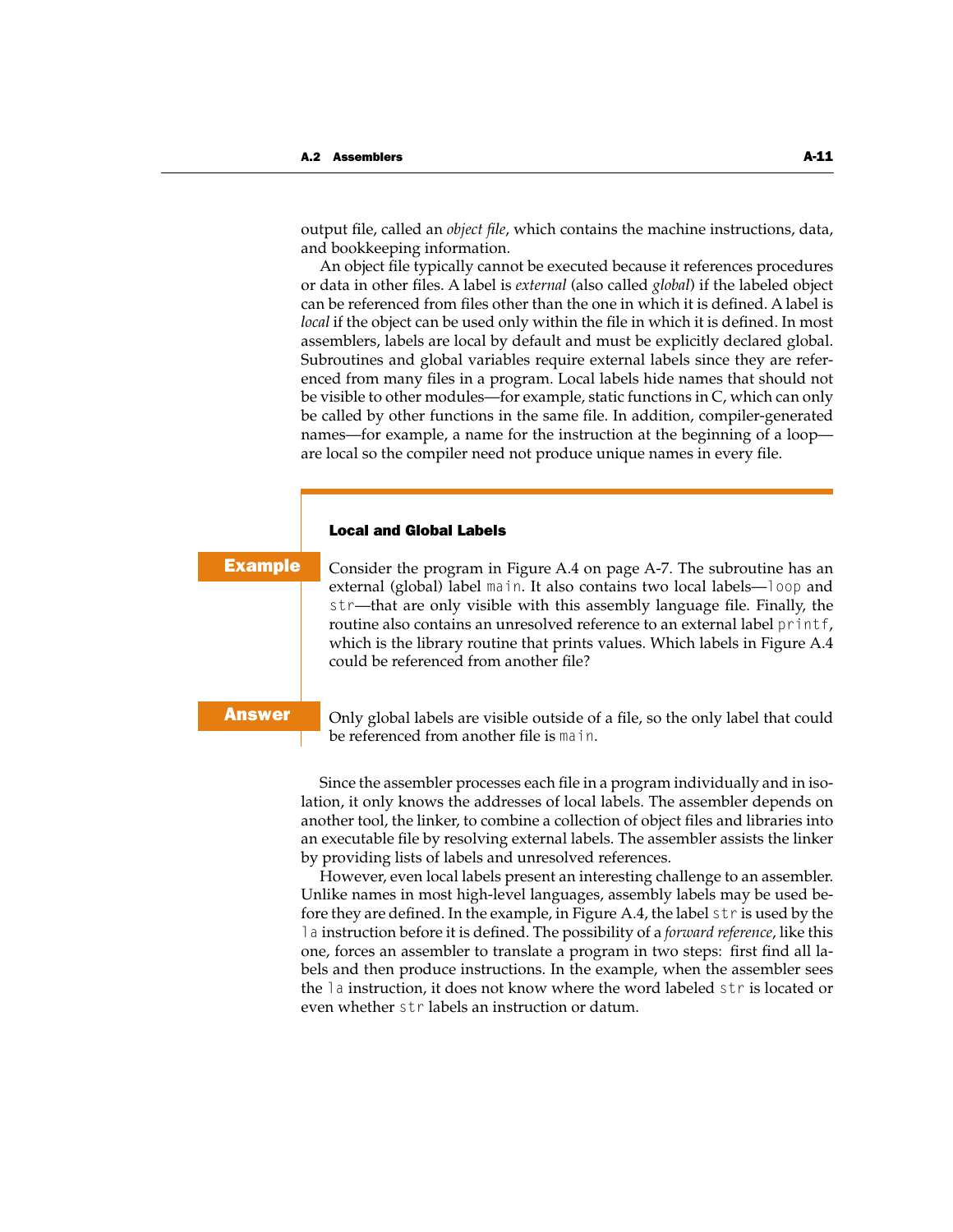An assembler's first pass reads each line of an assembly file and breaks it into its component pieces. These pieces, which are called *lexemes*, are individual words, numbers, and punctuation characters. For example, the line

ble \$t0, 100, loop

contains 6 lexemes: the opcode ble, the register specifier  $$t0$ , a comma, the number 100, a comma, and the symbol  $\log$ .

If a line begins with a label, the assembler records in its *symbol table* the name of the label and the address of the memory word that the instruction occupies. The assembler then calculates how many words of memory the instruction on the current line will occupy. By keeping track of the instructions' sizes, the assembler can determine where the next instruction goes. To compute the size of a variable-length instruction, like those on the VAX, an assembler has to examine it in detail. Fixed-length instructions, like those on MIPS, on the other hand, require only a cursory examination. The assembler performs a similar calculation to compute the space required for data statements. When the assembler reaches the end of an assembly file, the symbol table records the location of each label defined in the file.

The assembler uses the information in the symbol table during a second pass over the file, which actually produces machine code. The assembler again examines each line in the file. If the line contains an instruction, the assembler combines the binary representations of its opcode and operands (register specifiers or memory address) into a legal instruction. The process is similar to the one used in section 3.4 in Chapter 3. Instructions and data words that reference an external symbol defined in another file cannot be completely assembled (they are unresolved) since the symbol's address is not in the symbol table. An assembler does not complain about unresolved references since the corresponding label is likely to be defined in another file.

### The Big Picture

Assembly language is a programming language. Its principal difference from high-level languages such as BASIC, Java, and C is that assembly language provides only a few, simple types of data and control flow. Assembly language programs do not specify the type of value held in a variable. Instead, a program-

mer must apply the appropriate operations (e.g., integer or floatingpoint addition) to a value. In addition, in assembly language, programs must implement all control flow with *go to*s. Both factors make assembly language programming for any machine—MIPS or 80x86 more difficult and error-prone than writing in a high-level language.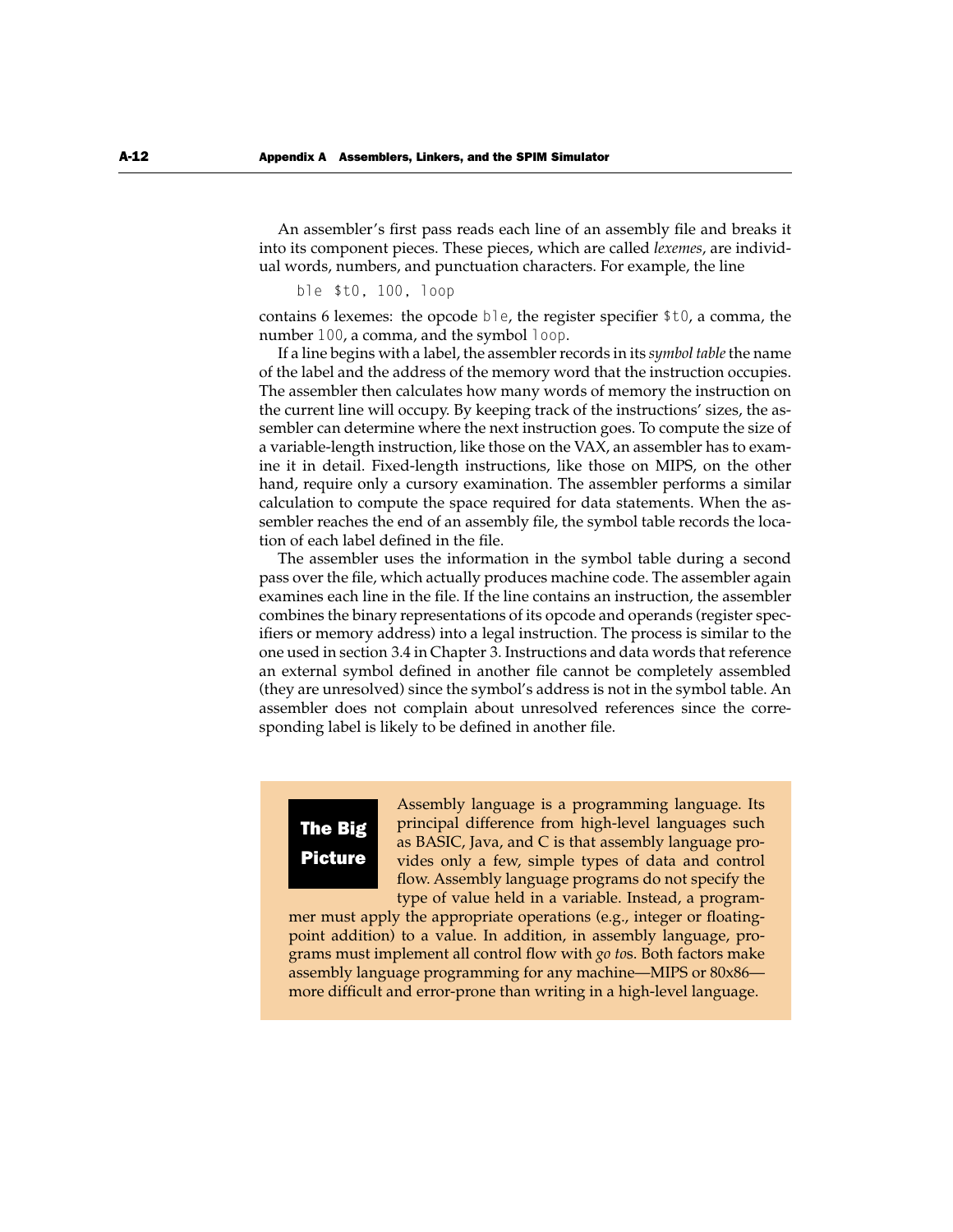**Elaboration:** If an assembler's speed is important, this two-step process can be done in one pass over the assembly file with a technique known as *backpatching*. In its pass over the file, the assembler builds a (possibly incomplete) binary representation of every instruction. If the instruction references a label that has not yet been defined, the assembler records the label and instruction in a table. When a label is defined, the assembler consults this table to find all instructions that contain a forward reference to the label. The assembler goes back and corrects their binary representation to incorporate the address of the label. Backpatching speeds assembly because the assembler only reads its input once. However, it requires an assembler to hold the entire binary representation of a program in memory so instructions can be backpatched. This requirement can limit the size of programs that can be assembled.

### Object File Format

Assemblers produce object files. An object file on Unix contains six distinct sections (see Figure A.7):

- The *object file header* describes the size and position of the other pieces of the file.
- The *text segment* contains the machine language code for routines in the source file. These routines may be unexecutable because of unresolved references.
- The *data segment* contains a binary representation of the data in the source file. The data also may be incomplete because of unresolved references to labels in other files.
- The *relocation information* identifies instructions and data words that depend on absolute addresses. These references must change if portions of the program are moved in memory.
- The *symbol table* associates addresses with external labels in the source file and lists unresolved references.
- The *debugging information* contains a concise description of the way in which the program was compiled, so a debugger can find which instruction addresses correspond to lines in a source file and print the data structures in readable form.



FIGURE A.7 Object file. A Unix assembler produces an object file with six distinct sections.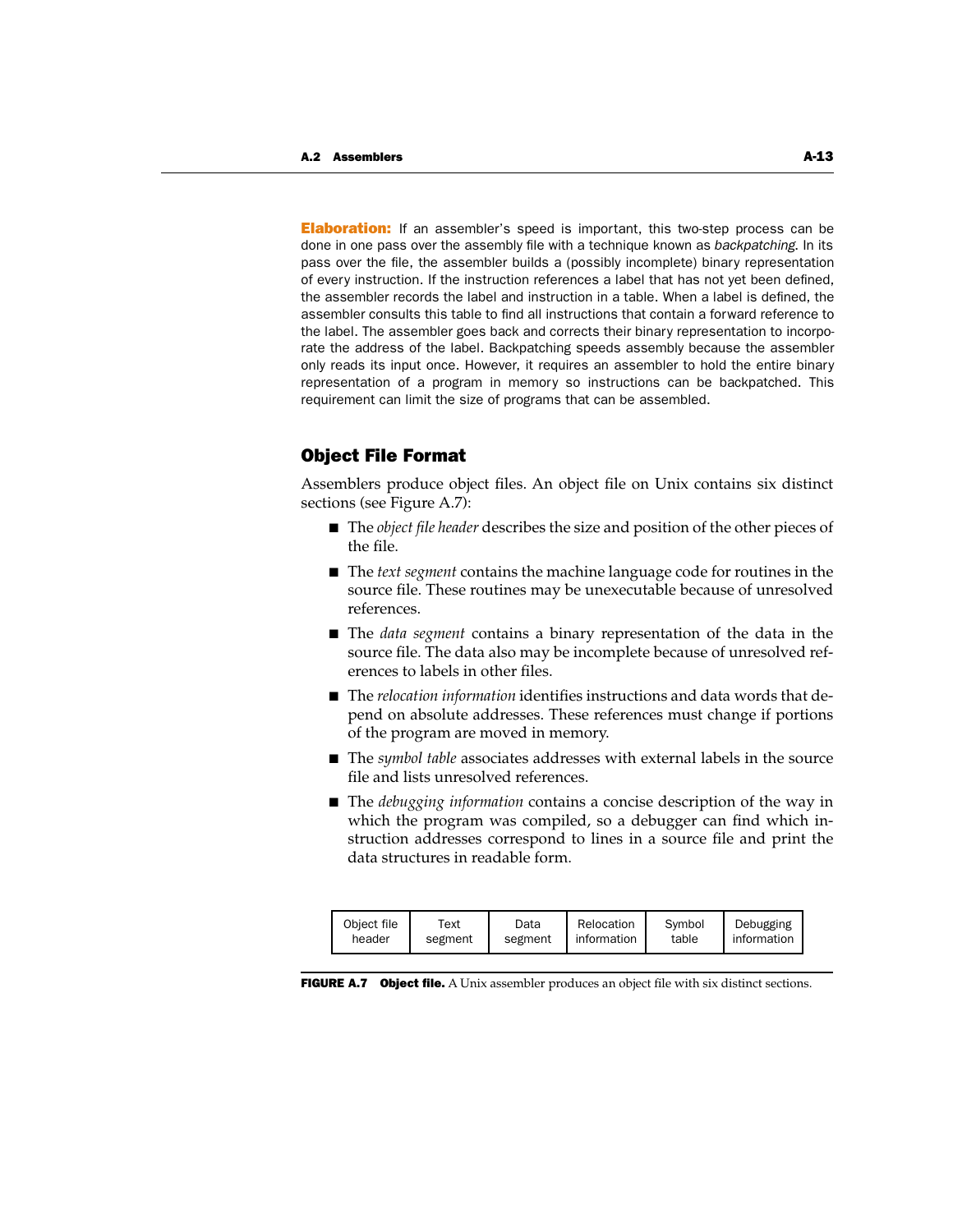The assembler produces an object file that contains a binary representation of the program and data and additional information to help link pieces of a program. This relocation information is necessary because the assembler does not know which memory locations a procedure or piece of data will occupy after it is linked with the rest of the program. Procedures and data from a file are stored in a contiguous piece of memory, but the assembler does not know where this memory will be located. The assembler also passes some symbol table entries to the linker. In particular, the assembler must record which external symbols are defined in a file and what unresolved references occur in a file.

**Elaboration:** For convenience, assemblers assume each file starts at the same address (for example, location 0) with the expectation that the linker will *relocate* the code and data when they are assigned locations in memory. The assembler produces *relocation information*, which contains an entry describing each instruction or data word in the file that references an absolute address. On MIPS, only the subroutine call, load, and store instructions reference absolute addresses. Instructions that use PC-relative addressing, such as branches, need not be relocated.

### Additional Facilities

Assemblers provide a variety of convenience features that help make assembler programs short and easier to write, but do not fundamentally change assembly language. For example, *data layout directives* allow a programmer to describe data in a more concise and natural manner than its binary representation.

In Figure A.4, the directive

.asciiz "The sum from 0 .. 100 is %d\n"

stores characters from the string in memory. Contrast this line with the alternative of writing each character as its ASCII value (Figure 3.15 in Chapter 3 describes the ASCII encoding for characters):

```
.byte 84, 104, 101, 32, 115, 117, 109, 32
.byte 102, 114, 111, 109, 32, 48, 32, 46
.byte 46, 32, 49, 48, 48, 32, 105, 115
.byte 32, 37, 100, 10, 0
```
The .asciiz directive is easier to read because it represents characters as letters, not binary numbers. An assembler can translate characters to their binary representation much faster and more accurately than a human. Data layout directives specify data in a human-readable form that the assembler translates to binary. Other layout directives are described in section A.10 on pages A-51–A-53.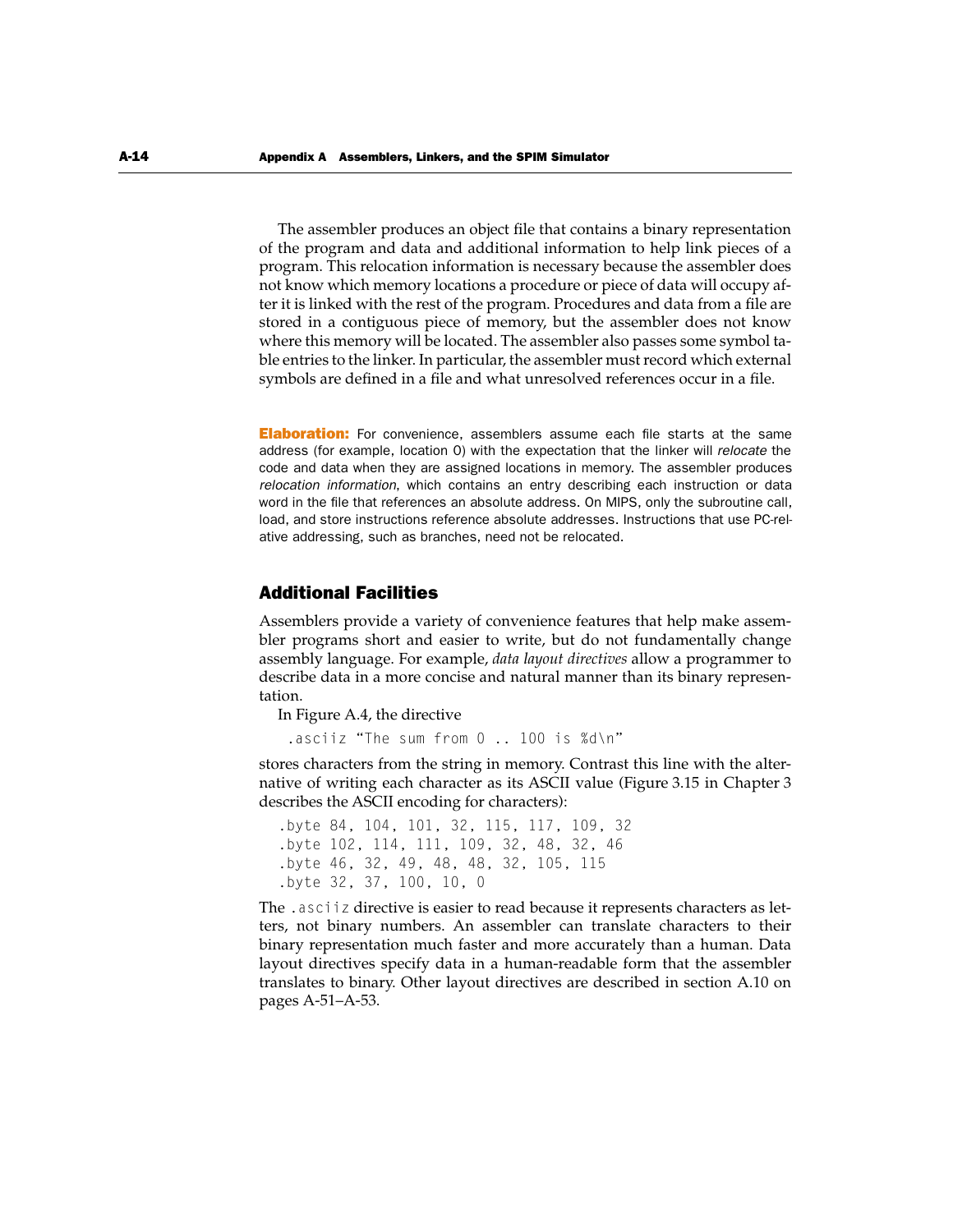|                | <b>String Directive</b>                                  |
|----------------|----------------------------------------------------------|
| <b>Example</b> | Define the sequence of bytes produced by this directive: |
|                | .asciiz "The quick brown fox jumps over the lazy dog"    |
|                |                                                          |
| <b>Answer</b>  | .byte 84, 104, 101, 32, 113, 117, 105, 99                |
|                | .byte 107, 32, 98, 114, 111, 119, 110, 32                |
|                | .byte 102, 111, 120, 32, 106, 117, 109, 112              |
|                | .byte 115, 32, 111, 118, 101, 114, 32, 116               |
|                | byte 104, 101, 32, 108, 97, 122, 121, 32                 |
|                | .byte 100, 111, 103, 0                                   |

*Macros* are a pattern-matching and replacement facility that provide a simple mechanism to name a frequently used sequence of instructions. Instead of repeatedly typing the same instructions every time they are used, a programmer invokes the macro and the assembler replaces the macro call with the corresponding sequence of instructions. Macros, like subroutines, permit a programmer to create and name a new abstraction for a common operation. Unlike subroutines, however, macros do not cause a subroutine call and return when the program runs since a macro call is replaced by the macro's body when the program is assembled. After this replacement, the resulting assembly is indistinguishable from the equivalent program written without macros.

#### Macros

#### Example

As an example, suppose that a programmer needs to print many numbers. The library routine printf accepts a format string and one or more values to print as its arguments. A programmer could print the integer in register \$7 with the following instructions:

```
.data
int_str: .asciiz"%d"
        .text
        la $a0, int_str # Load string address
                           # into first arg
        mov \text{Sal}, $7 # Load value into
                           # second arg
        jal printf \# Call the printf routine
```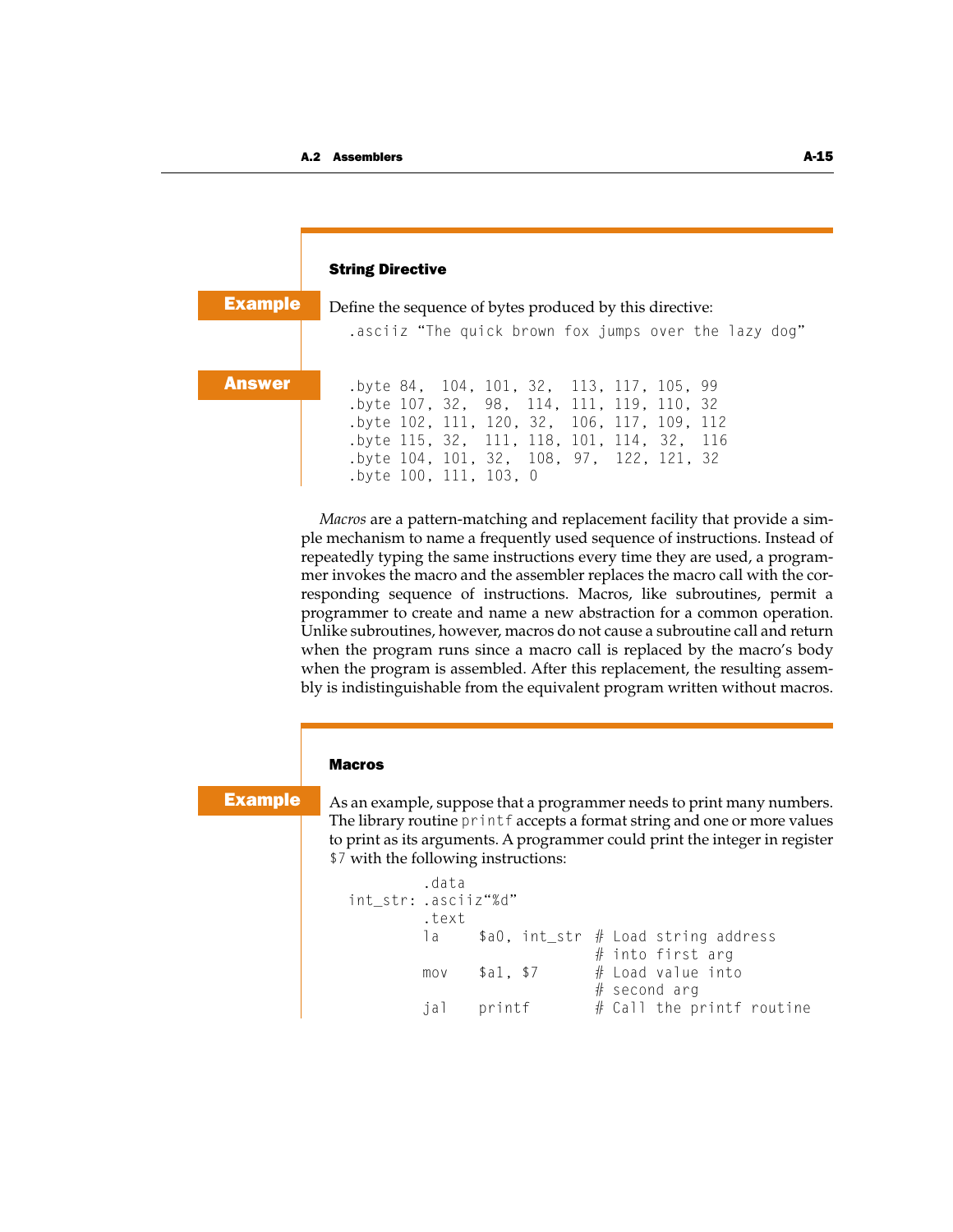The .data directive tells the assembler to store the string in the program's data segment, and the .text directive tells the assembler to store the instructions in its text segment.

 However, printing many numbers in this fashion is tedious and produces a verbose program that is difficult to understand. An alternative is to introduce a macro, print\_int, to print an integer:

```
.data
int_str:.asciiz "%d"
       .text
       .macro print_int($arg)
       la $a0, int_str # Load string address into
                           # first arg
       mov $a1, $arg # Load macro's parameter
                           # ($arg) into second arg
       jal printf # Call the printf routine
       .end_macro
print_int($7)
```
The macro has a *formal parameter*, \$arg, that names the argument to the macro. When the macro is expanded, the argument from a call is substituted for the formal parameter throughout the macro's body. Then the assembler replaces the call with the macro's newly expanded body. In the first call on print\_int, the argument is \$7, so the macro expands to the code

```
la $a0, int_str
mov $a1, $7
jal printf
```
In a second call on print\_int, say, print\_int(\$t0), the argument is \$t0, so the macro expands to

```
la $a0, int_str 
mov $a1, $t0 
jal printf
```
What does the call  $print\_int$ (\$a0) expand to?

### Answer

```
la $a0, int_str 
mov $a1, $a0 
jal printf
```
 This example illustrates a drawback of macros. A programmer who uses this macro must be aware that print\_int uses register \$a0 and so cannot correctly print the value in that register.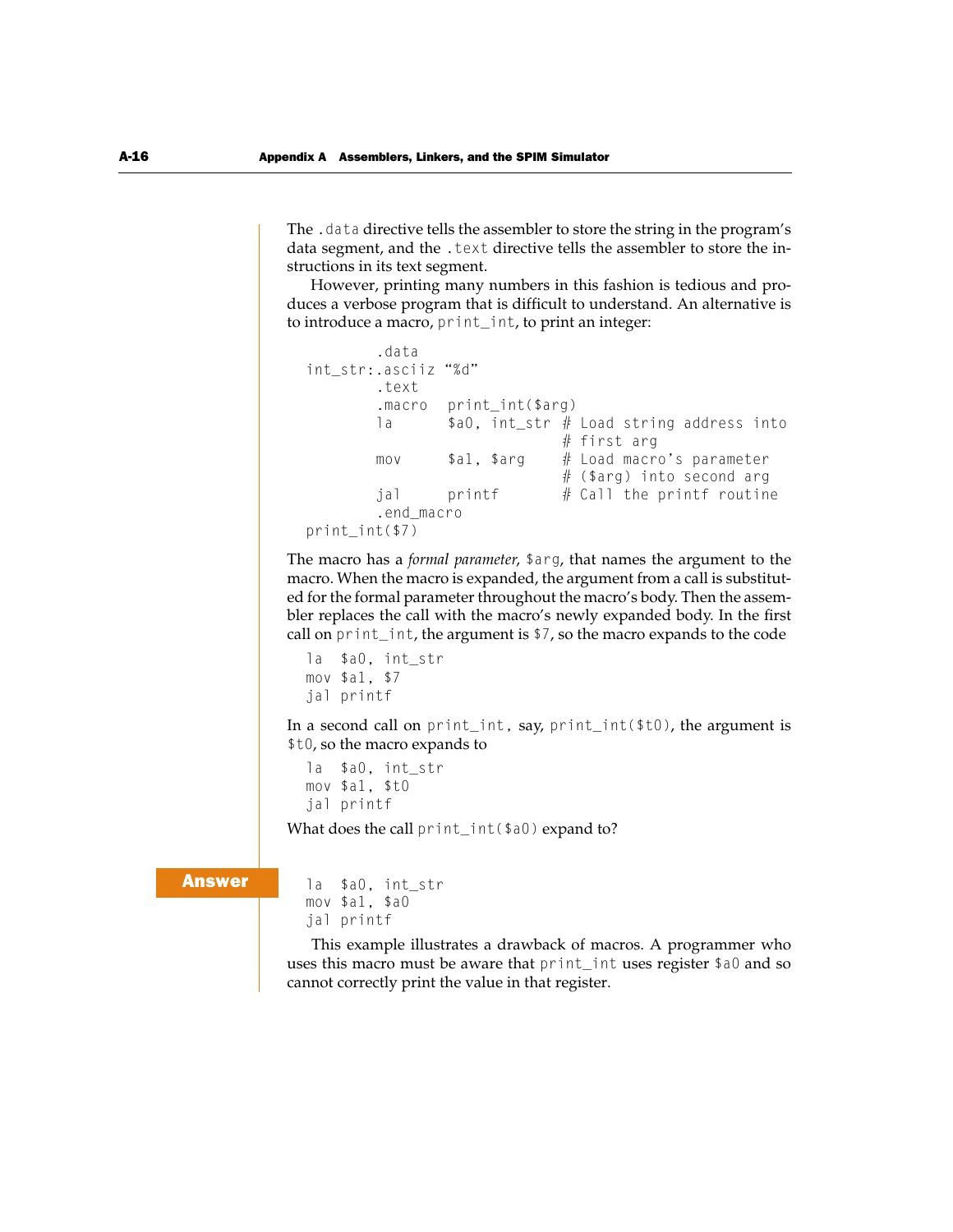### **Hardware Software** Interface

Some assemblers also implement *pseudoinstructions*, which are instructions provided by an assembler but not implemented in hardware. Chapter 3 contains many examples of how the MIPS assembler synthesizes pseudoinstructions and addressing modes from the spartan MIPS hardware instruction set. For example, section 3.5 in Chapter 3 describes how the assembler synthesizes the  $b$ 1t instruction

from two other instructions: slt and bne. By extending the instruction set, the MIPS assembler makes assembly language programming easier without complicating the hardware. Many pseudoinstructions could also be simulated with macros, but the MIPS assembler can generate better code for these instructions because it can use a dedicated register (\$at) and is able to optimize the generated code.

Elaboration: Assemblers *conditionally assemble* pieces of code, which permits a programmer to include or exclude groups of instructions when a program is assembled. This feature is particularly useful when several versions of a program differ by a small amount. Rather than keep these programs in separate files—which greatly complicates fixing bugs in the common code—programmers typically merge the versions into a single file. Code particular to one version is conditionally assembled, so it can be excluded when other versions of the program are assembled.

If macros and conditional assembly are useful, why do assemblers for Unix systems rarely, if ever, provide them? One reason is that most programmers on these systems write programs in higher-level languages like C. Most of the assembly code is produced by compilers, which find it more convenient to repeat code rather than define macros. Another reason is that other tools on Unix—such as cpp, the C preprocessor, or m4, a general macro processor—can provide macros and conditional assembly for assembly language programs.

## **A.3** Linkers **A.3**

*Separate compilation* permits a program to be split into pieces that are stored in different files. Each file contains a logically related collection of subroutines and data structures that form a *module* in a larger program. A file can be compiled and assembled independently of other files, so changes to one module do not require recompiling the entire program. As we discussed above, separate compilation necessitates the additional step of linking to combine object files from separate modules and fix their unresolved references.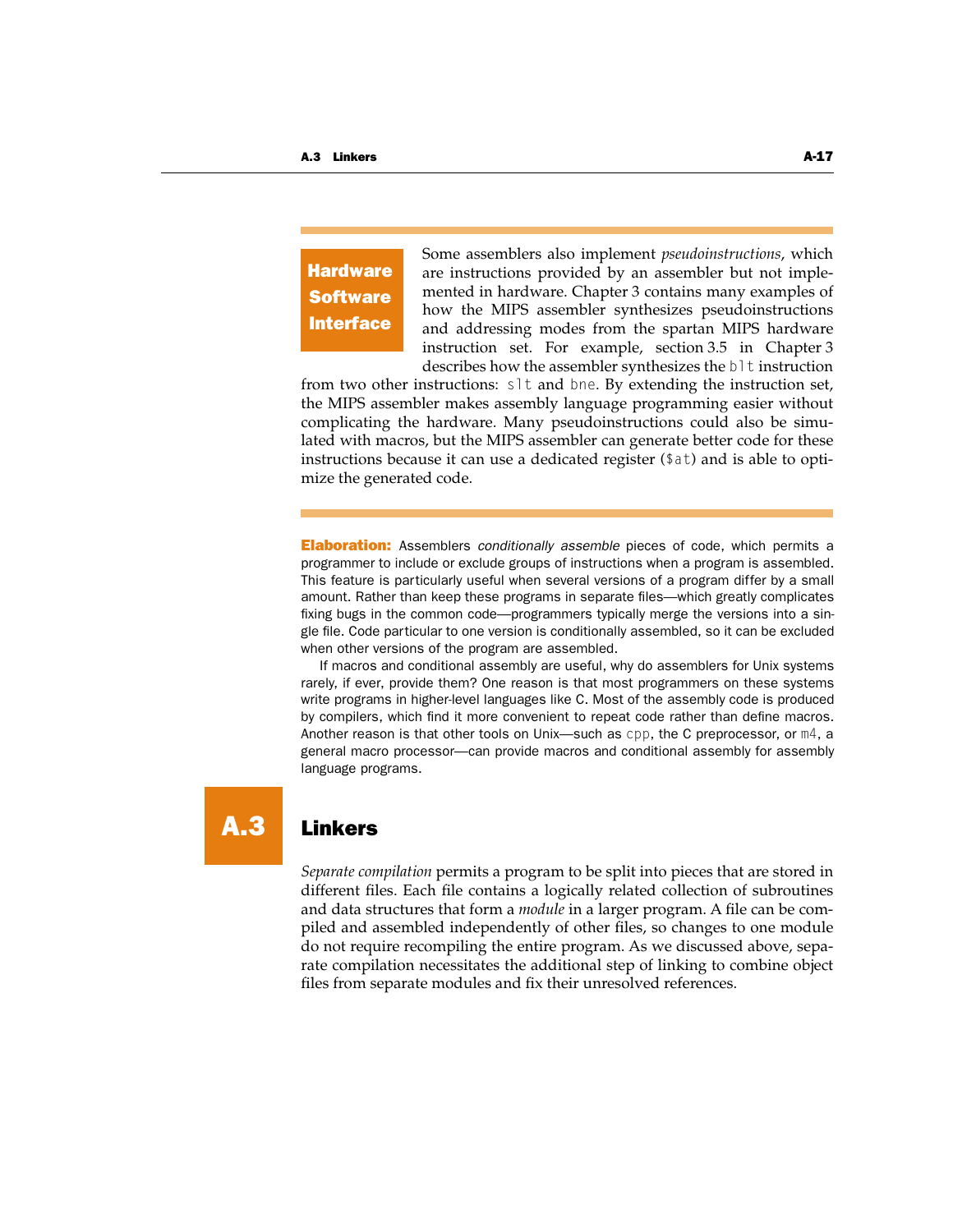The tool that merges these files is the *linker* (see Figure A.8). It performs three tasks:

- Searches the program libraries to find library routines used by the program
- Determines the memory locations that code from each module will occupy and relocates its instructions by adjusting absolute references
- Resolves references among files

A linker's first task is to ensure that a program contains no undefined labels. The linker matches the external symbols and unresolved references from a program's files. An external symbol in one file resolves a reference from another file if both refer to a label with the same name. Unmatched references mean a symbol was used, but not defined anywhere in the program.

Unresolved references at this stage in the linking process do not necessarily mean a programmer made a mistake. The program could have referenced a library routine whose code was not in the object files passed to the linker. After matching symbols in the program, the linker searches the system's program libraries to find predefined subroutines and data structures that the program



FIGURE A.8 The linker searches a collection of object files and program libraries to find nonlocal routines used in a program, combines them into a single executable file, and resolves references between routines in different files.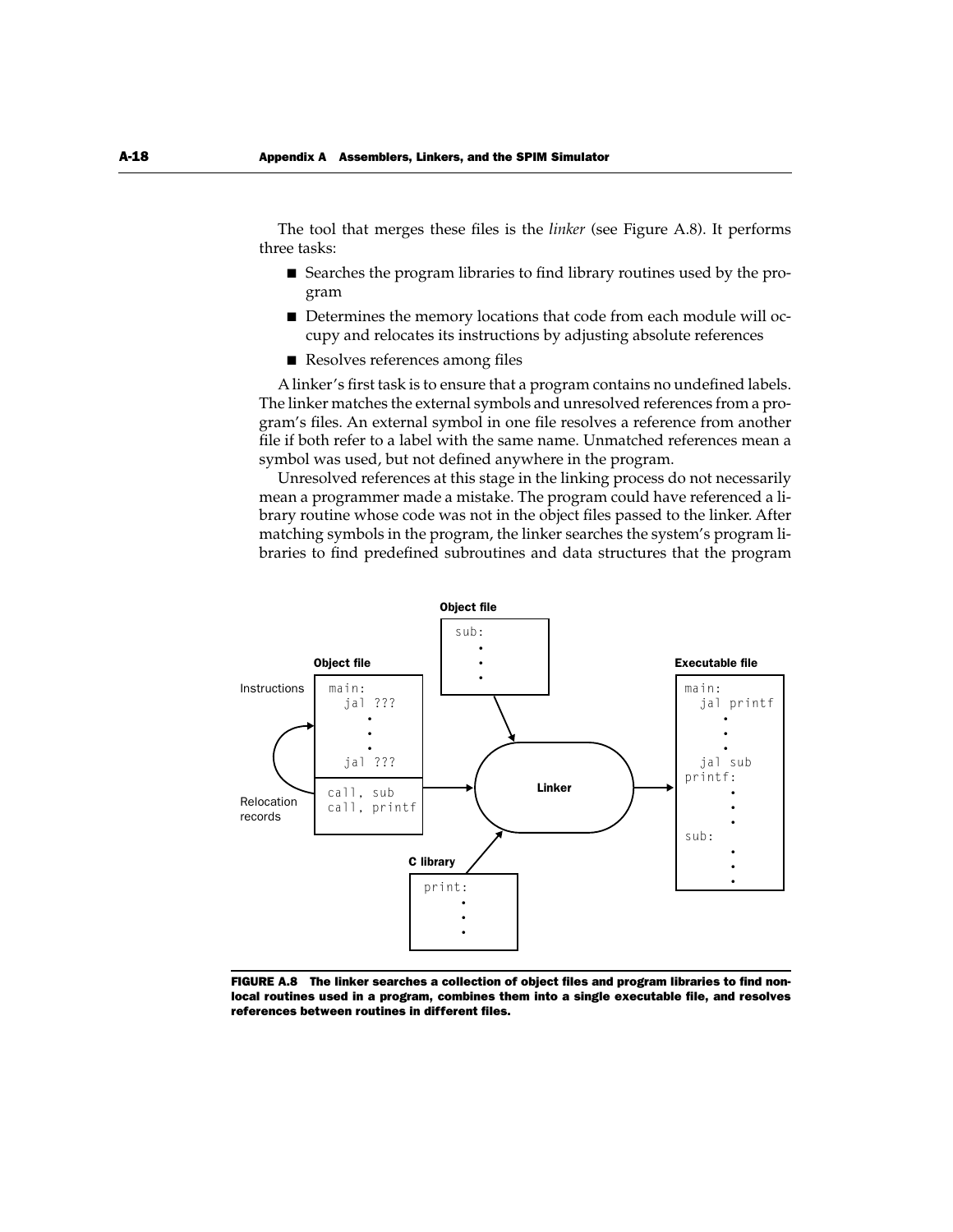references. The basic libraries contain routines that read and write data, allocate and deallocate memory, and perform numeric operations. Other libraries contain routines to access a database or manipulate terminal windows. A program that references an unresolved symbol that is not in any library is erroneous and cannot be linked. When the program uses a library routine, the linker extracts the routine's code from the library and incorporates it into the program text segment. This new routine, in turn, may depend on other library routines, so the linker continues to fetch other library routines until no external references are unresolved or a routine cannot be found.

If all external references are resolved, the linker next determines the memory locations that each module will occupy. Since the files were assembled in isolation, the assembler could not know where a module's instructions or data will be placed relative to other modules. When the linker places a module in memory, all absolute references must be *relocated* to reflect its true location. Since the linker has relocation information that identifies all relocatable references, it can efficiently find and backpatch these references.

The linker produces an executable file that can run on a computer. Typically, this file has the same format as an object file, except that it contains no unresolved references or relocation information.

### A.4 Loading A.4

A program that links without an error can be run. Before being run, the program resides in a file on secondary storage, such as a disk. On Unix systems, the operating system kernel brings a program into memory and starts it running. To start a program, the operating system performs the following steps:

- 1. Reads the executable file's header to determine the size of the text and data segments.
- 2. Creates a new address space for the program. This address space is large enough to hold the text and data segments, along with a stack segment (see section A.5).
- 3. Copies instructions and data from the executable file into the new address space.
- 4. Copies arguments passed to the program onto the stack.
- 5. Initializes the machine registers. In general, most registers are cleared, but the stack pointer must be assigned the address of the first free stack location (see section A.5).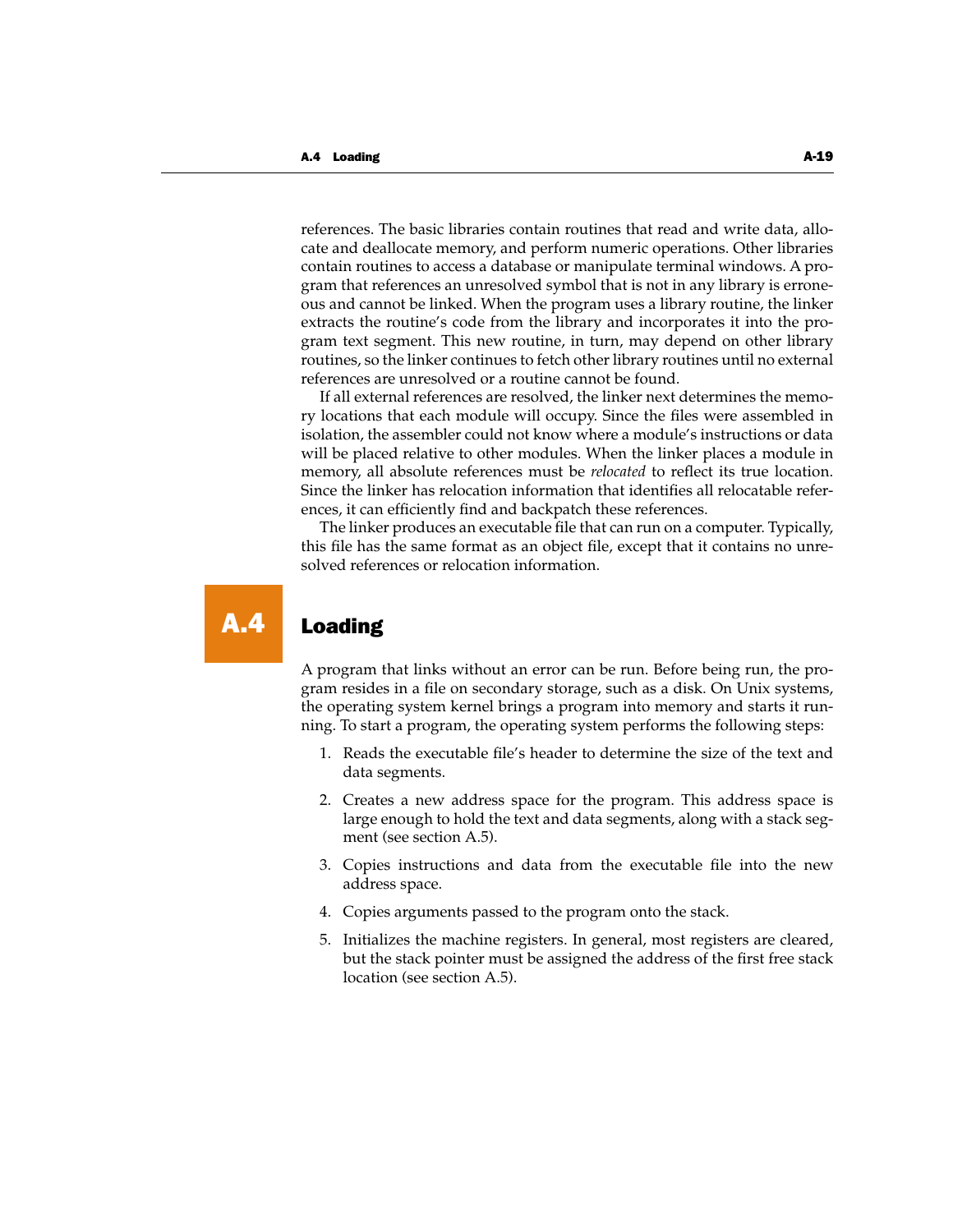6. Jumps to a start-up routine that copies the program's arguments from the stack to registers and calls the program's main routine. If the main routine returns, the start-up routine terminates the program with the exit system call.

### **A.5 Memory Usage**

The next few sections elaborate the description of the MIPS architecture presented earlier in the book. Earlier chapters focused primarily on hardware and its relationship with low-level software. These sections focus primarily on how assembly language programmers use MIPS hardware. These sections describe a set of conventions followed on many MIPS systems. For the most part, the hardware does not impose these conventions. Instead, they represent an agreement among programmers to follow the same set of rules so that software written by different people can work together and make effective use of MIPS hardware.

Systems based on MIPS processors typically divide memory into three parts (see Figure A.9). The first part, near the bottom of the address space (starting at address 400000hex), is the *text segment*, which holds the program's instructions.

The second part, above the text segment, is the *data segment*, which is further divided into two parts. *Static data* (starting at address 10000000<sub>hex</sub>) contains objects whose size is known to the compiler and whose lifetime—the interval during which a program can access them—is the program's entire execution. For example, in C, global variables are statically allocated since they can be referenced anytime during a program's execution. The linker both assigns static objects to locations in the data segment and resolves references to these objects.



FIGURE A.9 Layout of memory.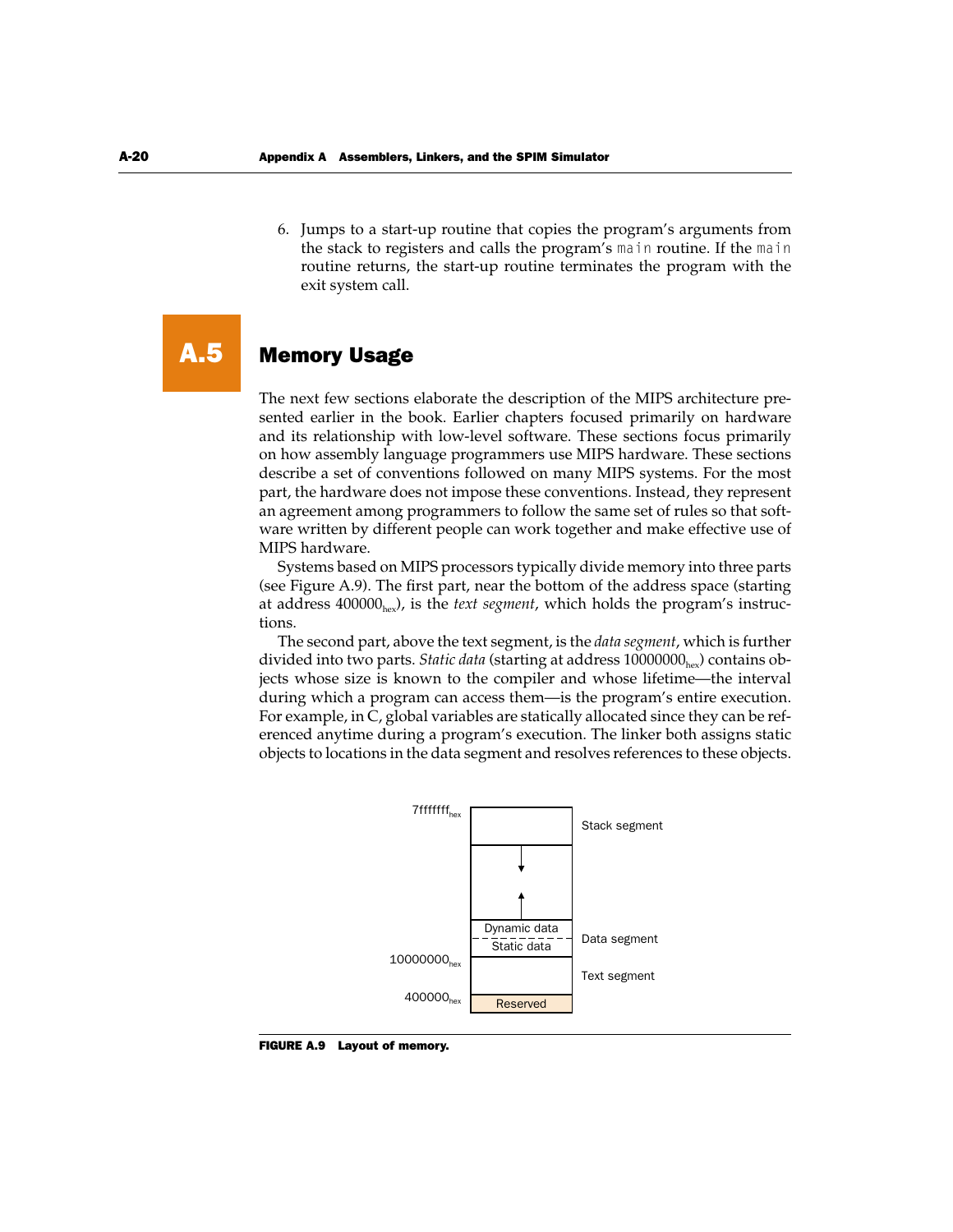Immediately above static data is *dynamic data*. This data, as its name implies, is allocated by the program as it executes. In C programs, the malloc library routine finds and returns a new block of memory. Since a compiler cannot predict how much memory a program will allocate, the operating system expands the dynamic data area to meet demand. As the upward arrow in the figure indicates, malloc expands the dynamic area with the sbrk system call, which causes the operating system to add more pages to the program's virtual address space (see section 7.3 in Chapter 7) immediately above the dynamic data segment.

The third part, the program *stack segment*, resides at the top of the virtual address space (starting at address 7fffffff<sub>hex</sub>). Like dynamic data, the maximum size of a program's stack is not known in advance. As the program pushes values on the stack, the operating system expands the stack segment down, towards the data segment.

 This three-part division of memory is not the only possible one. However, it has two important characteristics: the two dynamically expandable segments are as far apart as possible, and they can grow to use a program's entire address space.

### **Hardware Software** Interface

Because the data segment begins far above the program at address  $10000000<sub>hex</sub>$ , load and store instructions cannot directly reference data objects with their 16-bit offset fields (see section 3.4 in Chapter 3). For example, to load the word in the data segment at address  $10010020<sub>hex</sub>$  into register  $\sqrt[6]{}$ requires two instructions:

lui \$s0, 0x1001 # 0x1001 means 1001 base 16 lw \$v0, 0x0020(\$s0) # 0x10010000 + 0x0020 = 0x10010020

(The *0x* before a number means that it is a hexadecimal value. For example, 0x8000 is  $8000_{hex}$  or 32,768<sub>ten</sub>.)

To avoid repeating the lui instruction at every load and store, MIPS systems typically dedicate a register (\$gp) as a *global pointer* to the static data segment. This register contains address 10008000<sub>hex,</sub> so load and store instructions can use their signed 16-bit offset fields to access the first 64 KB of the static data segment. With this global pointer, we can rewrite the example as a single instruction:

lw \$v0, 0x8020(\$gp)

Of course, a global pointer register makes addressing locations 10000000hex–10010000hex faster than other heap locations. The MIPS compiler usually stores *global variables* in this area because these variables have fixed locations and fit better than other global data, such as arrays.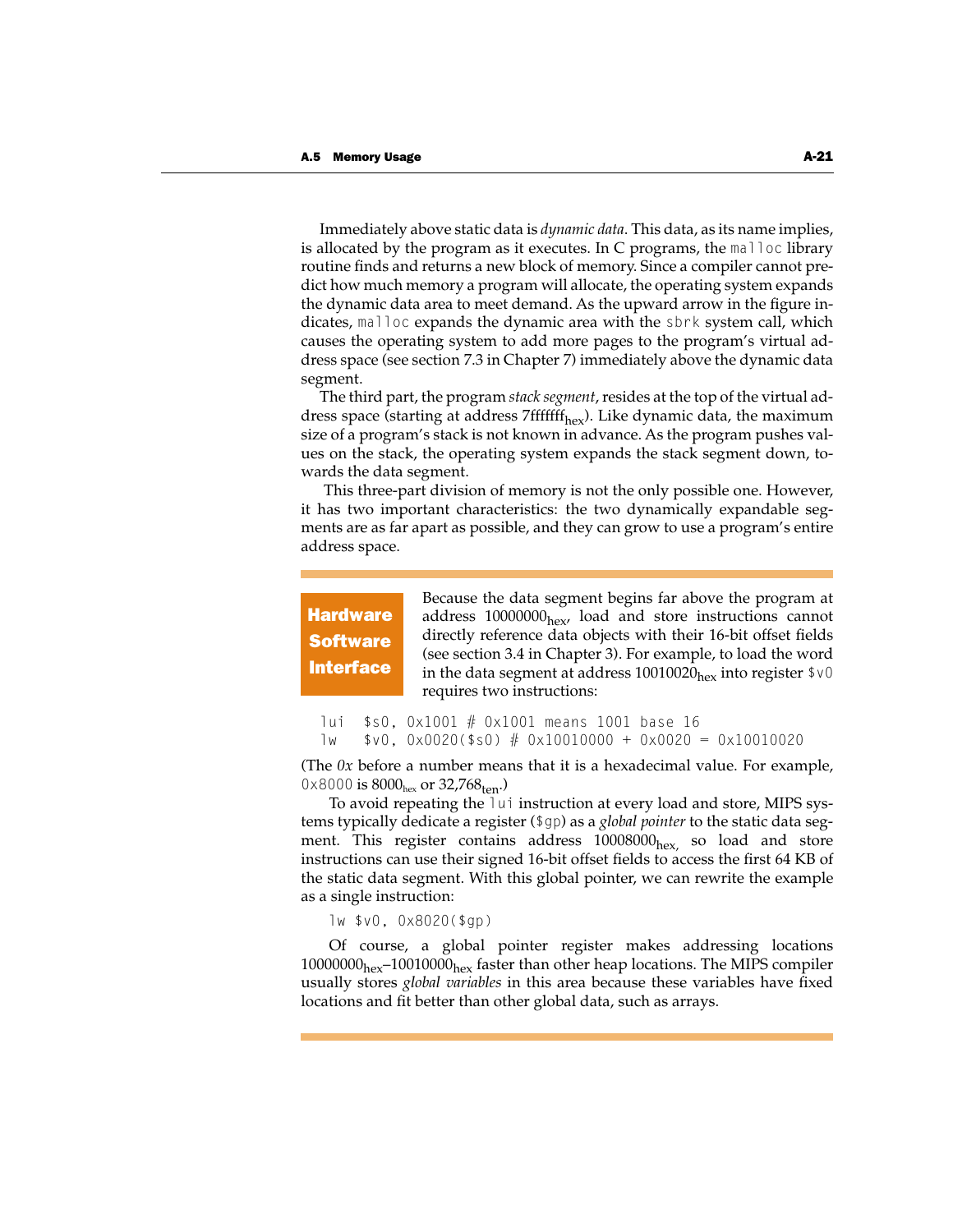### **A.6** Procedure Call Convention

Conventions governing the use of registers are necessary when procedures in a program are compiled separately. To compile a particular procedure, a compiler must know which registers it may use and which registers are reserved for other procedures. Rules for using registers are called *register use* or *procedure call conventions*. As the name implies, these rules are, for the most part, conventions followed by software rather than rules enforced by hardware. However, most compilers and programmers try very hard to follow these conventions because violating them causes insidious bugs.

The calling convention described in this section is the one used by the gcc compiler. The native MIPS compiler uses a more complex convention that is slightly faster.

The MIPS CPU contains 32 general-purpose registers that are numbered 0– 31. Register \$0 always contains the hardwired value 0.

- Registers \$at (1), \$k0 (26), and \$k1 (27) are reserved for the assembler and operating system and should not be used by user programs or compilers.
- Registers \$a0–\$a3 (4–7) are used to pass the first four arguments to routines (remaining arguments are passed on the stack). Registers \$v0 and  $\sqrt[6]{2}$  (2, 3) are used to return values from functions.
- **■** Registers  $\text{\$t0-$t9$}$  (8-15, 24, 25) are caller-saved registers that are used to hold temporary quantities that need not be preserved across calls (see section 3.6 in Chapter 3).
- Registers \$s0–\$s7 (16–23) are callee-saved registers that hold longlived values that should be preserved across calls.
- Register \$gp (28) is a global pointer that points to the middle of a 64K block of memory in the static data segment.
- Register \$sp (29) is the stack pointer, which points to the last location on the stack. Register  $\frac{1}{2}$  fp (30) is the frame pointer. The jal instruction writes register \$ra (31), the return address from a procedure call. These two registers are explained in the next section.

 The two-letter abbreviations and names for these registers—for example \$sp for the stack pointer—reflect the registers' intended uses in the procedure call convention. In describing this convention, we will use the names instead of register numbers. Figure A.10 lists the registers and describes their intended uses.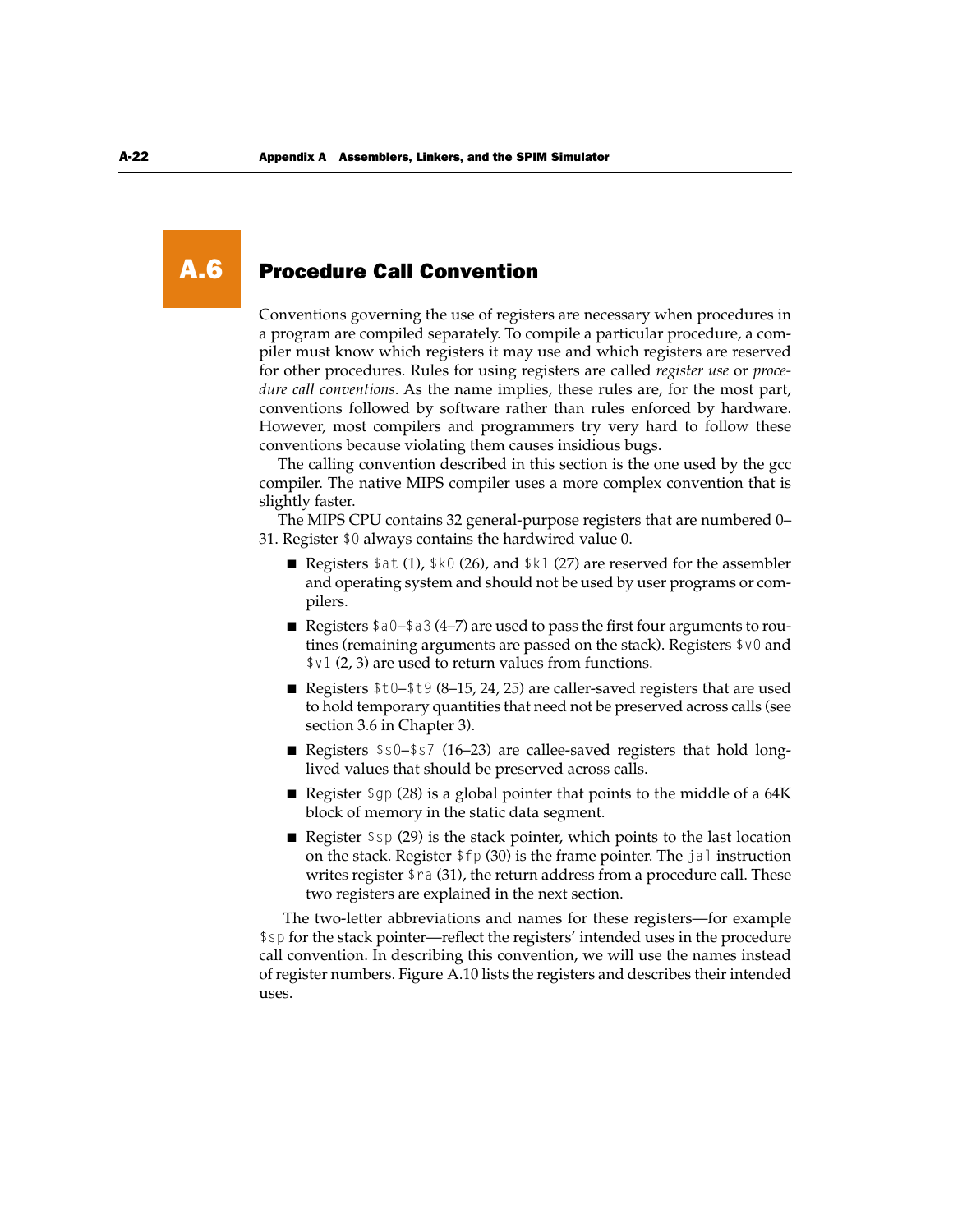| <b>Register name</b> | <b>Number</b>  | <b>Usage</b>                                    |  |
|----------------------|----------------|-------------------------------------------------|--|
| \$zero               | 0              | constant 0                                      |  |
| \$at                 | 1              | reserved for assembler                          |  |
| \$V0                 | $\overline{2}$ | expression evaluation and results of a function |  |
| \$v1                 | 3              | expression evaluation and results of a function |  |
| \$a0                 | 4              | argument 1                                      |  |
| \$a1                 | 5              | argument 2                                      |  |
| \$a2                 | 6              | argument 3                                      |  |
| \$a3                 | 7              | argument 4                                      |  |
| \$t0                 | 8              | temporary (not preserved across call)           |  |
| \$t1                 | 9              | temporary (not preserved across call)           |  |
| \$t2                 | 10             | temporary (not preserved across call)           |  |
| \$t3                 | 11             | temporary (not preserved across call)           |  |
| \$t4                 | 12             | temporary (not preserved across call)           |  |
| \$t5                 | 13             | temporary (not preserved across call)           |  |
| \$t6                 | 14             | temporary (not preserved across call)           |  |
| \$t7                 | 15             | temporary (not preserved across call)           |  |
| \$s0                 | 16             | saved temporary (preserved across call)         |  |
| \$s1                 | 17             | saved temporary (preserved across call)         |  |
| \$s2                 | 18             | saved temporary (preserved across call)         |  |
| \$s3                 | 19             | saved temporary (preserved across call)         |  |
| \$s4                 | 20             | saved temporary (preserved across call)         |  |
| \$s5                 | 21             | saved temporary (preserved across call)         |  |
| \$s6                 | 22             | saved temporary (preserved across call)         |  |
| \$s7                 | 23             | saved temporary (preserved across call)         |  |
| \$t8                 | 24             | temporary (not preserved across call)           |  |
| \$t.9                | 25             | temporary (not preserved across call)           |  |
| \$k0                 | 26             | reserved for OS kernel                          |  |
| \$k1                 | 27             | reserved for OS kernel                          |  |
| \$gp                 | 28             | pointer to global area                          |  |
| \$sp                 | 29             | stack pointer                                   |  |
| \$fp                 | 30             | frame pointer                                   |  |
| \$ra                 | 31             | return address (used by function call)          |  |

FIGURE A.10 MIPS registers and usage convention.

### Procedure Calls

This section describes the steps that occur when one procedure (the *caller*) invokes another procedure (the *callee*). Programmers who write in a highlevel language (like C or Pascal) never see the details of how one procedure calls another because the compiler takes care of this low-level bookkeeping. However, assembly language programmers must explicitly implement every procedure call and return.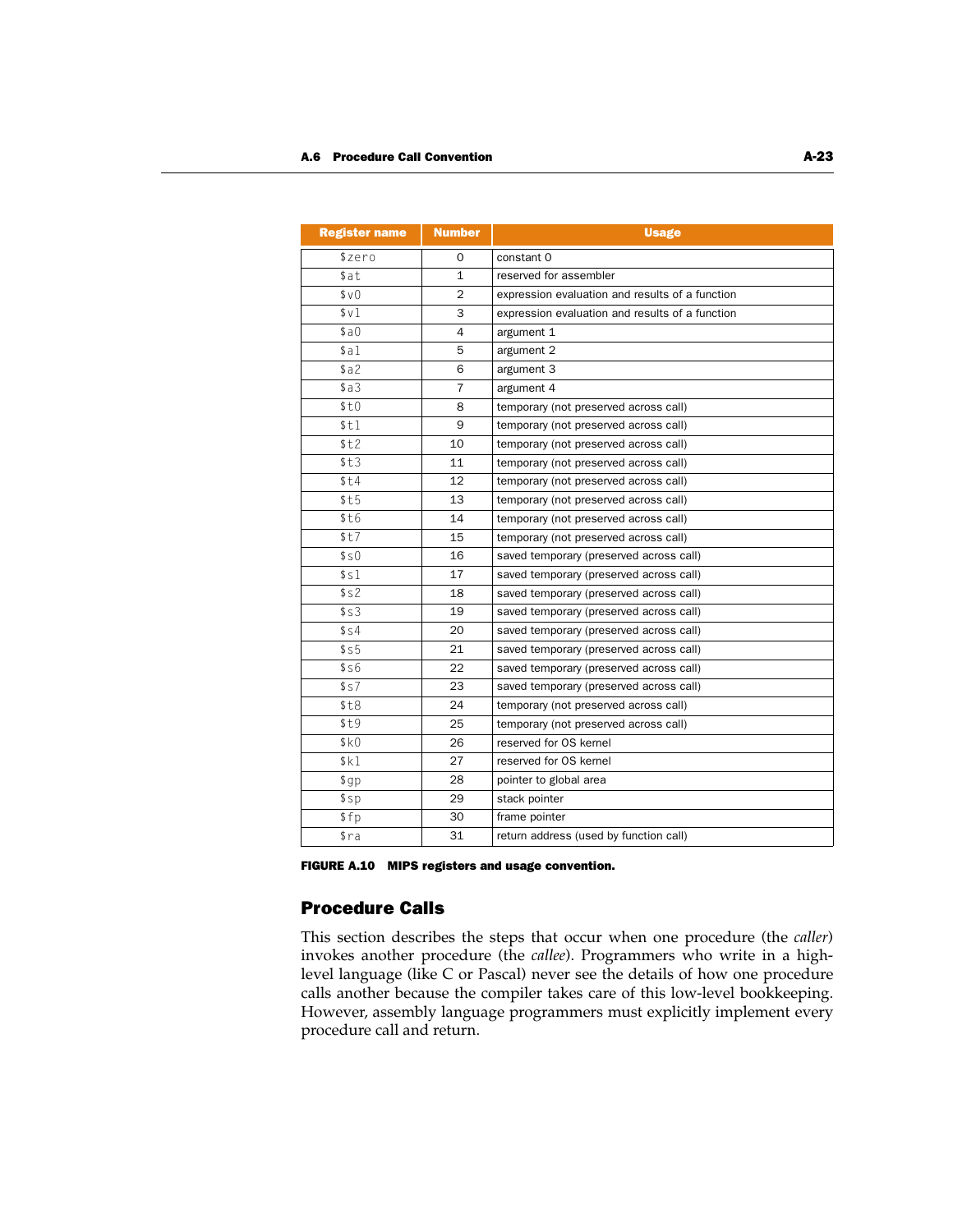Most of the bookkeeping associated with a call is centered around a block of memory called a *procedure call frame*. This memory is used for a variety of purposes:

- To hold values passed to a procedure as arguments
- To save registers that a procedure may modify, but which the procedure's caller does not want changed
- To provide space for variables local to a procedure

 In most programming languages, procedure calls and returns follow a strict last-in, first-out (LIFO) order, so this memory can be allocated and deallocated on a stack, which is why these blocks of memory are sometimes called *stack frames*.

Figure A.11 shows a typical stack frame. The frame consists of the memory between the frame pointer (\$fp), which points to the first word of the frame, and the stack pointer (\$sp), which points to the last word of the frame. The stack grows down from higher memory addresses, so the frame pointer points above the stack pointer. The executing procedure uses the frame pointer to quickly access values in its stack frame. For example, an argument in the stack frame can be loaded into register \$v0 with the instruction

lw \$v0, 0(\$fp)

A stack frame may be built in many different ways; however, the caller and callee must agree on the sequence of steps. The steps below describe the calling convention used on most MIPS machines. This convention comes into play at three points during a procedure call: immediately before the caller invokes the callee, just as the callee starts executing, and immediately before the callee returns to the caller. In the first part, the caller puts the procedure call arguments in standard places and invokes the callee to do the following:

- 1. Pass arguments. By convention, the first four arguments are passed in registers \$a0–\$a3. Any remaining arguments are pushed on the stack and appear at the beginning of the called procedure's stack frame.
- 2. Save caller-saved registers. The called procedure can use these registers (\$a0–\$a3 and \$t0–\$t9) without first saving their value. If the caller expects to use one of these registers after a call, it must save its value before the call.
- 3. Execute a jal instruction (see section 3.6 of Chapter 3), which jumps to the callee's first instruction and saves the return address in register \$ra.

Before a called routine starts running, it must take the following steps to set up its stack frame:

1. Allocate memory for the frame by subtracting the frame's size from the stack pointer.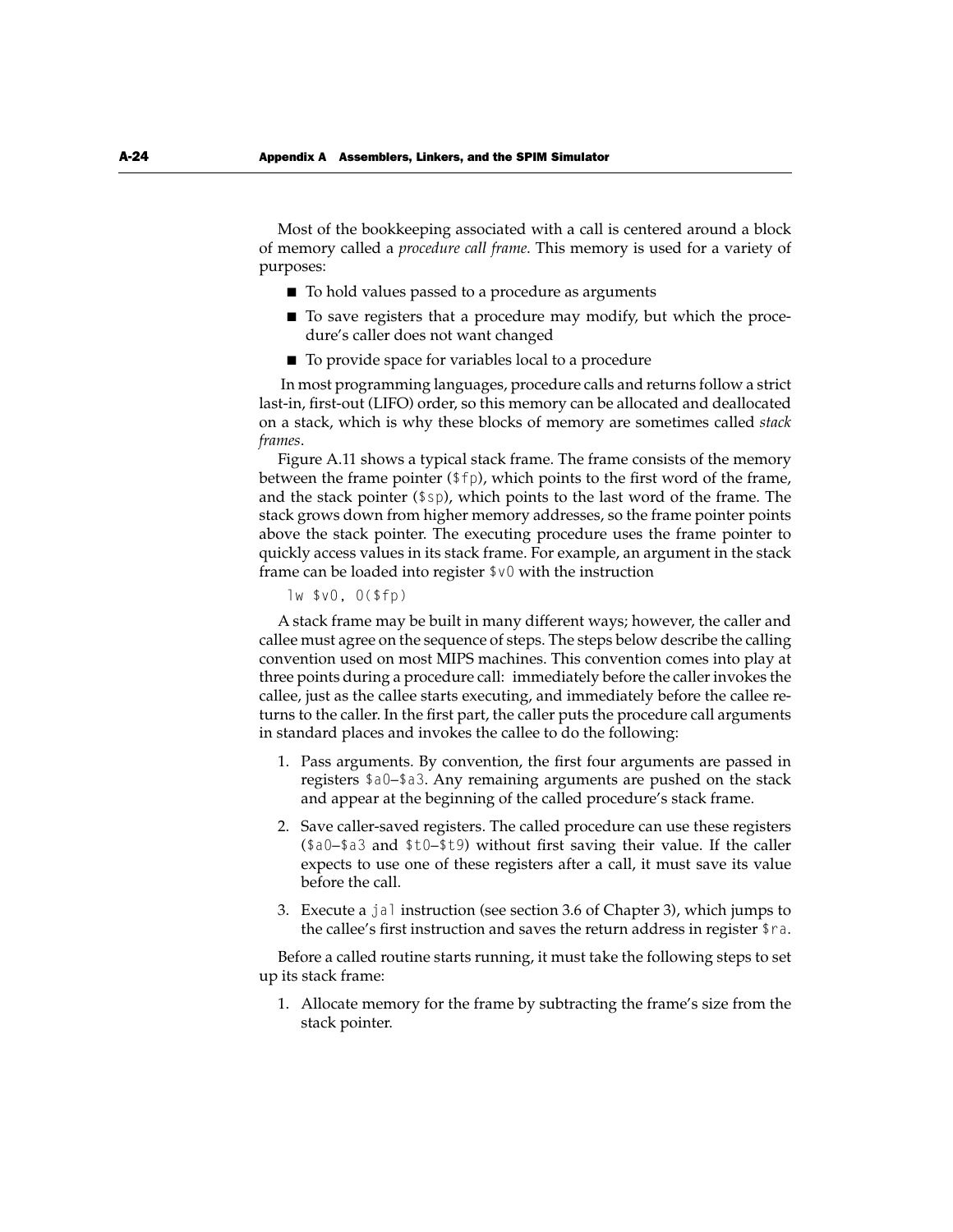

**FIGURE A.11 Layout of a stack frame.** The frame pointer ( $$fp$ ) points to the first word in the currently executing procedure's stack frame. The stack pointer (\$sp) points to the last word of frame. The first four arguments are passed in registers, so the fifth argument is the first one stored on the stack.

- 2. Save callee-saved registers in the frame. A callee must save the values in these registers (\$s0–\$s7, \$fp, and \$ra) before altering them since the caller expects to find these registers unchanged after the call. Register \$fp is saved by every procedure that allocates a new stack frame. However, register \$ra only needs to be saved if the callee itself makes a call. The other callee-saved registers that are used also must be saved.
- 3. Establish the frame pointer by adding the stack frame's size minus four to \$sp and storing the sum in register \$fp.

### **Hardware** Software Interface

The MIPS register use convention provides callee- and caller-saved registers because both types of registers are advantageous in different circumstances. Callee-saved registers are better used to hold long-lived values, such as variables from a user's program. These registers are only saved during a procedure call if the callee expects to use the register. On the other hand, caller-saved registers are better used

to hold short-lived quantities that do not persist across a call, such as immediate values in an address calculation. During a call, the callee can also use these registers for short-lived temporaries.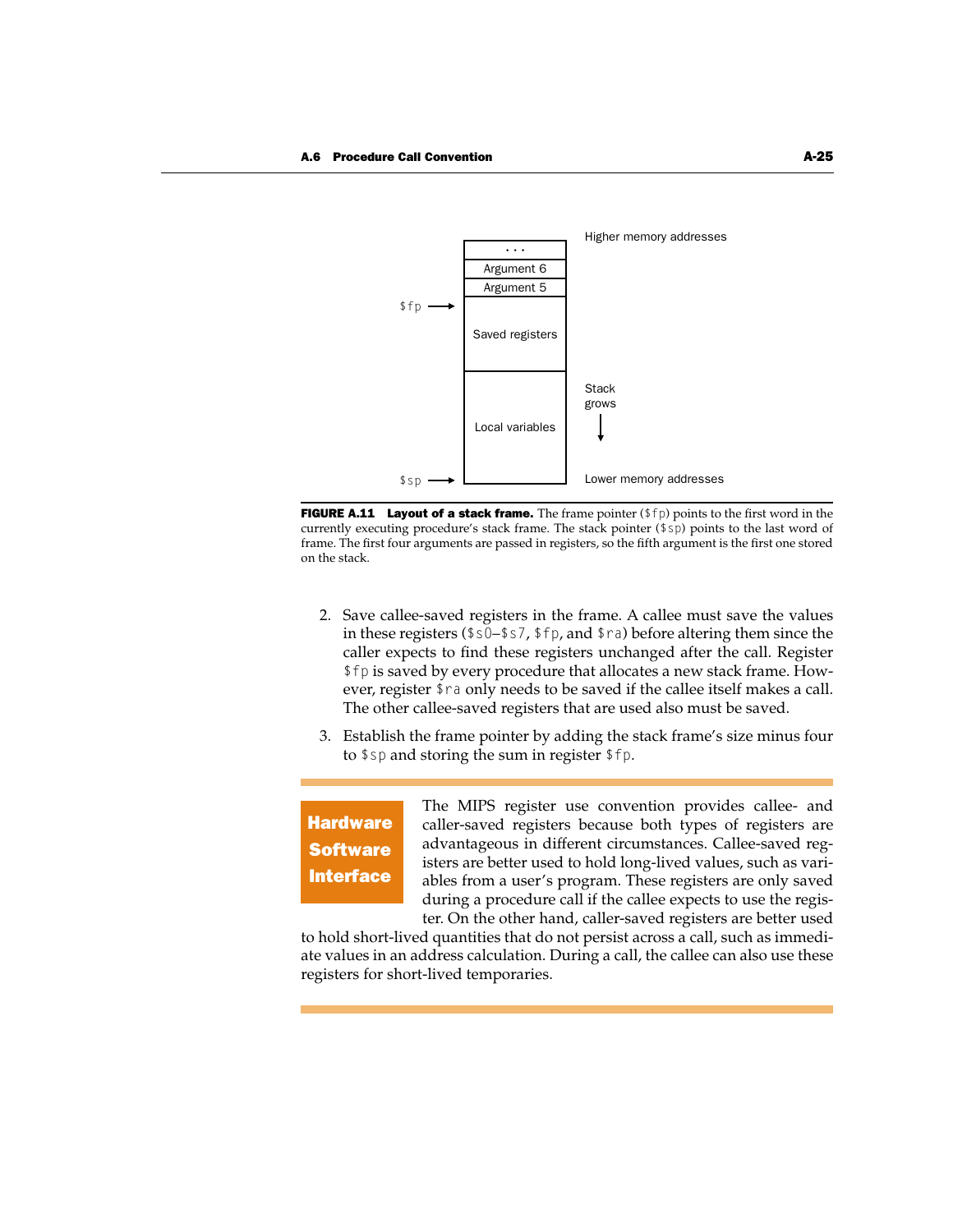Finally, the callee returns to the caller by executing the following steps:

- 1. If the callee is a function that returns a value, place the returned value in register \$v0.
- 2. Restore all callee-saved registers that were saved upon procedure entry.
- 3. Pop the stack frame by adding the frame size to \$sp.
- 4. Return by jumping to the address in register \$ra.

Elaboration: A programming language that does not permit *recursive* procedures procedures that call themselves either directly or indirectly through a chain of calls need not allocate frames on a stack. In a nonrecursive language, each procedure's frame may be statically allocated since only one invocation of a procedure can be active at a time. Older versions of Fortran prohibited recursion because statically allocated frames produced faster code on some older machines. However, on load-store architectures like MIPS, stack frames may be just as fast because a frame pointer register points directly to the active stack frame, which permits a single load or store instruction to access values in the frame. In addition, recursion is a valuable programming technique.

### Procedure Call Example

As an example, consider the C routine

```
main ()
{
  printf ("The factorial of 10 is %d\n", fact (10));
}
int fact (int n)
{
  if (n < 1)
    return (1);
  else
    return (n * fact (n - 1));
}
```
which computes and prints 10! (the factorial of 10, 10! =  $10 \times 9 \times ... \times 1$ ). fact is a recursive routine that computes *n*! by multiplying *n* times (*n* – 1)!. The assembly code for this routine illustrates how programs manipulate stack frames.

Upon entry, the routine main creates its stack frame and saves the two callee-saved registers it will modify: \$fp and \$ra. The frame is larger than required for these two registers because the calling convention requires the minimum size of a stack frame to be 24 bytes. This minimum frame can hold four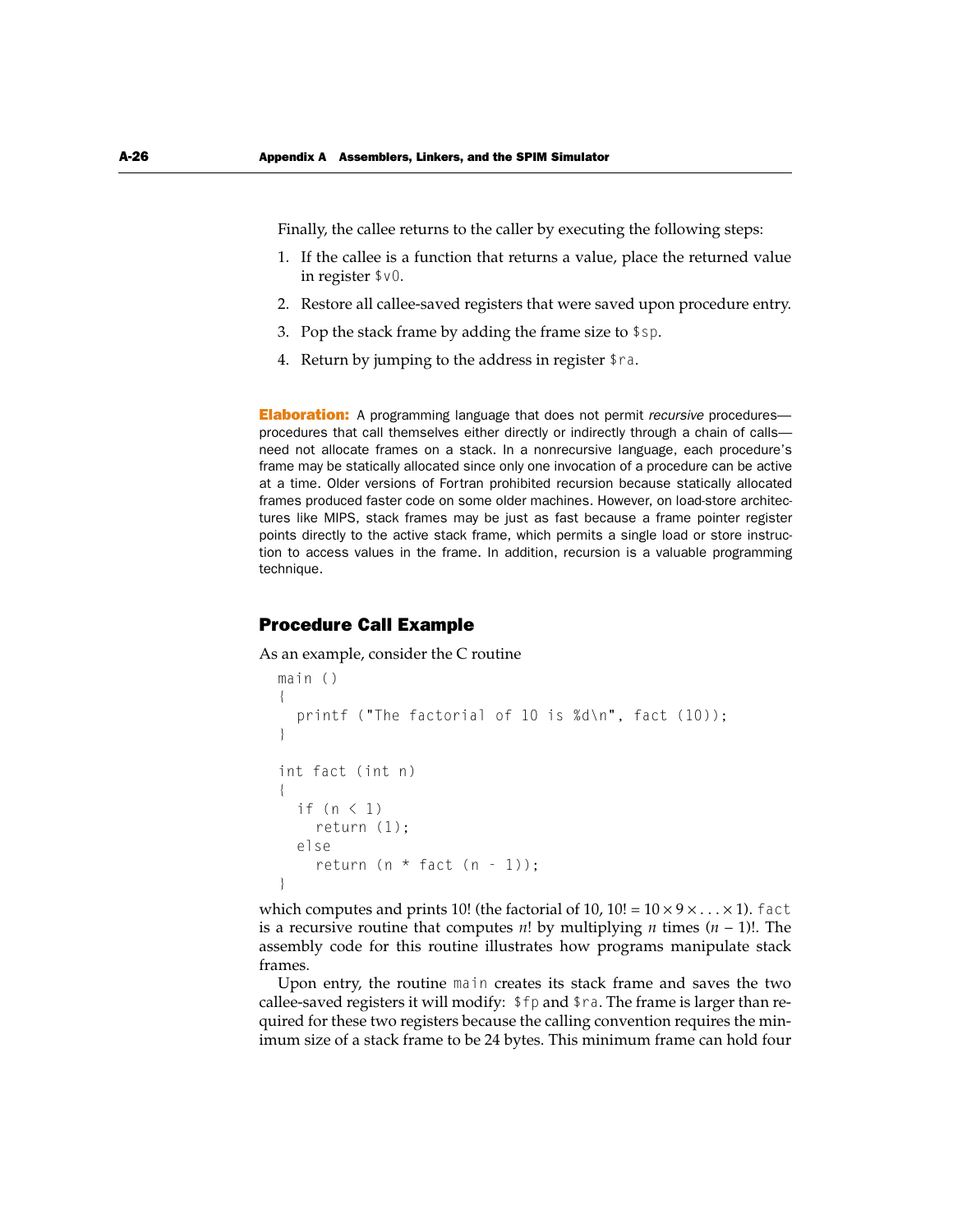argument registers (\$a0–\$a3) and the return address \$ra, padded to a doubleword boundary (24 bytes). Since main also needs to save \$fp, its stack frame must be two words larger (remember: the stack pointer is kept doubleword aligned).

```
.text
    .globl main
main:
    subu $sp,$sp,32 # Stack frame is 32 bytes long
    sw $ra,20($sp) # Save return address
    sw $fp,16($sp) # Save old frame pointer
    addiu $fp,$sp,28 # Set up frame pointer
```
The routine main then calls the factorial routine and passes it the single argument 10. After fact returns, main calls the library routine printf and passes it both a format string and the result returned from fact:

| li<br>jal | \$a0.10<br>fact | # Put argument $(10)$ in \$a0<br># Call factorial function |
|-----------|-----------------|------------------------------------------------------------|
| l a       | \$a0.\$LC       | # Put format string in \$a0                                |
| move      | $$a1.$ \$v0     | # Move fact result to \$a1                                 |
| jal       | printf          | # Call the print function                                  |

Finally, after printing the factorial, main returns. But first, it must restore the registers it saved and pop its stack frame:

|       | \$ra, 20 (\$sp)<br>1w<br>\$fp, 16 (\$sp)<br>1w<br>$$sp,$ $$sp,32$<br>addiu<br>\$ra<br>ir |  | # Restore return address<br># Restore frame pointer<br># Pop stack frame<br># Return to caller |  |  |
|-------|------------------------------------------------------------------------------------------|--|------------------------------------------------------------------------------------------------|--|--|
| \$IC: | .rdata<br>.ascii                                                                         |  | "The factorial of 10 is %d\n\000"                                                              |  |  |

The factorial routine is similar in structure to main. First, it creates a stack frame and saves the callee-saved registers it will use. In addition to saving \$ra and \$fp, fact also saves its argument (\$a0), which it will use for the recursive call:

|       | .text     |                   |                                |
|-------|-----------|-------------------|--------------------------------|
| fact: |           |                   |                                |
|       | subu      | $$sp,$ \$sp, $32$ | # Stack frame is 32 bytes long |
|       | S W       | \$ra, 20 (\$sp)   | # Save return address          |
|       | S W       | \$fp, 16 (\$sp)   | # Save frame pointer           |
|       | addiu     | \$fp, \$sp, 28    | # Set up frame pointer         |
|       | <b>SW</b> | $$a0,0($ \$fp $)$ | # Save argument $(n)$          |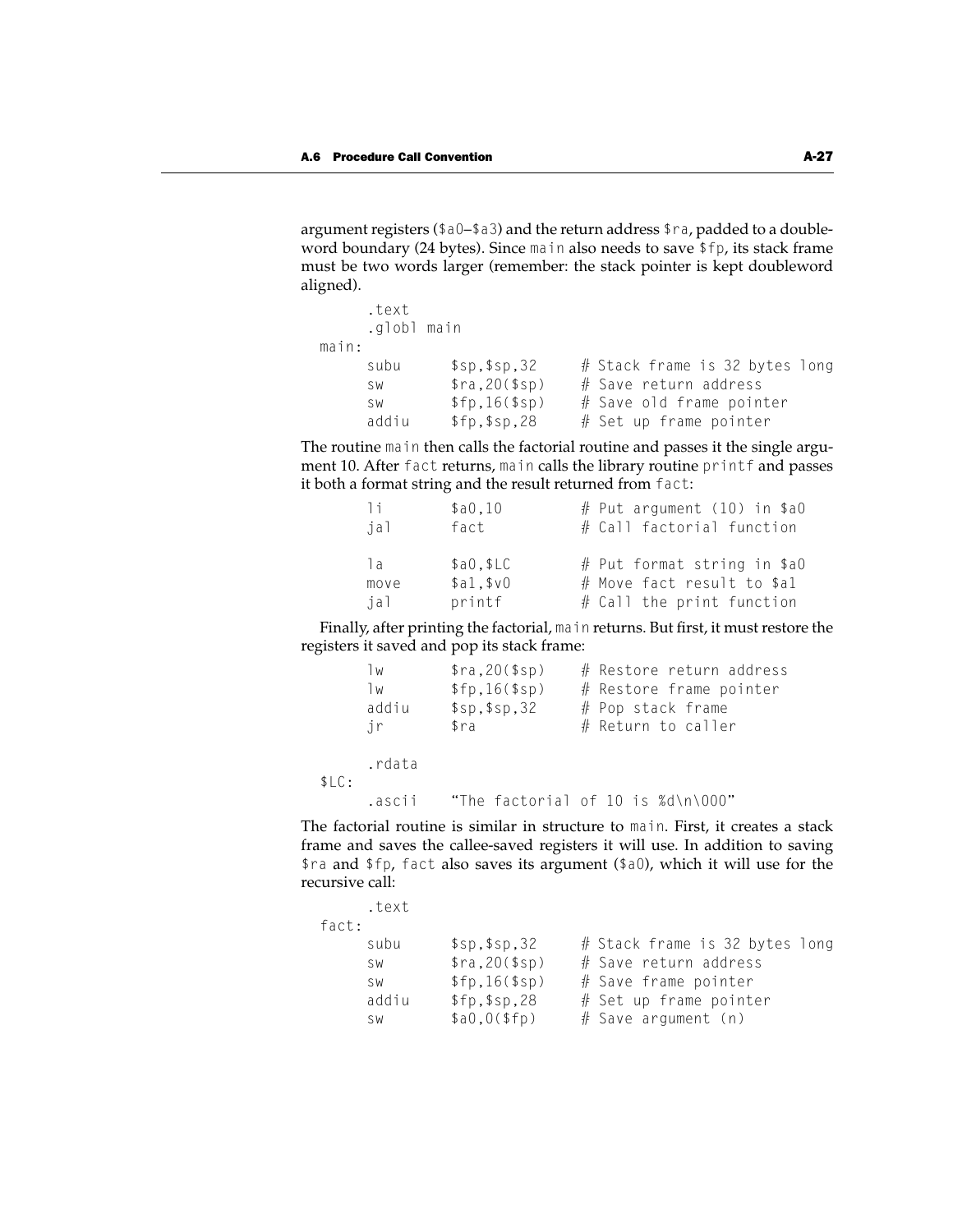The heart of the fact routine performs the computation from the C program. It tests if the argument is greater than 0. If not, the routine returns the value 1. If the argument is greater than 0, the routine recursively calls itself to compute fact(n-1) and multiplies that value times *n:*

|       | 1w   | \$v0, 0 (\$fp)   | # Load n                  |
|-------|------|------------------|---------------------------|
|       | bgtz | \$v0, \$L2       | # Branch if $n > 0$       |
|       | 1i   | \$v0,1           | ∦ Return 1                |
|       | jr   | \$L1             | # Jump to code to return  |
| \$L2: | 1w   | $$v1,0({$fp})$   | # Load n                  |
|       | subu | \$v0, sv1,1      | # Compute $n - 1$         |
|       | move | \$a0, \$v0       | # Move value to \$a0      |
|       | jal  | fact             | # Call factorial function |
|       | 1w   | \$v1,0(\$fp)     | # Load n                  |
|       | mul  | \$v0, \$v0, \$v1 | # Compute fact(n-1) $*$ n |

Finally, the factorial routine restores the callee-saved registers and returns the value in register  $\sqrt[6]{}$  v $\sqrt[6]{}$ .

\$L1:  $\#$  Result is in \$v0 lw  $\text{Im. } 20(\text{Ssp})$  # Restore \$ra lw \$fp, 16(\$sp) # Restore \$fp addiu  $$sp, $sp, 32$  # Pop stack jr \$ra # Return to caller

### Stack in Recursive Procedure

Example

Figure A.12 shows the stack at the call fact(7). main runs first, so its frame is deepest on the stack. main calls fact(10), whose stack frame is next on the stack. Each invocation recursively invokes fact to compute the next-lowest factorial. The stack frames parallel the LIFO order of these calls. What does the stack look like when the call to fact(10) returns?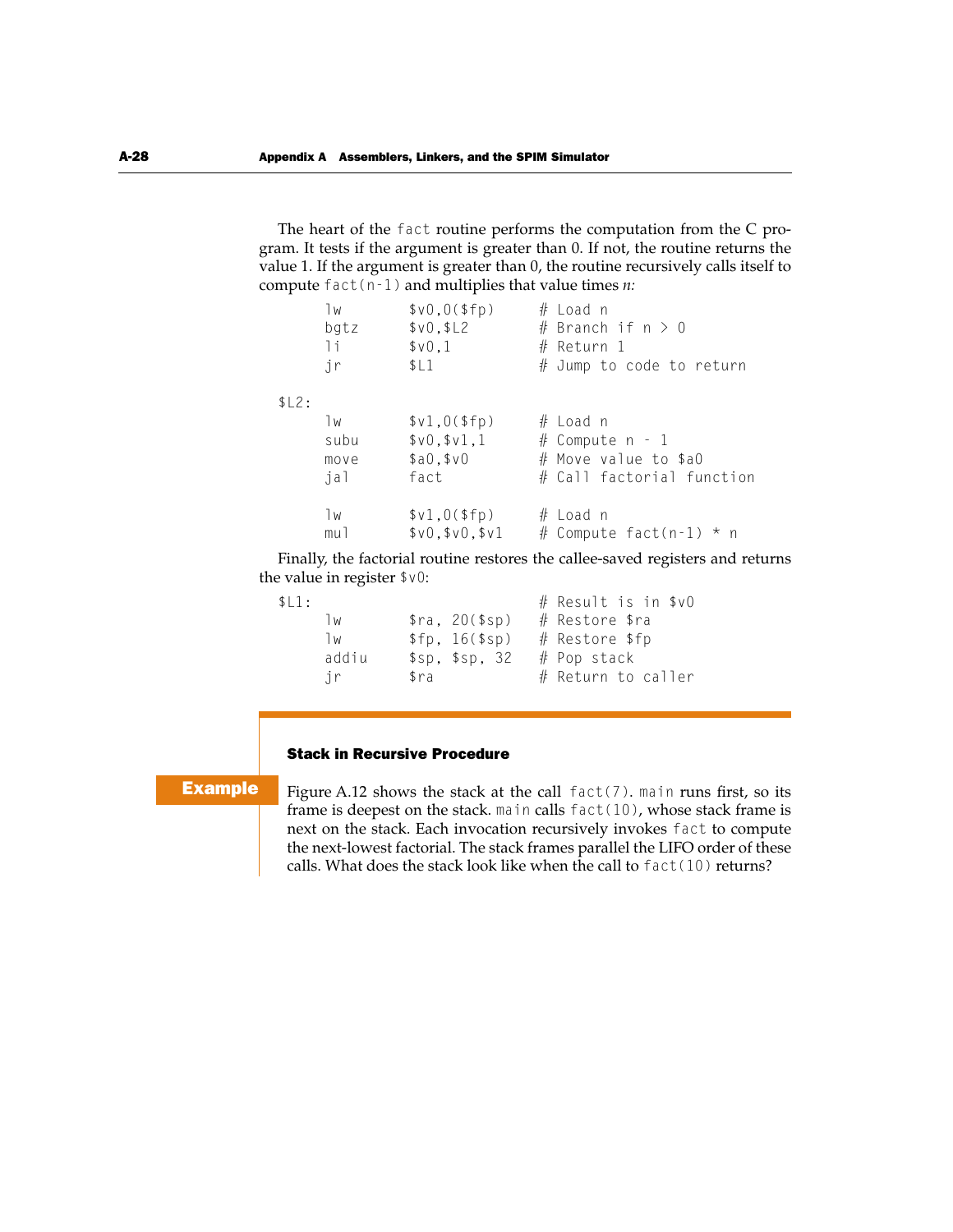

FIGURE A.12 Stack frames during the call of **fact(7)**.

Stack

Old \$ra Old \$fp





Stack grows

main

another callee-saved register, \$s8. This change saves a couple of instructions in the procedure call and return sequence. However, it complicates code generation because a procedure must access its stack frame with \$sp, whose value can change during a procedure's execution if values are pushed on the stack.

### Another Procedure Call Example

As another example, consider the following routine that computes the tak function, which is a widely used benchmark created by Ikuo Takeuchi. This function does not compute anything useful, but is a heavily recursive program that illustrates the MIPS calling convention.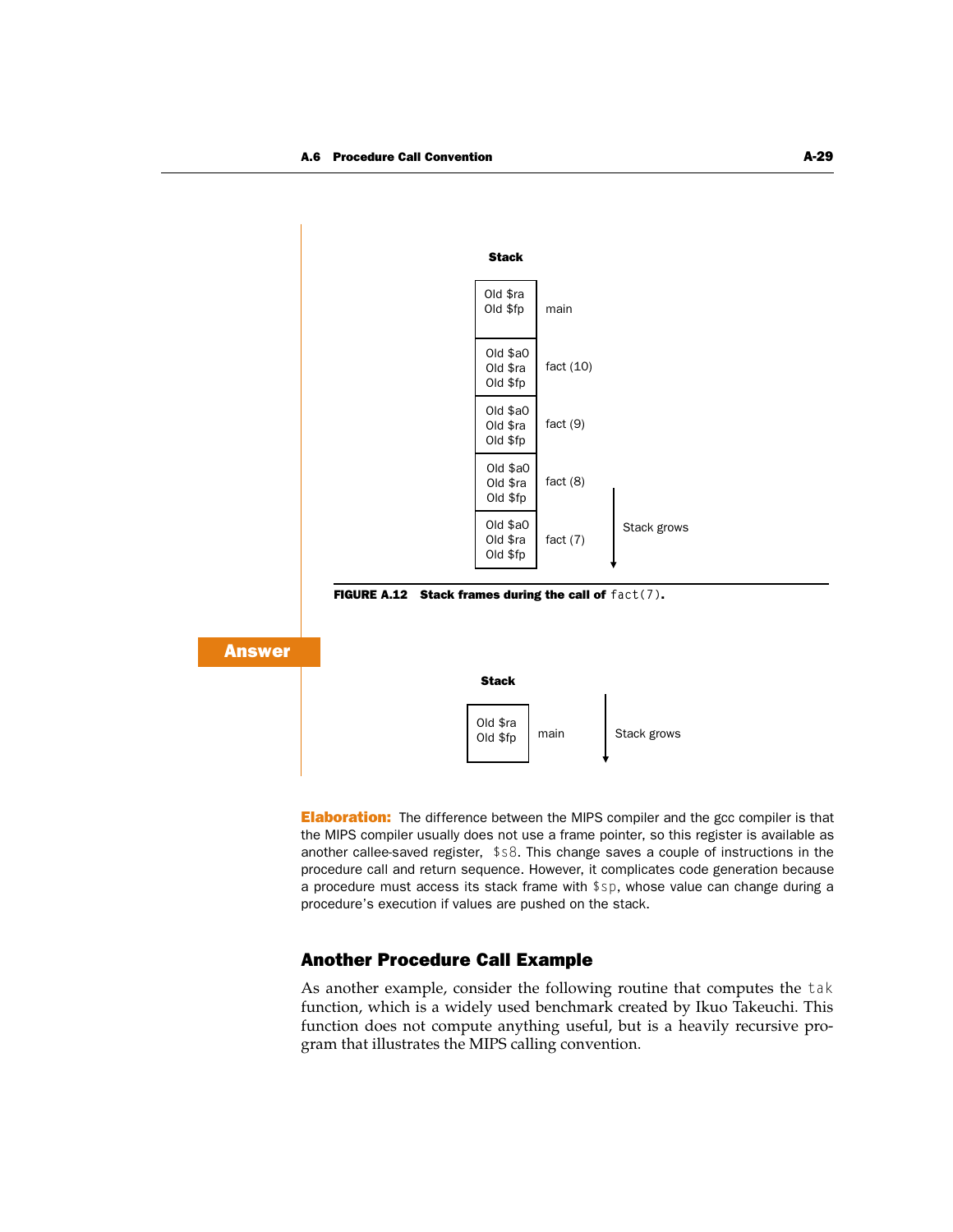```
int tak (int x, int y, int z)
{
  if (y < x)return 1+ tak (tak (x - 1, y, z),
      tak (y - 1, z, x),
      tak (z - 1, x, y);
  else
    return z;
}
int main ()
{
  tak(18, 12, 6);
}
```
The assembly code for this program is below. The tak function first saves its return address in its stack frame and its arguments in callee-saved registers, since the routine may make calls that need to use registers \$a0–\$a2 and \$ra. The function uses callee-saved registers since they hold values that persist over the lifetime of the function, which includes several calls that could potentially modify registers.

```
.text
    .globl tak
tak:
    subu $sp, $sp, 40
    sw $ra, 32($sp)
    sw $s0, 16(ssp) # x
    move $s0, $a0sw $s1, 20($sp) # y
    move $s1, $a1sw $s2, 24($sp) # z
    move $s2, $a2sw $s3, 28($sp) # temporary
```
The routine then begins execution by testing if  $y < x$ . If not, it branches to label L1, which is below.

bge  $$s1, $s0, L1 \# \text{if } (y < x)$ 

If  $y < x$ , then it executes the body of the routine, which contains four recursive calls. The first call uses almost the same arguments as its parent:

```
addiu $a0, $s0, -1
move $a1, $s1move $a2, $s2jal tak \# tak (x - 1, y, z)move $s3, $v0
```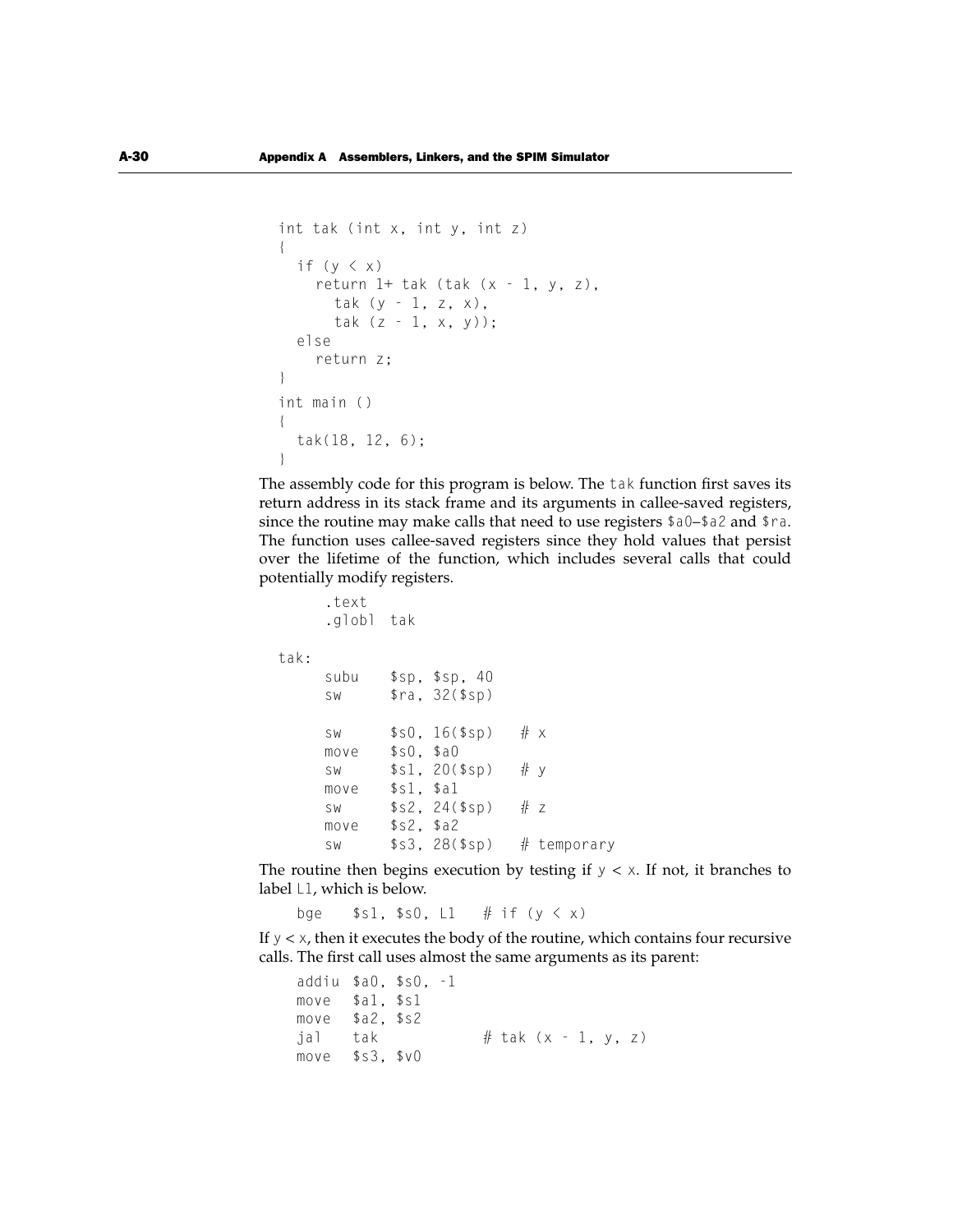Note that the result from the first recursive call is saved in register \$s3, so that it can be used later.

The function now prepares arguments for the second recursive call.

```
addiu $a0, $s1, -1
move $a1, $s2move $a2, $s0jal tak \# tak (y - 1, z, x)
```
In the instructions below, the result from this recursive call is saved in register \$s0. But, first we need to read, for the last time, the saved value of the first argument from this register.

```
addiu $a0, $s2, -1
move $a1, $s0move $a2, $s1move $s0, $v0jal tak \# tak (z - 1, x, y)
```
After the three inner recursive calls, we are ready for the final recursive call. After the call, the function's result is in  $V0$  and control jumps to the function's epilogue.

```
move $a0, $s3move $a1, $s0move $a2, $v0jal tak \#\ tak (tak(...), tak(...), tak(...))
addiu $v0, $v0, 1
j L2
```
This code at label L1 is the consequent of the *if-then-else* statement. It just moves the value of argument z into the return register and falls into the function epilogue.

 $L1$ : move  $$v0, $s2$ 

The code below is the function epilogue, which restores the saved registers and returns the function's result to its caller.

| 12:   |       |                   |
|-------|-------|-------------------|
| 1w    | \$ra. | $32({\rm \,spt})$ |
| 1w    | \$s0. | $16({\rm \,spt})$ |
| 1w    | \$s1. | 20(ssp)           |
| 1w    | \$s2. | 24(Ssp)           |
| 1w    | \$s3. | $28($ \$sp)       |
| addiu | \$sp, | \$sp, 40          |
| .ir   | \$ra  |                   |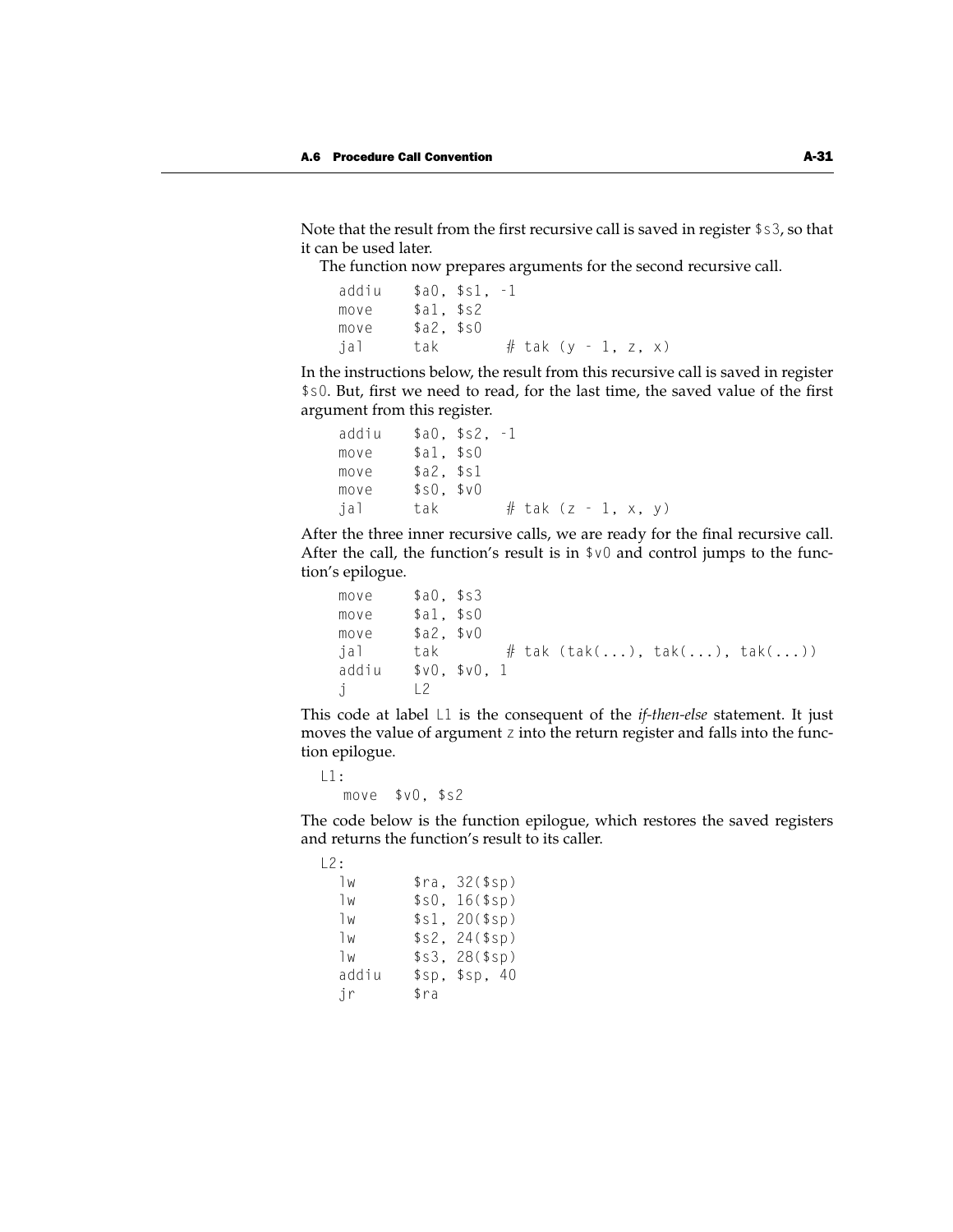The main routine calls the tak function with its initial arguments, then takes the computed result (7) and prints it using SPIM's system call for printing integers.

```
.globl main
main:
    subu $sp, $sp, 24
    sw $ra, 16($sp)
    li $a0, 18
    li $a1, 12
    li $a2, 6
    jal tak \# tak(18, 12, 6)
    move $a0, $v0li $v0, 1 # print_int syscall
    syscall
    lw $ra, 16($sp)
    addiu $sp, $sp, 24
    jr $ra
```
### A.7 Exceptions and Interrupts A.7

Section 5.6 of Chapter 5 describes the MIPS exception facility, which responds both to exceptions caused by errors during an instruction's execution and to external interrupts caused by I/O devices. This section describes exception and interrupt handling in more detail. In MIPS processors, a part of the CPU called *coprocessor 0* records the information the software needs to handle exceptions and interrupts. The MIPS simulator SPIM does not implement all of coprocessor 0's registers, since many are not useful in a simulator or are part of the memory system, which SPIM does not implement. However, SPIM does provide the following coprocessor 0 registers:

| <b>Register</b><br>name | <b>Register</b><br><b>number</b> | <b>Usage</b>                                                              |  |  |  |
|-------------------------|----------------------------------|---------------------------------------------------------------------------|--|--|--|
| BadVAddr                | 8                                | register containing the memory address at which memory reference occurred |  |  |  |
| <b>Status</b>           | 12                               | interrupt mask and enable bits                                            |  |  |  |
| Cause                   | 13                               | exception type and pending interrupt bits                                 |  |  |  |
| <b>EPC</b>              | 14                               | register containing address of instruction that caused exception          |  |  |  |

These four registers are part of coprocessor 0's register set and are accessed by the lwc0, mfc0, mtc0, and swc0 instructions. After an exception, register EPC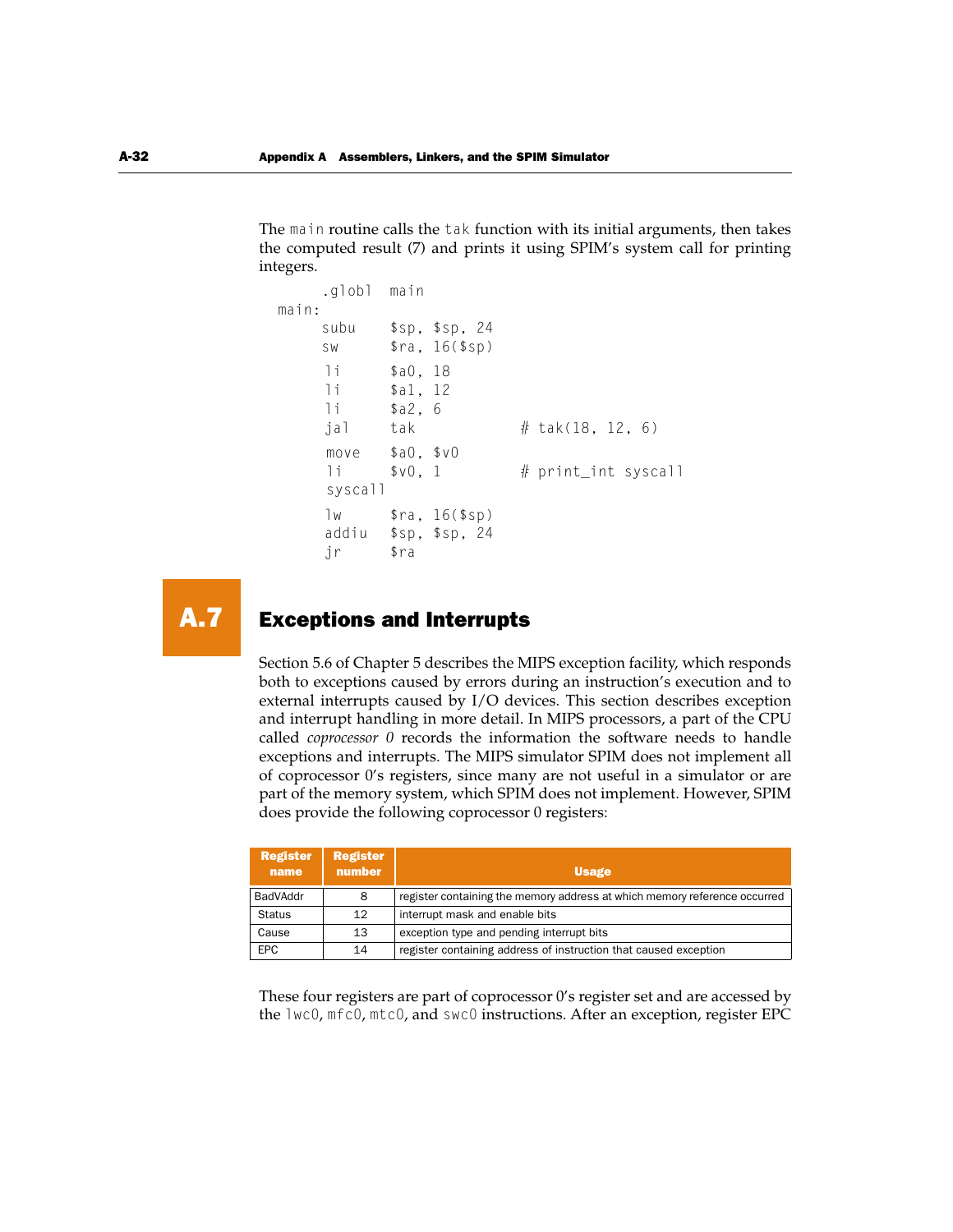contains the address of the instruction that was executing when the exception occurred. If the instruction made a memory access that caused the exception, register BadVAddr contains the referenced memory location's address. The two other registers contain many fields and are described below.

Figure A.13 shows the Status register fields implemented by the MIPS simulator SPIM. The interrupt mask field contains a bit for each of the five hardware and three software possible interrupt levels. A bit that is 1 allows interrupts at that level. A bit that is 0 disables interrupts at that level. The low 6 bits of the Status register implement a three-deep stack for the kernel/user and interrupt enable bits. The kernel/user bit is 0 if a program was in the kernel when an exception occurred and 1 if it was running in user mode. If the interrupt enable bit is 1, interrupts are allowed. If it is 0, they are disabled. When an interrupt occurs, these 6 bits are shifted left by 2 bits, so the current bits become the previous bits and the previous bits become the old bits (the old bits are discarded). The current bits are both set to 0 so the interrupt handler runs in the kernel with interrupts disabled.

Figure A.14 shows the Cause register fields implemented by SPIM. The five pending interrupt bits correspond to the five interrupt levels. A bit becomes 1 when an interrupt at its level has occurred but has not been serviced. The Exception code register describes the cause of an exception with the following codes:

| <b>Number</b> | <b>Name</b>    | <b>Description</b>                                  |  |  |  |
|---------------|----------------|-----------------------------------------------------|--|--|--|
| $\Omega$      | <b>INT</b>     | external interrupt                                  |  |  |  |
| 4             | <b>ADDRL</b>   | address error exception (load or instruction fetch) |  |  |  |
| 5             | <b>ADDRS</b>   | address error exception (store)                     |  |  |  |
| 6             | <b>IBUS</b>    | bus error on instruction fetch                      |  |  |  |
|               | <b>DBUS</b>    | bus error on data load or store                     |  |  |  |
| 8             | <b>SYSCALL</b> | syscall exception                                   |  |  |  |
| 9             | <b>BKPT</b>    | breakpoint exception                                |  |  |  |
| 10            | RI             | reserved instruction exception                      |  |  |  |
| 12            | <b>OVF</b>     | arithmetic overflow exception                       |  |  |  |



#### FIGURE A.13 The Status register.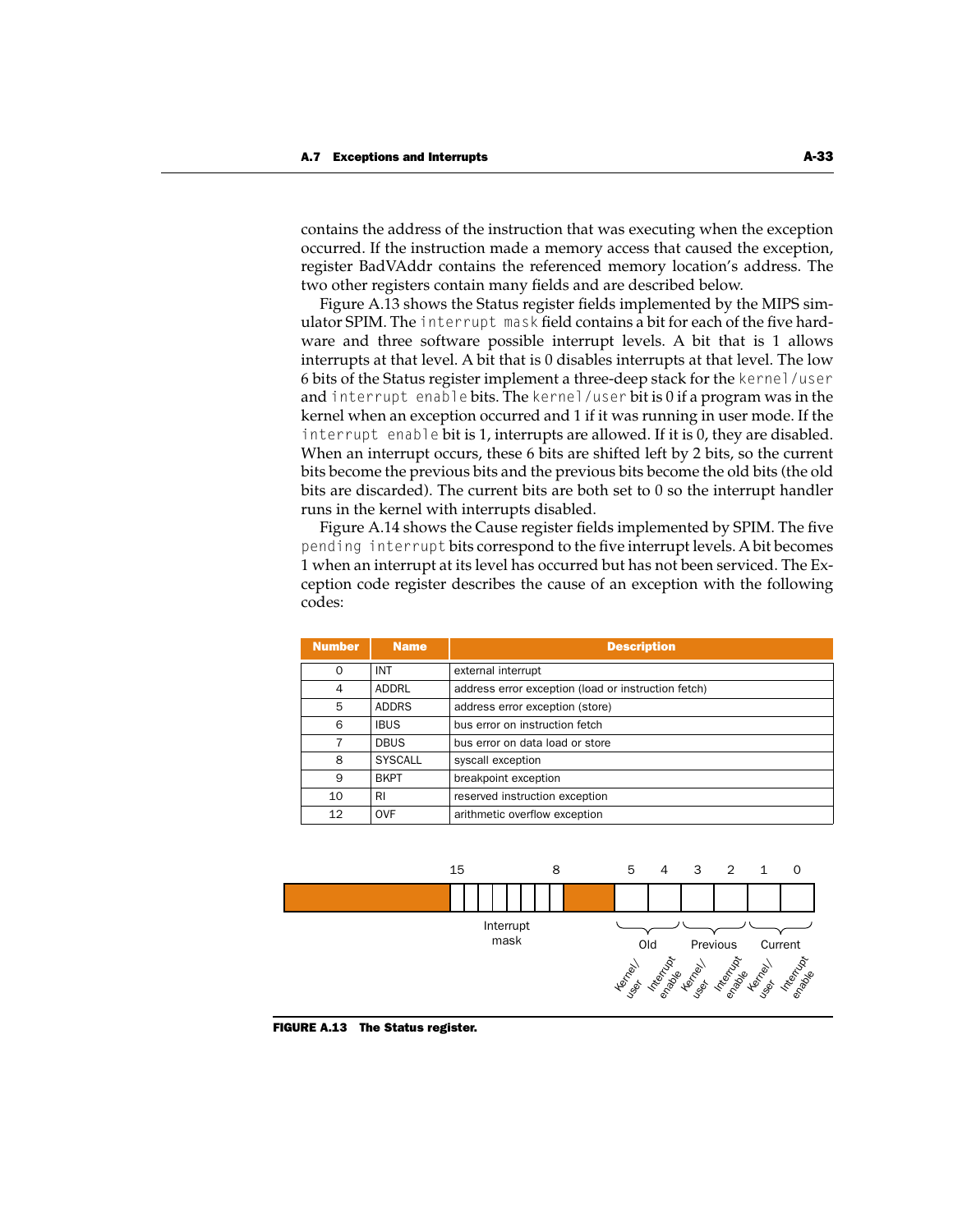

FIGURE A.14 The Cause register. In actual MIPS processors, this register contains additional fields that report: whether the instruction that caused the exception executed in a branch's delay slot, which coprocessor caused the exception, or that a software interrupt is pending.

Exceptions and interrupts cause a MIPS processor to jump to a piece of code, at address  $80000080<sub>hex</sub>$  (in the kernel, not user address space), called an *interrupt handler*. This code examines the exception's cause and jumps to an appropriate point in the operating system. The operating system responds to an exception either by terminating the process that caused the exception or by performing some action. A process that causes an error, such as executing an unimplemented instruction, is killed by the operating system. On the other hand, exceptions such as page faults are requests from a process to the operating system to perform a service, such as bringing in a page from disk. The operating system processes these requests and resumes the process. The final type of exceptions are interrupts from external devices. These generally cause the operating system to move data to or from an I/O device and resume the interrupted process. The code in the example below is a simple interrupt handler, which invokes a routine to print a message at each exception (but not interrupts). This code is similar to the interrupt handler used by the SPIM simulator, except that it does not print an error message to report an exception.

#### Interrupt Handler

#### Example

The interrupt handler first saves registers \$a0 and \$a1, which it later uses to pass arguments. The interrupt handler cannot store the old values from these registers on the stack, as would an ordinary routine, because the cause of the interrupt might have been a memory reference that used a bad value (such as 0) in the stack pointer. Instead the interrupt handler stores these registers in two memory locations (save0 and save1). If the interrupt routine itself could be interrupted, two locations would not be enough since the second interrupt would overwrite values saved during the first interrupt. However, this simple interrupt handler finishes running before it enables interrupts, so the problem does not arise.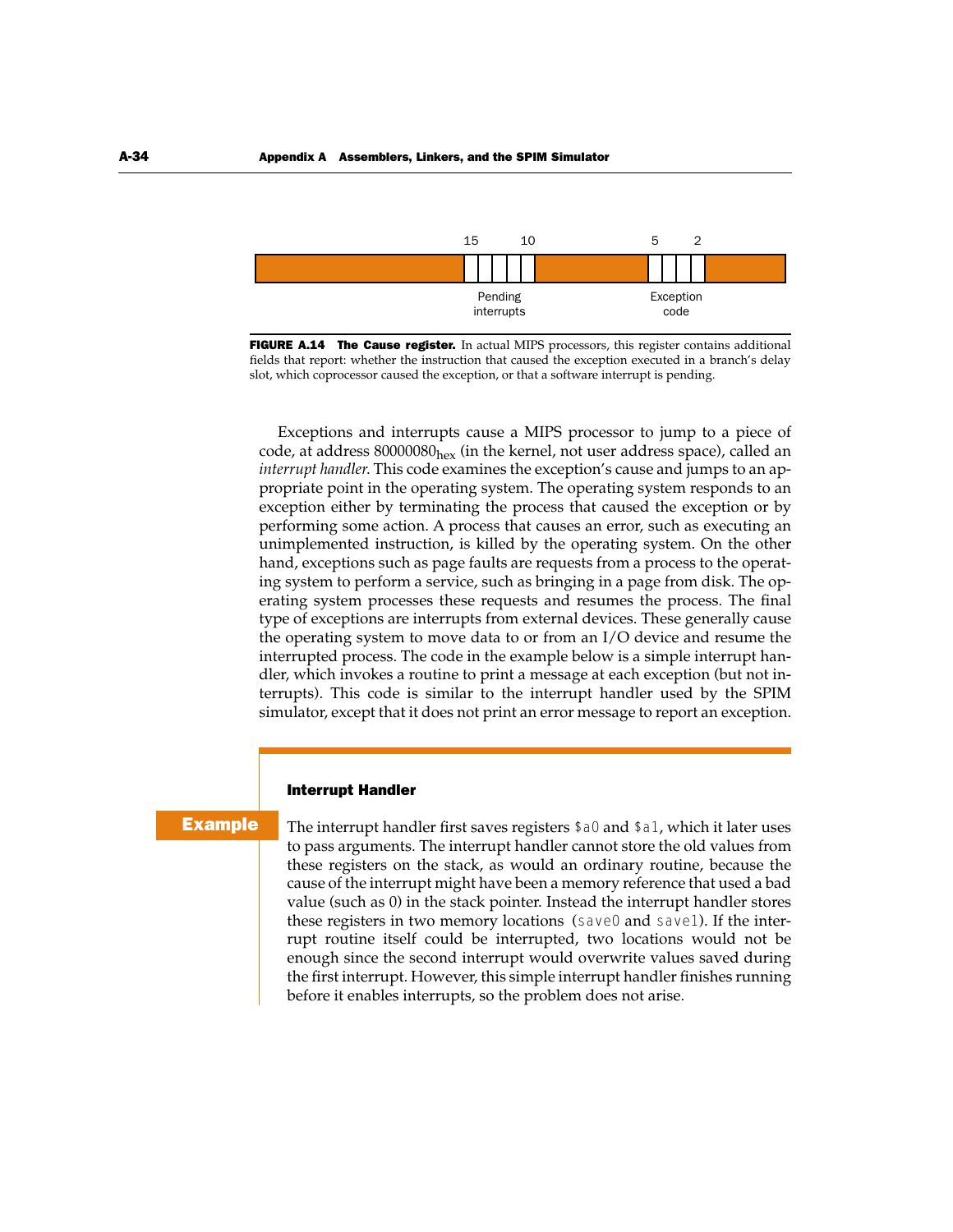```
.ktext 0x80000080
sw $a0, save0 # Handler is not re-entrant and can't use
sw \delta a1, savel # stack to save \delta a0, \delta a1# Don't need to save $k0/$k1
```
 The interrupt handler then moves the Cause and EPC registers into CPU registers. The Cause and EPC registers are not part of the CPU register set. Instead, they are registers in coprocessor 0, which is the part of the CPU that handles interrupts. The instruction mfc0 \$k0, \$13 moves coprocessor 0's register 13 (the Cause register) into CPU register \$k0. Note that the interrupt handler need not save registers  $\frac{1}{2}k0$  and  $\frac{1}{2}k1$  because user programs are not supposed to use these registers. The interrupt handler uses the value from the Cause register to test if the exception was caused by an interrupt (see the preceding table). If so, the exception is ignored. If the exception was not an interrupt, the handler calls print\_excp to print a warning message.

| mfc0<br>mfc0      | \$k0, \$13<br>\$k1, \$14 |            |  | # Move Cause into \$k0<br># Move EPC into \$k1                                      |
|-------------------|--------------------------|------------|--|-------------------------------------------------------------------------------------|
| sgt<br>bgtz       | \$v0, done               |            |  | $$v0, $k0, 0x44 \# Ignore intervals$                                                |
| mov<br>mov<br>jal | \$a0, \$k0<br>\$al. \$kl | print_excp |  | # Move Cause into \$a0<br># Move EPC into \$a1<br>$#$ Print exception error message |

Before returning, the interrupt handler restores registers  $\delta a0$  and  $\delta a1$ . It then executes the rfe (return from exception) instruction, which restores the previous interrupt mask and kernel/user bits in the Status register. This switches the processor state back to what it was before the exception and prepares to resume program execution. The interrupt handler then returns to the program by jumping to the instruction following the one that caused the exception.

done:

```
lw $a0, save0
       lw $a1, save1
      addiu k1, k1, 4 # Do not reexecute
                      # faulting instruction
      rfe # Restore interrupt state
       jr $k1
      .kdata
save0: .word 0
save1: .word 0
```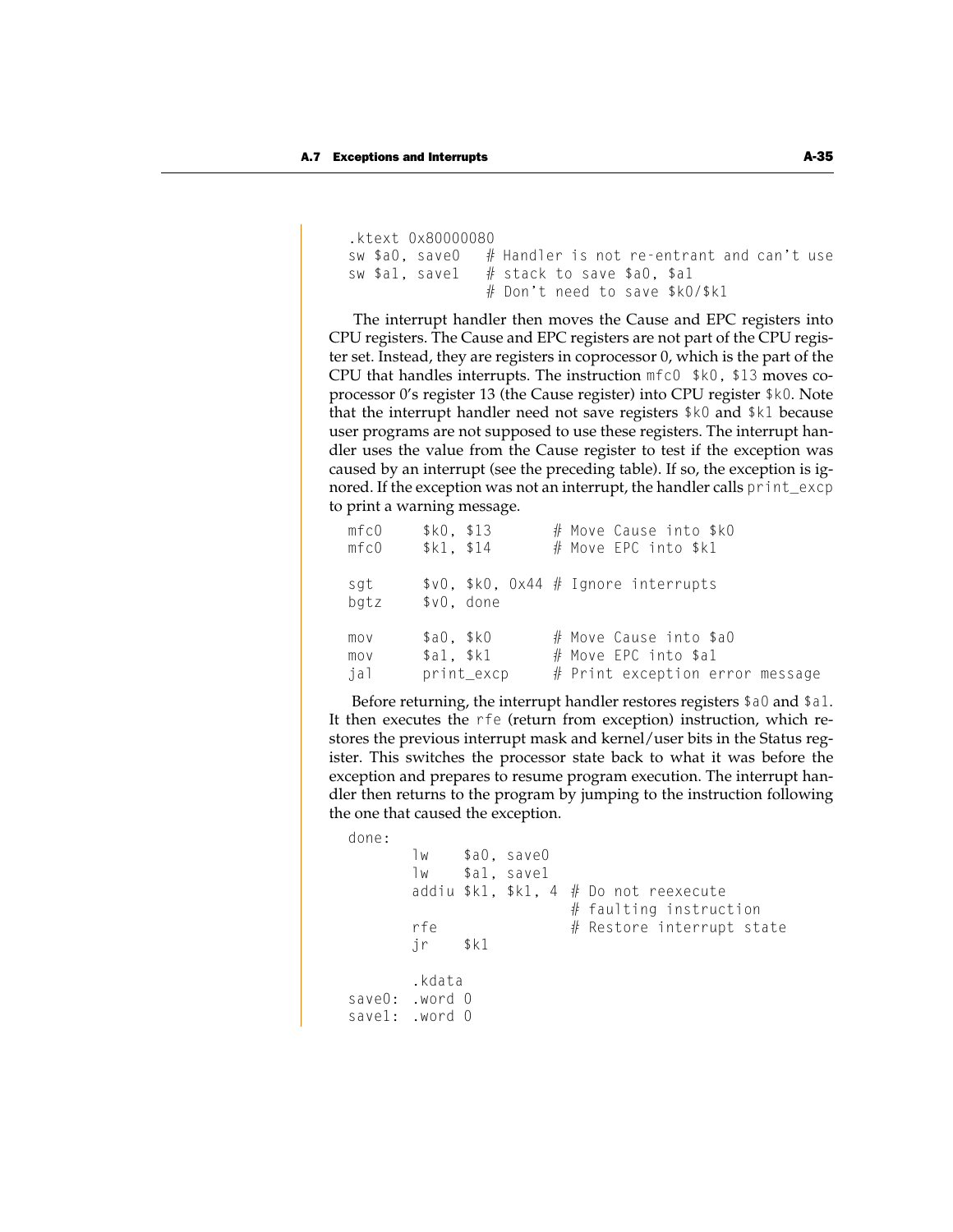**Elaboration:** On real MIPS processors, the return from an interrupt handler is more complex. The rfe instruction must execute in the delay slot of the jr instruction (see elaboration on page 444 of Chapter 6) that returns to the user program so that no interrupt-handler instruction executes with the user program's interrupt mask and kernel/user bits. In addition, the interrupt handler cannot always jump to the instruction following EPC. For example, if the instruction that caused the exception was in a branch instruction's delay slot (see Chapter 6), the next instruction may not be the following instruction in memory.

### **Input and Output**

SPIM simulates one I/O device: a memory-mapped terminal. When a program is running, SPIM connects its own terminal (or a separate console window in the X-window version xspim) to the processor. A MIPS program running on SPIM can read the characters that you type. In addition, if the MIPS program writes characters to the terminal, they appear on SPIM's terminal or console window. One exception to this rule is control-C: this character is not passed to the program, but instead causes SPIM to stop and return to command mode. When the program stops running (for example, because you typed control-C or because the program hit a breakpoint), the terminal is reconnected to spim so you can type SPIM commands. To use memory-mapped I/O (see below), spim or xspim must be started with the -mapped\_io flag.

The terminal device consists of two independent units: a *receiver* and a *transmitter*. The receiver reads characters from the keyboard. The transmitter writes characters to the display. The two units are completely independent. This means, for example, that characters typed at the keyboard are not automatically echoed on the display. Instead, a program must explicitly echo a character by reading it from the receiver and writing it to the transmitter.

A program controls the terminal with four memory-mapped device registers, as shown in Figure A.15. "Memory-mapped'' means that each register appears as a special memory location. The *Receiver Control register* is at location ffff0000<sub>hex</sub>. Only two of its bits are actually used. Bit 0 is called "ready": if it is 1, it means that a character has arrived from the keyboard but has not yet been read from the Receiver Data register. The ready bit is read-only: writes to it are ignored. The ready bit changes from 0 to 1 when a character is typed at the keyboard, and it changes from 1 to 0 when the character is read from the Receiver Data register.

Bit 1 of the Receiver Control register is the keyboard "interrupt enable." This bit may be both read and written by a program. The interrupt enable is initially 0. If it is set to 1 by a program, the terminal requests an interrupt at level 0 whenever the ready bit is 1. However, for the interrupt to affect the proces-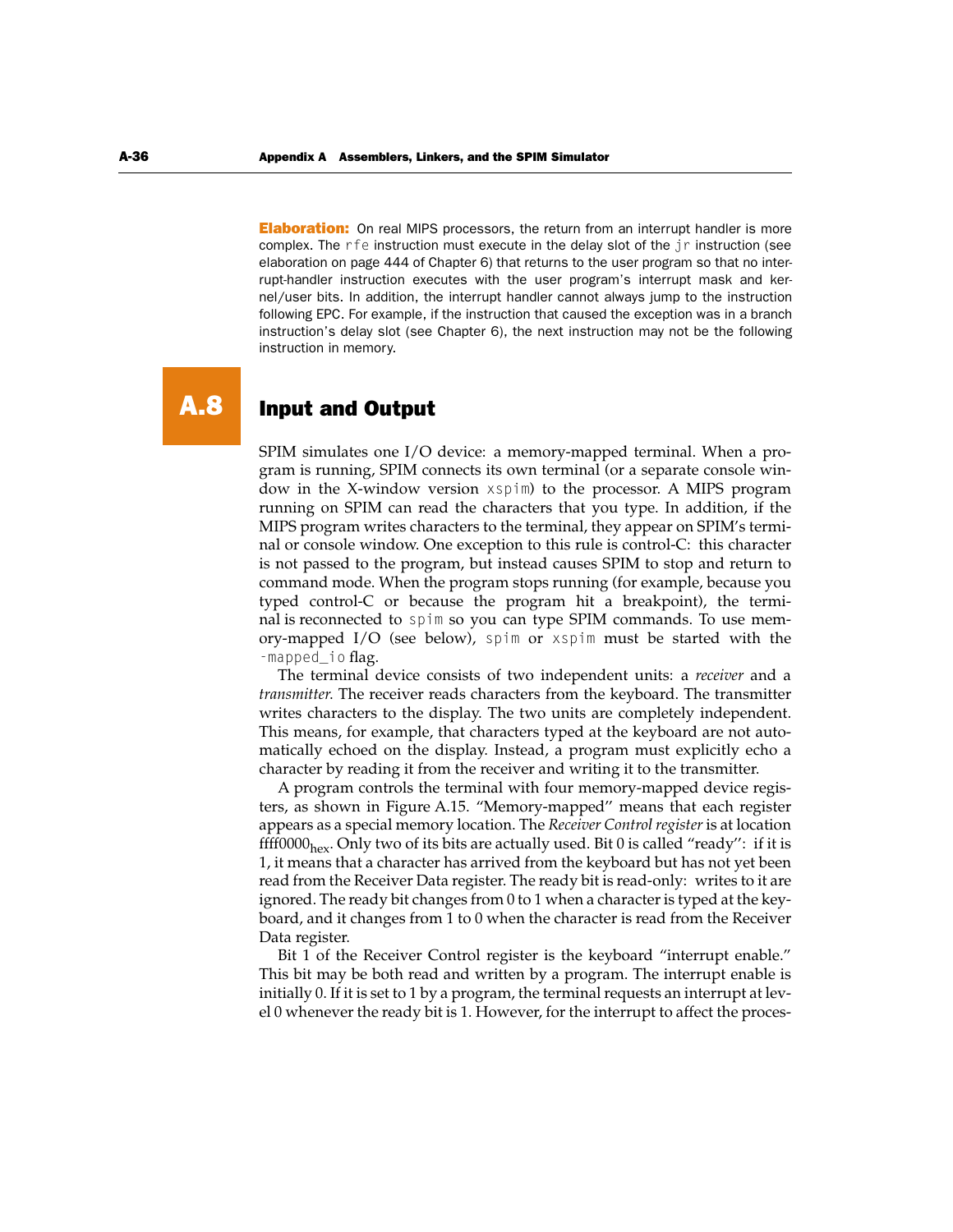

FIGURE A.15 The terminal is controlled by four device registers, each of which appears as a memory location at the given address. Only a few bits of these registers are actually used. The others always read as 0s and are ignored on writes.

sor, interrupts must also be enabled in the Status register (see section A.7). All other bits of the Receiver Control register are unused.

The second terminal device register is the *Receiver Data register* (at address ffff000 $4_{\text{hex}}$ ). The low-order 8 bits of this register contain the last character typed at the keyboard. All other bits contain 0s. This register is read-only and changes only when a new character is typed at the keyboard. Reading the Receiver Data register resets the ready bit in the Receiver Control register to 0.

The third terminal device register is the *Transmitter Control register* (at address ffff0008<sub>hex</sub>). Only the low-order 2 bits of this register are used. They behave much like the corresponding bits of the Receiver Control register. Bit 0 is called "ready'' and is read-only. If this bit is 1, the transmitter is ready to accept a new character for output. If it is 0, the transmitter is still busy writing the previous character. Bit 1 is "interrupt enable'' and is readable and writable. If this bit is set to 1, then the terminal requests an interrupt on level 1 whenever the ready bit is 1.

The final device register is the *Transmitter Data register* (at address ffff000 $c_{hex}$ ). When a value is written into this location, its low-order 8 bits (i.e.,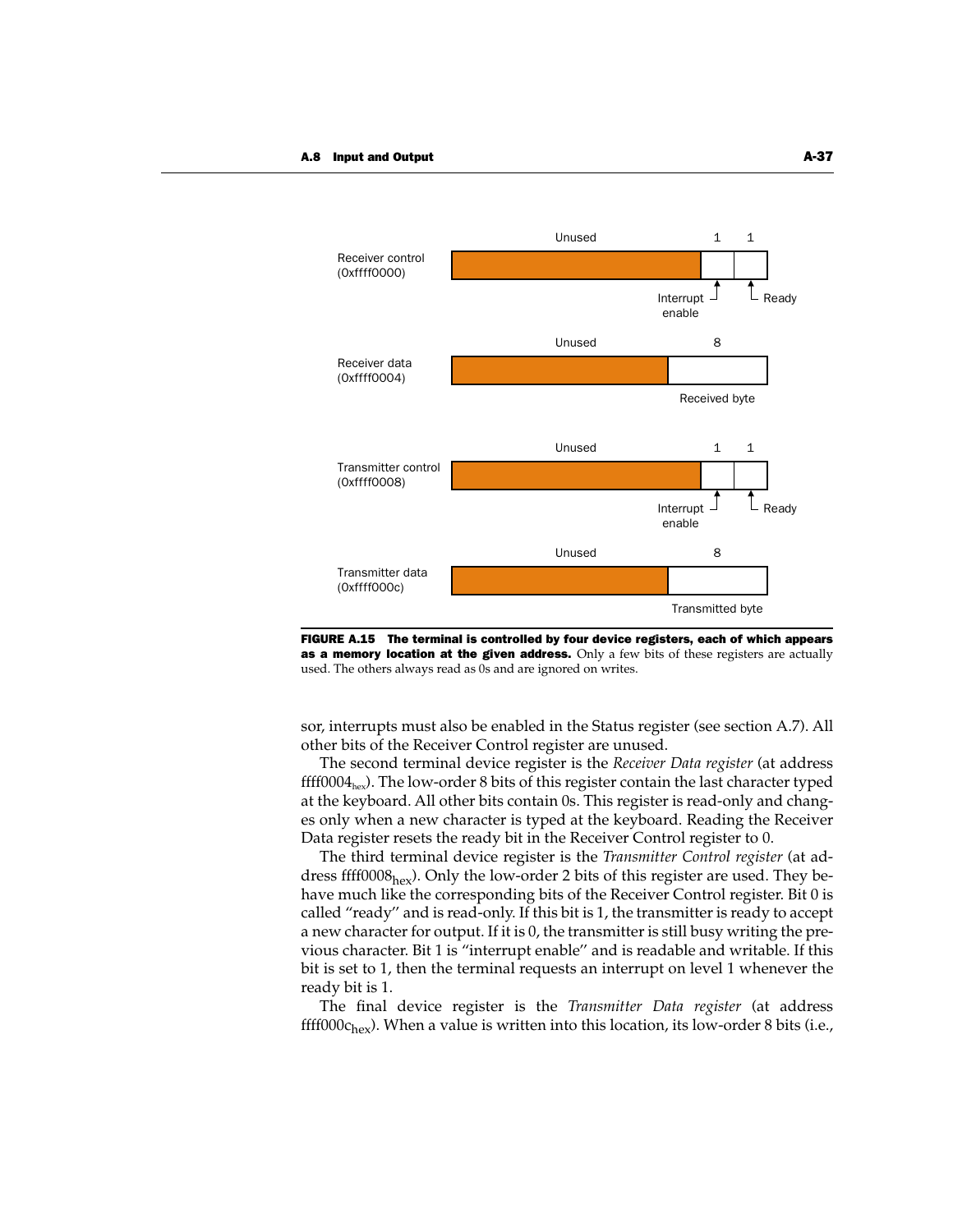an ASCII character as in Figure 3.15 in Chapter 3) are sent to the console. When the Transmitter Data register is written, the ready bit in the Transmitter Control register is reset to 0. This bit stays 0 until enough time has elapsed to transmit the character to the terminal; then the ready bit becomes 1 again. The Transmitter Data register should only be written when the ready bit of the Transmitter Control register is 1. If the transmitter is not ready, writes to the Transmitter Data register are ignored (the write appears to succeed but the character is not output).

Real computers require time to send characters over the serial lines that connect terminals to computers. These time lags are simulated by SPIM. For example, after the transmitter starts to write a character, the transmitter's ready bit becomes 0 for a while. SPIM measures time in instructions executed, not in real clock time. This means that the transmitter does not become ready again until the processor executes a certain number of instructions. If you stop the machine and look at the ready bit, it will not change. However, if you let the machine run, the bit eventually changes back to 1.

# A.9 SPIM A.9 SPIM

SPIM is a software simulator that runs programs written for MIPS R2000/R3000 processors. SPIM's name is just MIPS spelled backwards. SPIM can read and immediately execute assembly language files or (on some systems) MIPS executable files. SPIM is a self-contained system for running MIPS programs. It contains a debugger and provides a few operating systemlike services. SPIM is much slower than a real computer (100 or more times). However, its low cost and wide availability cannot be matched by real hardware!

An obvious question is, Why use a simulator when many people have workstations that contain MIPS chips that are significantly faster than SPIM? One reason is that these workstations are not universally available. Another reason is rapid progress toward new and faster computers may render these machines obsolete (see Chapter 1). The current trend is to make computers faster by executing several instructions concurrently. This trend makes architectures more difficult to understand and program. The MIPS architecture may be the epitome of a simple, clean RISC machine.

In addition, simulators can provide a better environment for programming than an actual machine because they can detect more errors and provide more features than an actual computer. For example, SPIM has an X-window interface that works better than most debuggers on the actual machines.

Finally, simulators are a useful tool in studying computers and the programs that run on them. Because they are implemented in software, not silicon, simulators can be easily modified to add new instructions, build new systems such as multiprocessors, or simply to collect data.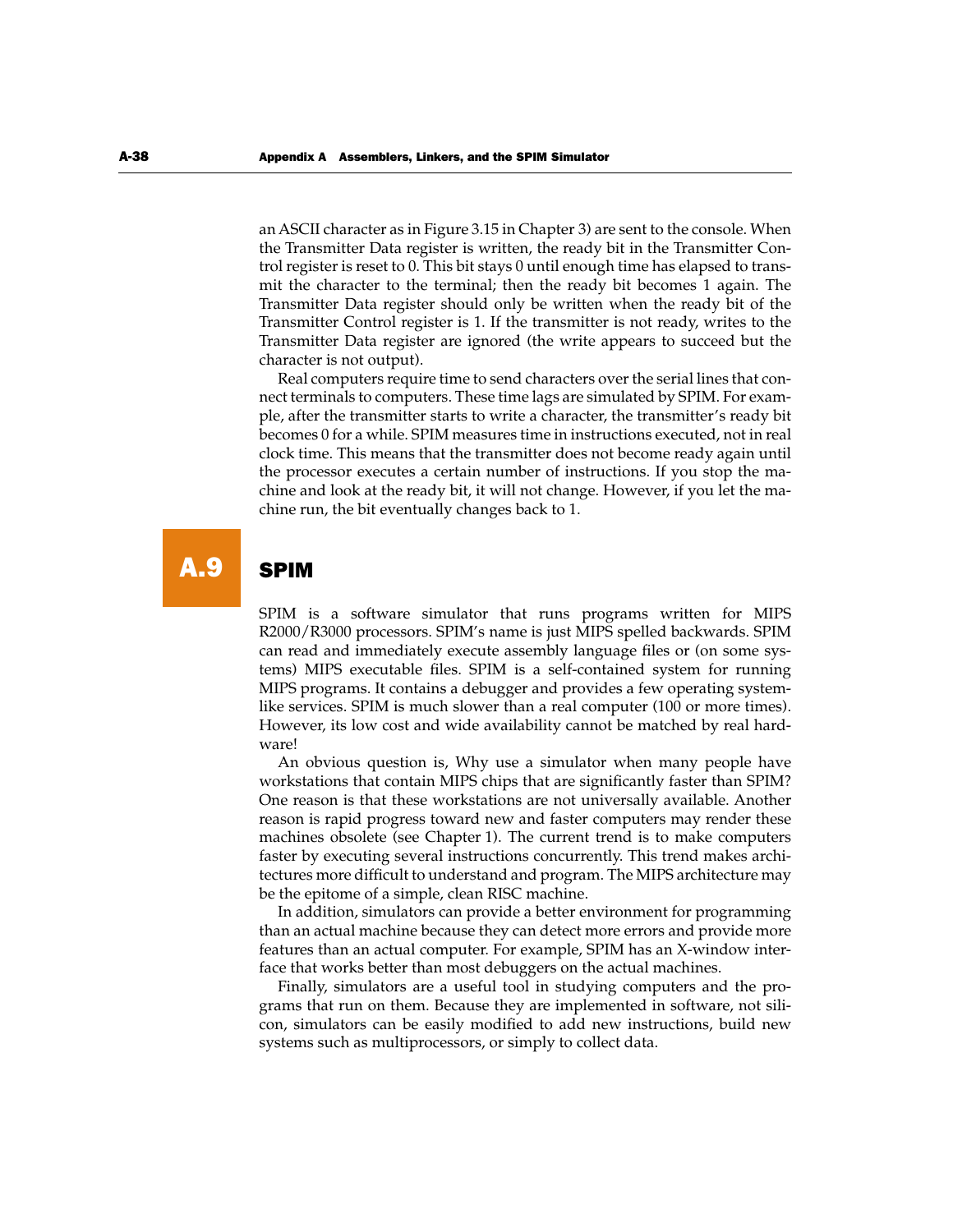### Simulation of a Virtual Machine

The MIPS architecture, like that of many RISC computers, is difficult to program directly because of delayed branches, delayed loads, and restricted address modes. This difficulty is tolerable since these computers were designed to be programmed in high-level languages and present an interface appropriate for compilers rather than assembly language programmers. A good part of the programming complexity results from delayed instructions. A *delayed branch* requires two cycles to execute (see elaborations on pages 444 and 502 of Chapter 6). In the second cycle, the instruction immediately following the branch executes. This instruction can perform useful work that normally would have been done before the branch. It can also be a nop (no operation). Similarly, *delayed loads* require two cycles so the instruction immediately following a load cannot use the value loaded from memory (see section 6.2 of Chapter 6).

MIPS wisely chose to hide this complexity by having its assembler implement a *virtual machine*. This virtual computer appears to have nondelayed branches and loads and a richer instruction set than the actual hardware. The assembler *reorganizes* (rearranges) instructions to fill the delay slots. The virtual computer also provides *pseudoinstructions*, which appear as real instructions in assembly language programs. The hardware, however, knows nothing about pseudoinstructions, so the assembler must translate them into equivalent sequences of actual, machine instructions. For example, the MIPS hardware only provides instructions to branch when a register is equal to or not equal to 0. Other conditional branches, such as when one register is greater than another, are synthesized by comparing the two registers and branching when the result of the comparison is true (nonzero).

By default, SPIM simulates the richer virtual machine. However, it can also simulate the bare hardware. Below, we describe the virtual machine and only mention in passing features that do not belong to the actual hardware. In doing so, we follow the convention of MIPS assembly language programmers (and compilers), who routinely use the extended machine. (For a description of the real machines, see Gerry Kane and Joe Heinrich, *MIPS RISC Architecture*, Prentice Hall, Englewood Cliff, NJ, 1992.)

### Getting Started with SPIM

The rest of this appendix contains a complete and rather detailed description of SPIM. Many details should never concern you; however, the sheer volume of information can obscure the fact that SPIM is a simple, easy-to-use program. This section contains a quick tutorial on SPIM that should enable you to load, debug, and run simple MIPS programs.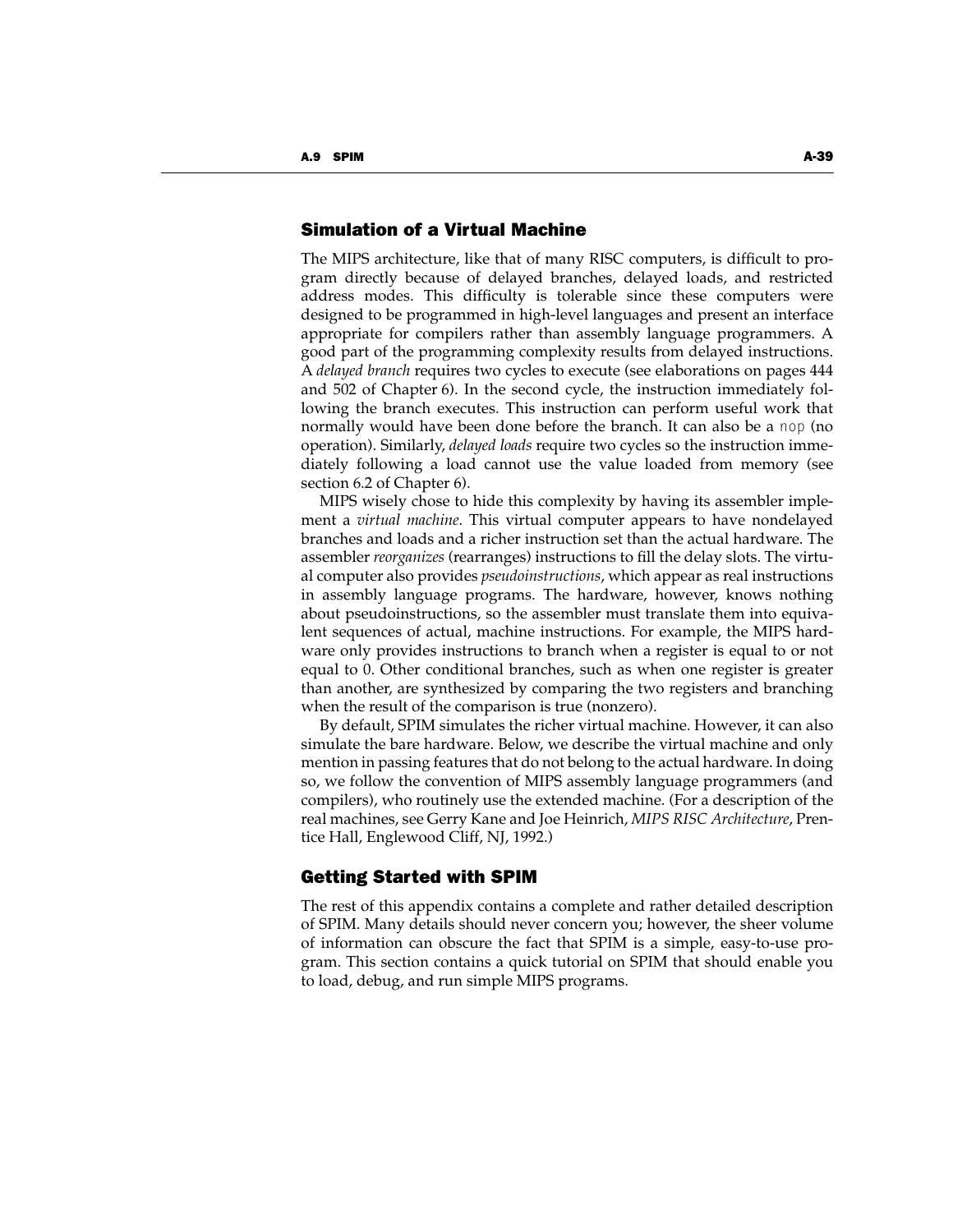SPIM comes in multiple versions. One version, called spim, is a commandline-driven program and requires only an alphanumeric terminal to display it. It operates like most programs of this type: you type a line of text, hit the return key, and spim executes your command.

A fancier version, called xspim, runs in the X-windows environment of the Unix system and therefore requires a bit-mapped display to run it. xspim, however, is a much easier program to learn and use because its commands are always visible on the screen and because it continually displays the machine's registers. Another version, PCspim, is compatible with Windows 3.1, Windows 95, and Windows NT. The Unix, Windows, and DOS versions of SPIM are available through *www.mkp.com/cod2e.htm.*

Since many people use and prefer xspim, this section only discusses that program. If you plan to use any version of spim, do not skip this section. Read it first and then look at the "SPIM Command-Line Options" section (starting on page A-44) to see how to accomplish the same thing with spim commands. Check *www.mkp.com/cod2e.htm* for more information on using PCspim.

To start xspim, type xspim in response to your system's prompt (%):

% xspim

 On your system, xspim may be kept in an unusual place, and you may need to execute a command first to add that place to your search path. Your instructor should tell you how to do this.

When xspim starts up, it pops up a large window on your screen (see Figure A.16). The window is divided into five panes:

- The top pane is called the *register display*. It shows the values of all registers in the MIPS CPU and FPU. This display is updated whenever your program stops running.
- The pane below contains the *control buttons* to operate xspim. These buttons are discussed below, so we can skip the details for now.
- The next pane, called the *text segments*, displays instructions both from your program and the system code that is loaded automatically when xspim starts running. Each instruction is displayed on a line that looks like

[0x00400000] 0x8fa40000 lw \$4, 0(\$29) ; 89: lw \$a0, 0(\$sp)

The first number on the line, in square brackets, is the hexadecimal memory address of the instruction. The second number is the instruction's numerical encoding, again displayed as a hexadecimal number. The third item is the instruction's mnemonic description. Everything following the semicolon is the actual line from your assembly file that produced the instruction. The number 89 is the line number in that file. Sometimes nothing is on the line after the semicolon. This means that the instruction was produced by SPIM as part of translating a pseudoinstruction.

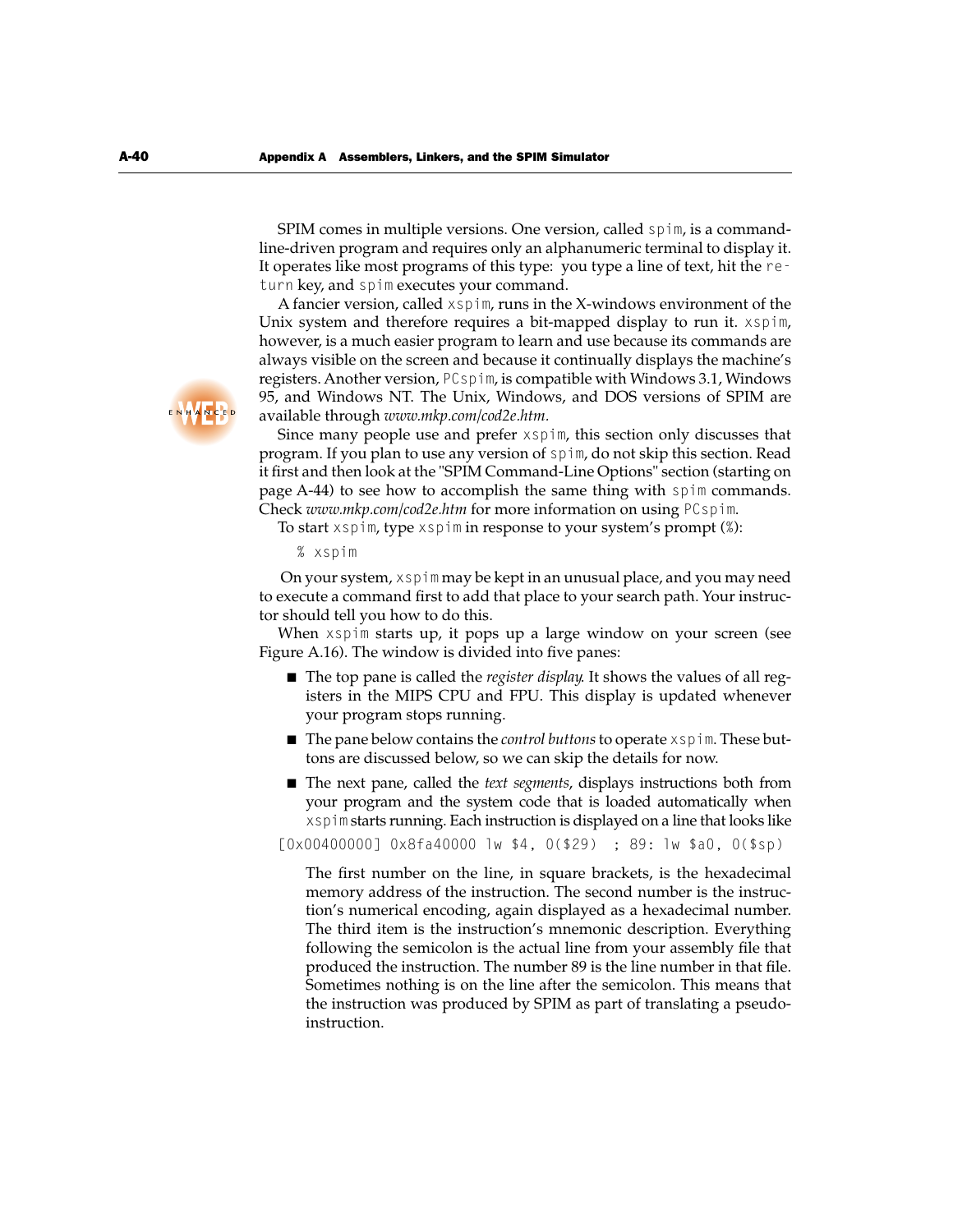|                               | xspim                                                                                                                                                                                                                                                                                                                                                                                                                                                                                                                                                                                                                                                                                                                                                                                                                                                                                                                                                                                                                                                                                                                                                                                                                                                                                                                                                                                                                                                                                                                                                                                                                                                                                                                               |
|-------------------------------|-------------------------------------------------------------------------------------------------------------------------------------------------------------------------------------------------------------------------------------------------------------------------------------------------------------------------------------------------------------------------------------------------------------------------------------------------------------------------------------------------------------------------------------------------------------------------------------------------------------------------------------------------------------------------------------------------------------------------------------------------------------------------------------------------------------------------------------------------------------------------------------------------------------------------------------------------------------------------------------------------------------------------------------------------------------------------------------------------------------------------------------------------------------------------------------------------------------------------------------------------------------------------------------------------------------------------------------------------------------------------------------------------------------------------------------------------------------------------------------------------------------------------------------------------------------------------------------------------------------------------------------------------------------------------------------------------------------------------------------|
|                               | EPC<br>РC<br>Cause<br>$BadVaddr = 00000000$<br>00000000<br>00000000<br>$=$<br>00000000<br>$=$<br>$=$<br>$Status =$<br>НI<br>L0<br>00000000<br>$=$<br>00000000<br>$=$<br>00000000                                                                                                                                                                                                                                                                                                                                                                                                                                                                                                                                                                                                                                                                                                                                                                                                                                                                                                                                                                                                                                                                                                                                                                                                                                                                                                                                                                                                                                                                                                                                                    |
|                               | General registers                                                                                                                                                                                                                                                                                                                                                                                                                                                                                                                                                                                                                                                                                                                                                                                                                                                                                                                                                                                                                                                                                                                                                                                                                                                                                                                                                                                                                                                                                                                                                                                                                                                                                                                   |
| Register<br>display           | 00000000<br>R24<br>R <sub>0</sub><br>$(r0) =$<br>00000000<br>R8<br>$(t0) =$<br>R <sub>16</sub><br>(s0)<br>00000000<br>(t8)<br>00000000<br>$\hspace{0.1in} = \hspace{0.1in}$<br>$\hspace{1.0cm} = \hspace{1.0cm}$<br>R9<br>00000000<br><b>R17</b><br>R25<br>(s9)<br>R1<br>(at)<br>00000000<br>(t1)<br>$\qquad \qquad =$<br>(s1)<br>00000000<br>$\qquad \qquad =$<br>00000000<br>$\hspace{1.0cm} = \hspace{1.0cm}$<br>$\hspace{1.0cm} = \hspace{1.0cm}$<br>(t2)<br>R <sub>2</sub><br>$(v0) =$<br>00000000<br><b>R10</b><br>$\qquad \qquad =$<br>00000000<br><b>R18</b><br>(s2)<br>$\qquad \qquad =$<br>00000000<br>R26<br>(k0)<br>$\qquad \qquad =$<br>00000000<br>(s3)<br>R3<br>$(y1) =$<br>00000000<br>R <sub>11</sub><br>(t3)<br>00000000<br>R19<br>00000000<br>R <sub>27</sub><br>(k1)<br>00000000<br>$\hspace{0.1in} = \hspace{0.1in}$<br>$\hspace{0.1in} = \hspace{0.1in}$<br>$\hspace*{0.4em} = \hspace*{0.4em}$<br><b>R20</b><br>00000000<br>R28<br>R4<br>$(a0) =$<br>00000000<br>R12<br>(t4)<br>00000000<br>(s4)<br>00000000<br>$\, =$<br>$\,=\,$<br>(gp)<br>$\,=\,$<br>R <sub>5</sub><br>$(a1) =$<br>00000000<br>R13<br>(t5)<br>$\, =$<br>00000000<br>R21<br>(s5)<br>00000000<br>R29<br>$\hspace{1.6cm} = \hspace{1.6cm}$<br>00000000<br>$\hspace{0.1in} = \hspace{0.1in}$<br>(sp)<br>$(a2) =$<br>R14<br>R22<br>R30<br>(s8)<br>R6<br>00000000<br>(t6)<br>$\hspace{1.0cm} = \hspace{1.0cm}$<br>00000000<br>(s6)<br>$\hspace{0.1in} = \hspace{0.1in}$<br>00000000<br>$\hspace{1.6cm} = \hspace{1.6cm}$<br>00000000<br>$(a3) =$<br><b>R15</b><br>(t7)<br>R23<br>(s7)<br>R31<br>R7<br>00000000<br>00000000<br>00000000<br>00000000<br>$\hspace{1.0cm} = \hspace{1.0cm}$<br>$\,=\,$<br>(ra)<br>$\hspace{1.0cm} = \hspace{1.0cm}$ |
|                               | Double floating-point registers<br>FP <sub>0</sub><br>0.000000<br>FP8<br>0.000000<br>FP16<br>FP24<br>$=$<br>0.000000<br>0.000000<br>$\hspace{1.0cm} = \hspace{1.0cm}$<br>$=$<br>$=$                                                                                                                                                                                                                                                                                                                                                                                                                                                                                                                                                                                                                                                                                                                                                                                                                                                                                                                                                                                                                                                                                                                                                                                                                                                                                                                                                                                                                                                                                                                                                 |
|                               | FP <sub>2</sub><br>FP26<br>0.000000<br>FP10<br>0.000000<br>FP18<br>0.000000<br>$\qquad \qquad =$<br>0.000000<br>$\hspace{1.0cm} = \hspace{1.0cm}$<br>$=$<br>$\hspace{1.6cm} = \hspace{1.6cm}$<br>FP4<br>0.000000<br>FP12<br>0.000000<br>FP20<br>0.000000<br><b>FP28</b><br>0.000000<br>$\qquad \qquad =$<br>$=$<br>$=$<br>$=$<br>FP6<br>FP22<br>FP14<br>FP30<br>0.000000<br>0.000000<br>0.000000<br>0.000000<br>$=$<br>$=$<br>$\hspace{1.6cm} = \hspace{1.6cm}$<br>$=$                                                                                                                                                                                                                                                                                                                                                                                                                                                                                                                                                                                                                                                                                                                                                                                                                                                                                                                                                                                                                                                                                                                                                                                                                                                              |
|                               | Single floating-point registers                                                                                                                                                                                                                                                                                                                                                                                                                                                                                                                                                                                                                                                                                                                                                                                                                                                                                                                                                                                                                                                                                                                                                                                                                                                                                                                                                                                                                                                                                                                                                                                                                                                                                                     |
| Control                       | load<br>clear<br>set value<br>quit<br>step<br>run                                                                                                                                                                                                                                                                                                                                                                                                                                                                                                                                                                                                                                                                                                                                                                                                                                                                                                                                                                                                                                                                                                                                                                                                                                                                                                                                                                                                                                                                                                                                                                                                                                                                                   |
| buttons                       | breakpt<br>terminal<br>print<br>help<br>mode                                                                                                                                                                                                                                                                                                                                                                                                                                                                                                                                                                                                                                                                                                                                                                                                                                                                                                                                                                                                                                                                                                                                                                                                                                                                                                                                                                                                                                                                                                                                                                                                                                                                                        |
|                               | <b>Text segments</b>                                                                                                                                                                                                                                                                                                                                                                                                                                                                                                                                                                                                                                                                                                                                                                                                                                                                                                                                                                                                                                                                                                                                                                                                                                                                                                                                                                                                                                                                                                                                                                                                                                                                                                                |
| Text<br>segments              | [0x00400000]<br>0x8fa40000<br>$1w$ \$4, $0$ (\$29)<br>; 89: 1w \$a0, 0(\$sp)<br>addiu \$5, \$29, 4<br>$[0 \times 00400004]$<br>0x27a50004<br>90: addiu \$al, \$sp, 4<br>addiu \$6, \$5, 4<br>91: addiu \$a2, \$a1, 4<br>$[0 \times 00400008]$<br>0x24a60004<br>$s11$ \$2, \$4, 2<br>[0x0040000c]<br>0x00041080<br>92: sll \$v0, \$a0, 2<br>addu \$6, \$6, \$2<br>93: addu \$a2, \$a2, \$v0<br>[0x00400010]<br>0x00c23021<br>jal 0x00000000 [main]<br>; 94: jal main<br>[0x00400014]<br>0x0c000000<br>95: li \$v0 10<br>F0x004000181<br>0x3402000a<br>ori \$2, \$0, 10<br>[0x0040001c]<br>: 96: syscall<br>0x0000000c<br>syscall                                                                                                                                                                                                                                                                                                                                                                                                                                                                                                                                                                                                                                                                                                                                                                                                                                                                                                                                                                                                                                                                                                     |
|                               | Data segments                                                                                                                                                                                                                                                                                                                                                                                                                                                                                                                                                                                                                                                                                                                                                                                                                                                                                                                                                                                                                                                                                                                                                                                                                                                                                                                                                                                                                                                                                                                                                                                                                                                                                                                       |
| Data and<br>stack<br>segments | $[0x10000000]$ $[0x10010000]$<br>0x00000000<br>0x74706563<br>0x206e6f69<br>[0x10010004]<br>0x636f2000<br>[0x10010010]<br>0x72727563<br>0x61206465<br>0x6920646e<br>0x726f6e67<br>[0x10010020]<br>0x000a6465<br>0x495b2020<br>0x7265746e<br>0x74707572<br>[0x10010030]<br>0x0000205d<br>0x616e555b<br>0x6e67696c<br>0x20200000<br>[0x10010040]<br>0x61206465<br>0x65726464<br>0x69207373<br>0x6e69206e<br>F0x100100501<br>0x642f7473<br>0x20617461<br>0x63746566<br>0x00205d68<br>F0x100100601<br>0x555b2020<br>0x696c616e<br>0x64656e67<br>0x64646120<br>[0x10010070]<br>0x73736572<br>0x206e6920<br>0x726f7473<br>0x00205d65                                                                                                                                                                                                                                                                                                                                                                                                                                                                                                                                                                                                                                                                                                                                                                                                                                                                                                                                                                                                                                                                                                       |
| <b>SPIM</b><br>messages       | SPIM Version 5.9 of January 17, 1997<br>Copyright (c) 1990-1997 by James R. Larus (larus@cs.wisc.edu)<br>All Rights Reserved.<br>See the file README for a full copyright notice.                                                                                                                                                                                                                                                                                                                                                                                                                                                                                                                                                                                                                                                                                                                                                                                                                                                                                                                                                                                                                                                                                                                                                                                                                                                                                                                                                                                                                                                                                                                                                   |

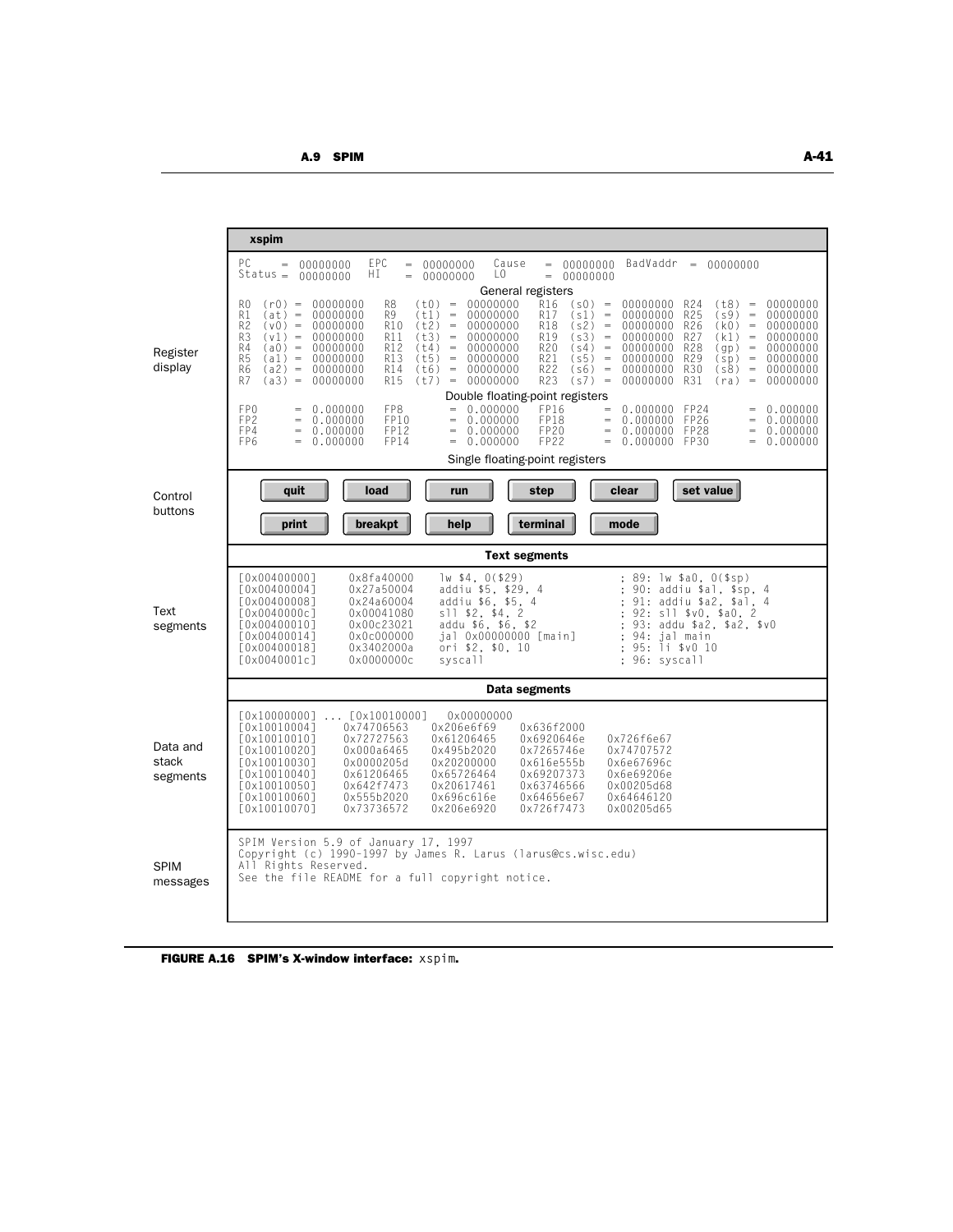- The next pane, called the *data and stack segments*, displays the data loaded into your program's memory and the data on the program's stack.
- The bottom pane is the *SPIM messages* that xspim uses to write messages. This is where error messages appear.

Let's see how to load and run a program. The first thing to do is to click on the load button (the second one in the first row of buttons) with the left mouse key. Your click tells xspim to pop up a small prompt window that contains a box and two or three buttons. Move your mouse so the cursor is over the box, and type the name of your file of assembly code. Then click on the button labeled assembly file within that prompt window. If you change your mind, click on the button labeled abort command, and xspim gets rid of the prompt window. When you click on assembly file, xspim gets rid of the prompt window, then loads your program and redraws the screen to display its instructions and data. Now move the mouse to put the cursor over the scrollbar to the left of the text segments, and click the left mouse button on the white part of this scrollbar. A click scrolls the text pane down so you can find all the instructions in your program.

To run your program, click on the run button in xspim's control button pane. It pops up a prompt window with two boxes and two buttons. Most of the time, these boxes contain the correct values to run your program, so you can ignore them and just click on ok. This button tells xspim to run your program. Notice that when your program is running, xspim blanks out the register display pane because the registers are continually changing. You can always tell whether xspim is running by looking at this pane. If you want to stop your program, make sure the mouse cursor is somewhere over xspim's window and type control-C. This causes xspim to pop up a prompt window with two buttons. Before doing anything with this prompt window, you can look at registers and memory to find out what your program was doing. When you understand what happened, you can either continue the program by clicking on continue or stop your program by clicking on abort command.

If your program reads or writes from the terminal, xspim pops up another window called the *console*. All characters that your program writes appear on the console, and everything that you type as input to your program should be typed in this window.

Suppose your program does not do what you expect. What can you do? SPIM has two features that help debug your program. The first, and perhaps the most useful, is single-stepping, which allows you to run your program an instruction at a time. Click on the button labeled step and another prompt window pops up. This prompt window contains two boxes and three buttons. The first box asks for the number of instructions to step every time you click the mouse. Most of the time, the default value of 1 is a good choice. The other box asks for arguments to pass to the program when it starts running. Again,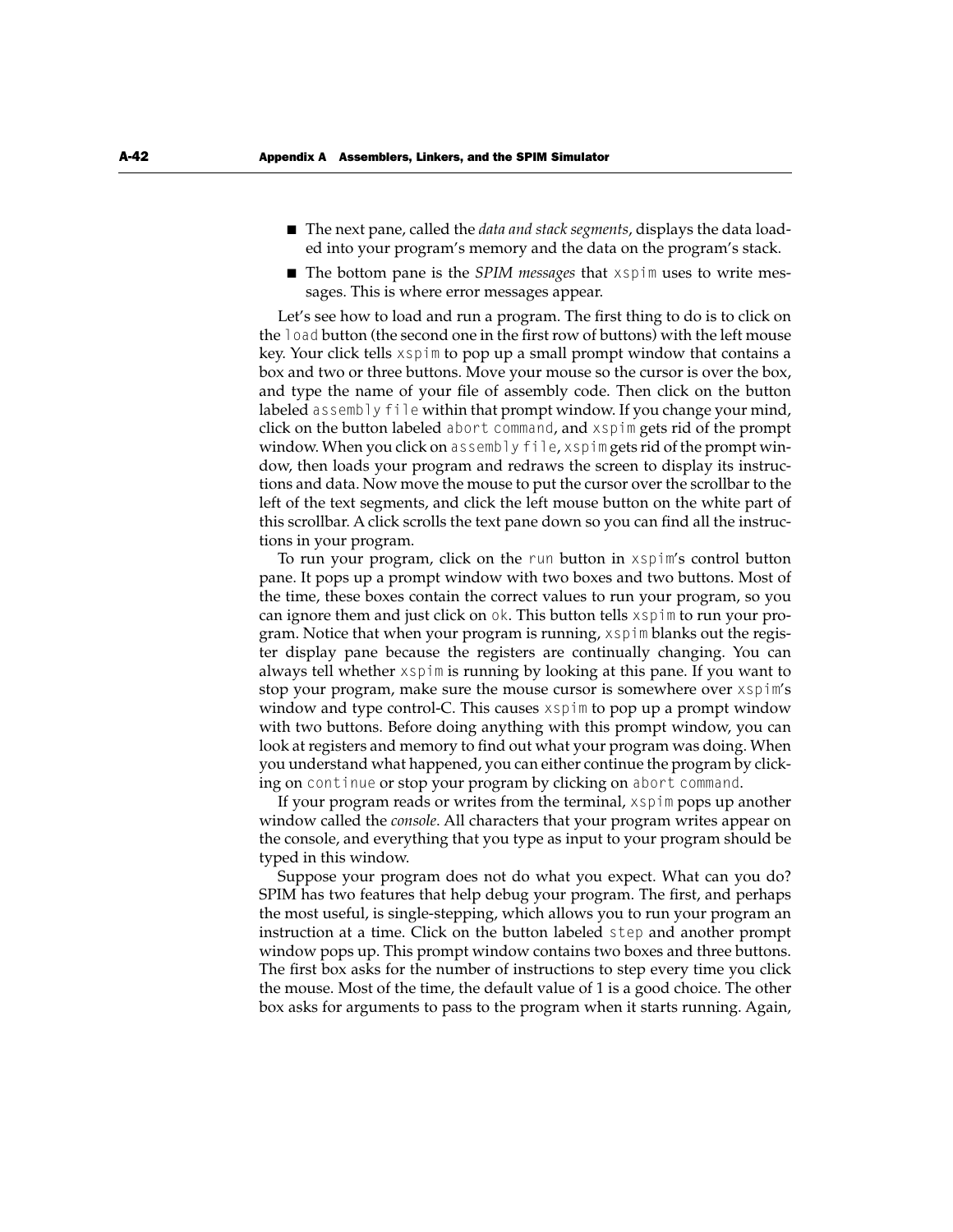most of the time you can ignore this box because it contains an appropriate value. The button labeled step runs your program for the number of instructions in the top box. If that number is 1, xspim executes the next instruction in your program, updates the display, and returns control to you. The button labeled continue stops single-stepping and continues running your program. Finally, abort command stops single-stepping and leaves your program stopped.

What do you do if your program runs for a long time before the bug arises? You could single-step until you get to the bug, but that can take a long time, and it is easy to get so bored and inattentive that you step past the problem. A better alternative is to use a *breakpoint*, which tells xspim to stop your program immediately before it executes a particular instruction. Click on the button in the second row of buttons marked breakpoints. The xspim program pops up a prompt window with one box and many buttons. Type in this box the address of the instruction at which you want to stop. Or, if the instruction has a global label, you can just type the name of the label. Labeled breakpoints are a particularly convenient way to stop at the first instruction of a procedure. To actually set the breakpoint, click on add. You can then run your program.

When SPIM is about to execute the breakpointed instruction, xspim pops up a prompt with the instruction's address and two buttons. The continue button continues running your program and abort command stops your program. If you want to delete a breakpoint, type in its address and click on delete. Finally, list tells xspim to print (in the bottom pane) a list of all breakpoints that are set.

Single-stepping and setting breakpoints will probably help you find a bug in your program quickly. How do you fix it? Go back to the editor that you used to create your program and change it. To run the program again, you need a fresh copy of SPIM, which you get in two ways. Either you can exit from xspim by clicking on the quit button, or you can clear xspim and reload your program. If you reload your program, you *must* clear the memory, so remnants of your previous program do not interfere with your new program. To do this, click on the button labeled clear. Hold the left mouse key down and a twoitem menu will pop up. Move the mouse so the cursor is over the item labeled memory & registers and release the key. This causes xspim to clear its memory and registers and return the processor to the state it was in when xspim first started. You can now load and run your new program.

The other buttons in xspim perform functions that are occasionally useful. When you are more comfortable with  $x$ spim, you should look at the description below to see what they do and how they can save you time and effort.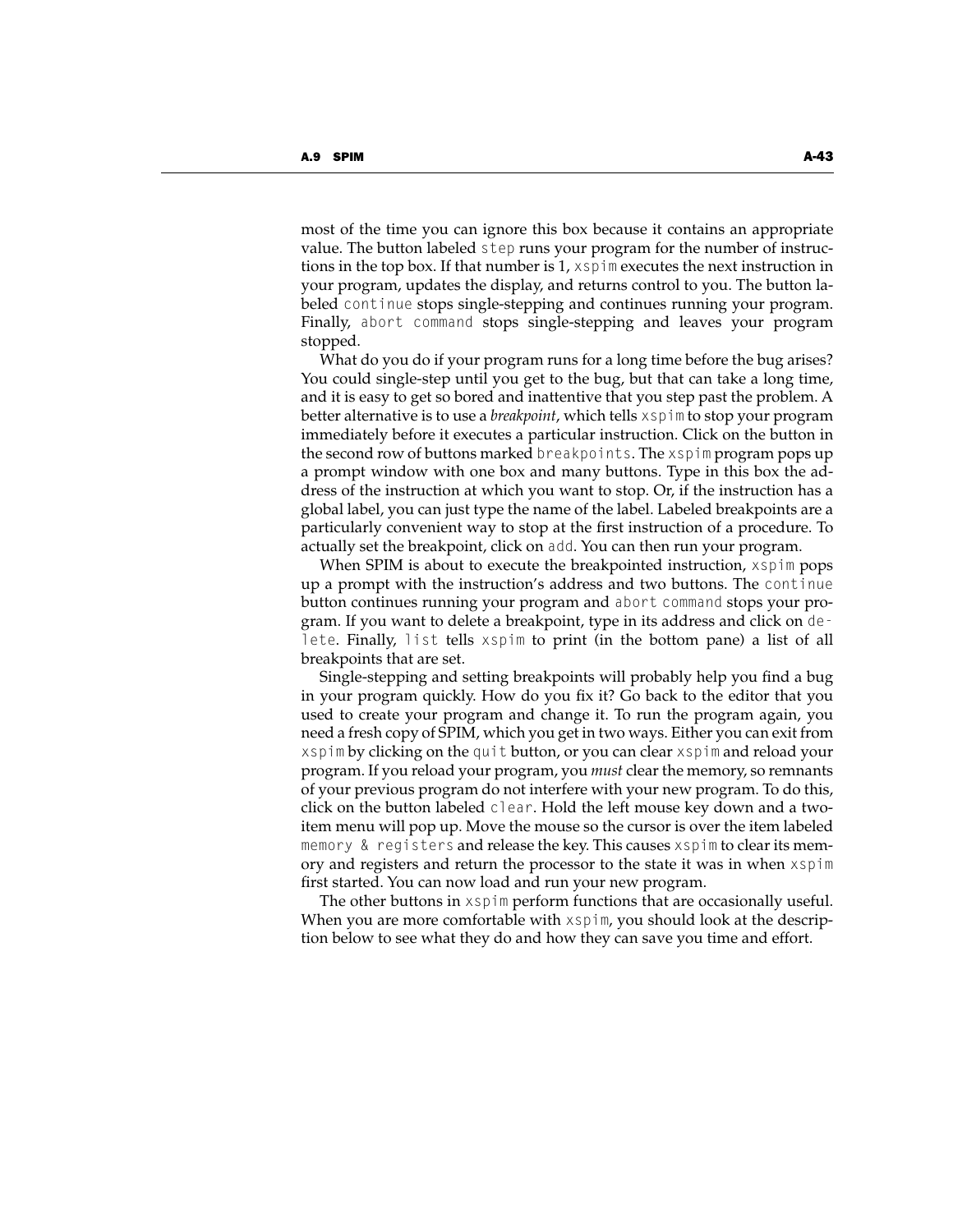### SPIM Command-Line Options

Both Unix versions of SPIM—spim, the terminal version, and xspim, the X version—accept the following command-line options:

| -bare      | Simulate a bare MIPS machine without pseudoinstruc-<br>tions or the additional addressing modes provided by the<br>assembler. Implies - quiet.                                                                                                                                                                                                                                                                                   |
|------------|----------------------------------------------------------------------------------------------------------------------------------------------------------------------------------------------------------------------------------------------------------------------------------------------------------------------------------------------------------------------------------------------------------------------------------|
| -asm       | Simulate the virtual MIPS machine provided by the<br>assembler. This is the default.                                                                                                                                                                                                                                                                                                                                             |
| -pseudo    | Allow the input assembly code to contain pseudoinstruc-<br>tions. This is the default.                                                                                                                                                                                                                                                                                                                                           |
| -nopseudo  | Do not allow pseudoinstructions in the input assembly<br>code.                                                                                                                                                                                                                                                                                                                                                                   |
| -notrap    | Do not load the standard exception handler and start-up<br>code. This exception handler handles exceptions. When an<br>exception occurs, SPIM jumps to location 80000080 <sub>hex</sub> ,<br>which must contain code to service the exception. In addi-<br>tion, this file contains start-up code that invokes the rou-<br>tine main. Without the start-up routine, SPIM begins<br>execution at the instruction labeled __start. |
| -trap      | Load the standard exception handler and start-up code.<br>This is the default.                                                                                                                                                                                                                                                                                                                                                   |
| -noquiet   | Print a message when an exception occurs. This is the<br>default.                                                                                                                                                                                                                                                                                                                                                                |
| -quiet     | Do not print a message at exceptions.                                                                                                                                                                                                                                                                                                                                                                                            |
|            | -nomapped_io Disable the memory-mapped I/O facility (see section A.8).<br>This is the default.                                                                                                                                                                                                                                                                                                                                   |
| -mapped_io | Enable the memory-mapped I/O facility (see section A.8).<br>Programs that use SPIM syscalls (see section on "System<br>Calls," page A-48) to read from the terminal <i>cannot</i> also use<br>memory-mapped I/O.                                                                                                                                                                                                                 |
| -file      | Load and execute the assembly code in the file.                                                                                                                                                                                                                                                                                                                                                                                  |
| -execute   | Load and execute the code in the MIPS executable file<br>a.out. This command is only available when SPIM runs on<br>a system containing a MIPS processor.                                                                                                                                                                                                                                                                        |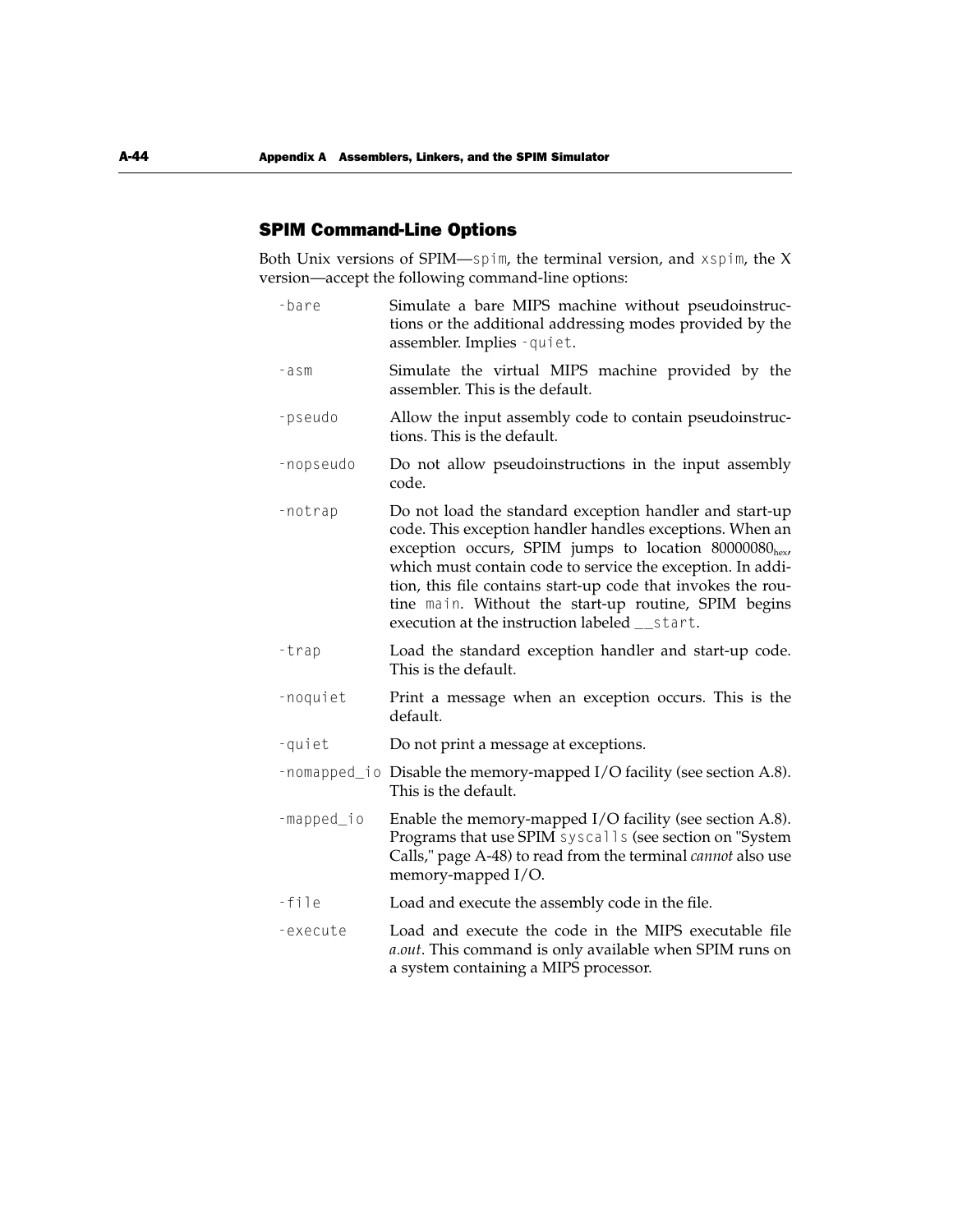| -s <seg> size Sets the initial size of memory segment seg to be size bytes.</seg> |
|-----------------------------------------------------------------------------------|
| The memory segments are named: text, data, stack,                                 |
| ktext, and kdata. The text segment contains instruc-                              |
| tions from a program. The data segment holds the pro-                             |
| gram's data. The stack segment holds its runtime stack.                           |
| In addition to running a program, SPIM also executes sys-                         |
| tem code that handles interrupts and exceptions. This code                        |
| resides in a separate part of the address space called the                        |
| kernel. The ktext segment holds this code's instructions,                         |
| and kdata holds its data. There is no kstack segment                              |
| since the system code uses the same stack as the program.                         |
| For example, the pair of arguments - sdata 2000000 starts                         |
| the user data segment at 2,000,000 bytes.                                         |
|                                                                                   |

-l <seg> size Sets the limit on how large memory segment *seg* can grow to be *size* bytes. The memory segments that can grow are data, stack, and kdata.

### Terminal Interface (**spim**)

The simpler Unix version of SPIM is called spim. It does not require a bitmapped display and can be run from any terminal. Although spim may be more difficult to learn, it operates just like xspim and provides the same functionality.

The spim terminal interface provides the following commands:

exit Exit the simulator.

- read "file" Read *file* of assembly language into SPIM. If the file has already been read into SPIM, the system must be cleared (see reinitialize, below) or global labels will be multiply defined.
- load "file" Synonym for read.
- execute "a.out" Read the MIPS executable file *a.out* into SPIM. This command is only available when SPIM runs on a system containing a MIPS processor.
- run <addr> Start running a program. If the optional address *addr* is provided, the program starts at that address. Otherwise, the program starts at the global label \_\_start, which is usually the default start-up code that calls the routine at the global label main.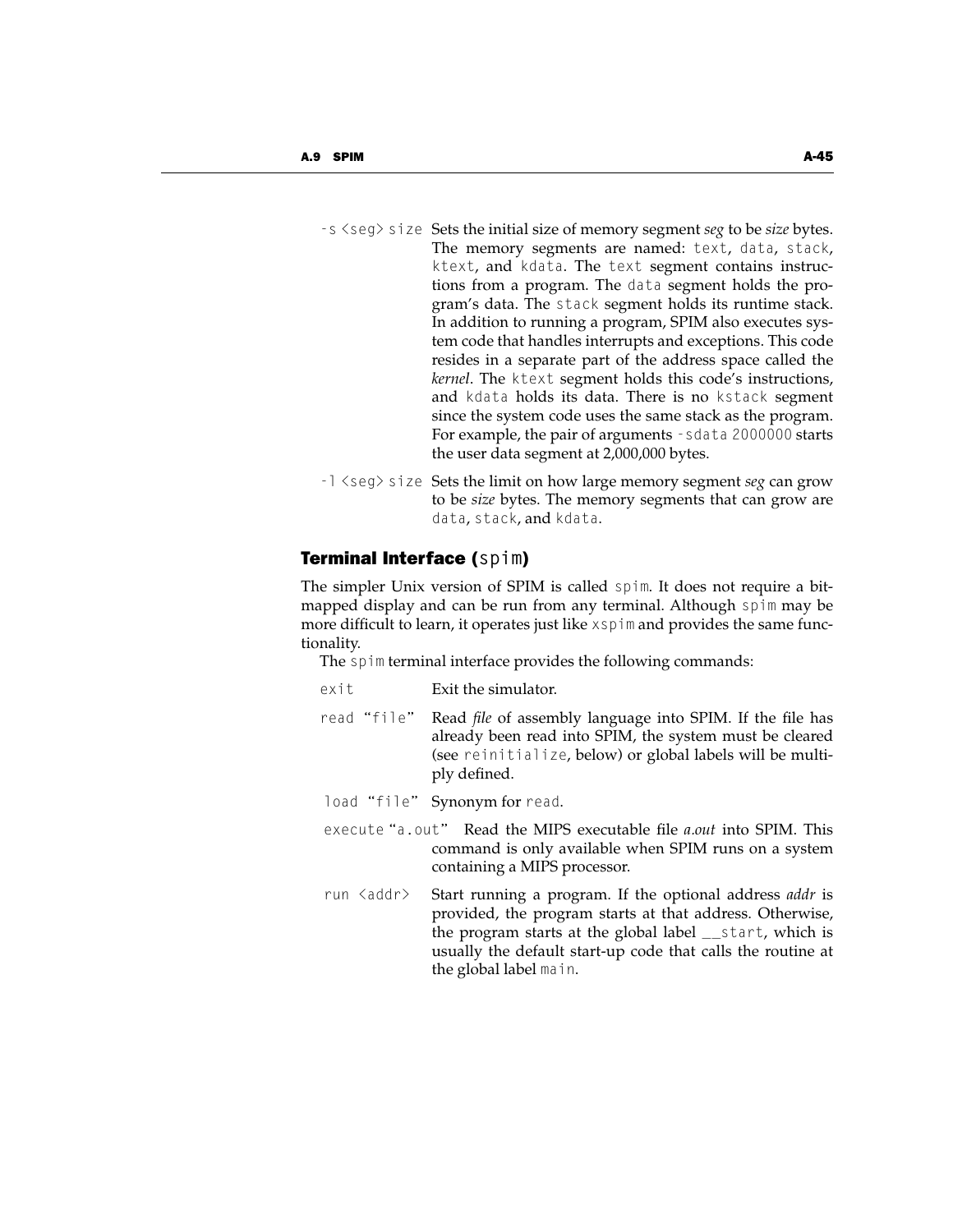| step <n></n>       | Step the program for $N$ (default: 1) instructions. Print<br>instructions as they execute.                                                                                                                                |
|--------------------|---------------------------------------------------------------------------------------------------------------------------------------------------------------------------------------------------------------------------|
| continue           | Continue program execution without stepping.                                                                                                                                                                              |
| print \$N          | Print register N.                                                                                                                                                                                                         |
| print \$fN         | Print floating point register N.                                                                                                                                                                                          |
| print addr         | Print the contents of memory at address <i>addr</i> .                                                                                                                                                                     |
| print_sym          | Print the names and addresses of the global labels known<br>to SPIM. Labels are local by default and become global<br>only when declared in a .globl assembler directive (see<br>"Assember Syntax" section on page A-51). |
|                    | reinitialize Clear the memory and registers.                                                                                                                                                                              |
|                    | breakpoint addr Set a breakpoint at address addr. addr can be either a<br>memory address or symbolic label.                                                                                                               |
| delete addr        | Delete all breakpoints at address <i>addr</i> .                                                                                                                                                                           |
| list               | List all breakpoints.                                                                                                                                                                                                     |
|                    | Rest of line is an assembly instruction that is stored in<br>memory.                                                                                                                                                      |
| $\langle n]$       | A newline reexecutes previous command.                                                                                                                                                                                    |
| $\overline{\cdot}$ | Print a help message.                                                                                                                                                                                                     |

Most commands can be abbreviated to their unique prefix (e.g., ex, re, 1, ru, s, p). More dangerous commands, such as reinitialize, require a longer prefix.

### X-Window Interface (**xspim**)

The tutorial, "Getting Started with SPIM" (page A-39), explains the most common xspim commands. However, xspim has other commands that are occasionally useful. This section provides a complete list of the commands.

The X version of SPIM, xspim, looks different but operates in the same manner as spim. The X-window has five panes (see Figure A.16). The top pane displays the registers. These values are continually updated, except while a program is running.

The next pane contains buttons that control the simulator:

- quit Exit from the simulator.
- load Read a source or executable file into SPIM.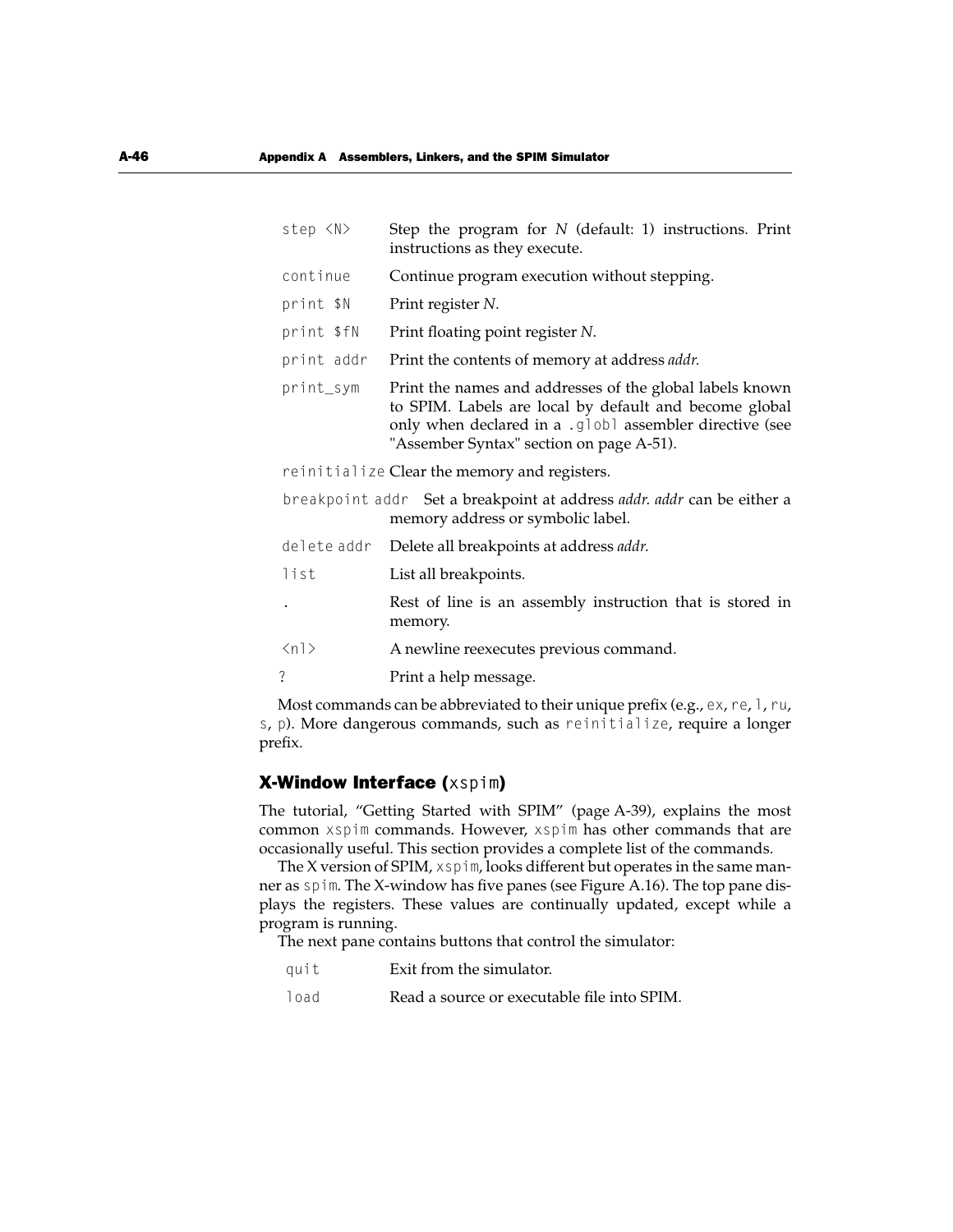| run        | Start the program running.                          |
|------------|-----------------------------------------------------|
| step       | Single-step a program.                              |
| clear      | Reinitialize registers or memory.                   |
| set value  | Set the value in a register or memory location.     |
| print      | Print the value in a register or memory location.   |
| breakpoint | Set or delete a breakpoint or list all breakpoints. |
| help       | Print a help message.                               |
| terminal   | Raise or hide the console window.                   |
| mode       | Set SPIM operating modes.                           |

The next two panes display the memory. The top one shows instructions from the user and kernel text segments. (These instructions are real—not pseudo—MIPS instructions. SPIM translates assembler pseudoinstructions into one to three MIPS instructions. Each source instruction appears as a comment on the first instruction into which it is translated.) The first few instructions in the text segment are the default start-up code (\_\_start) that loads argc and argv into registers and invokes the main routine. The lower of these two panes displays the data and stack segments. Both panes are updated as a program executes.

The bottom pane is used to display SPIM messages. It does not display output from a program. When a program reads or writes, its I/O appears in a separate window, called the *console,* which pops up when needed.

### Surprising Features

Although SPIM faithfully simulates the MIPS computer, SPIM is a simulator and certain things are not identical to an actual computer. The most obvious differences are that instruction timing and the memory systems are not identical. SPIM does not simulate caches or memory latency, nor does it accurately reflect floating-point operation or multiply and divide instruction delays.

Another surprise (which occurs on the real machine as well) is that a pseudoinstruction expands to several machine instructions. When you singlestep or examine memory, the instructions that you see are different from the source program. The correspondence between the two sets of instructions is fairly simple since SPIM does not reorganize instructions to fill delay slots.

### Byte Order

Processors can number bytes within a word so the byte with the lowest number is either the leftmost or rightmost one. The convention used by a machine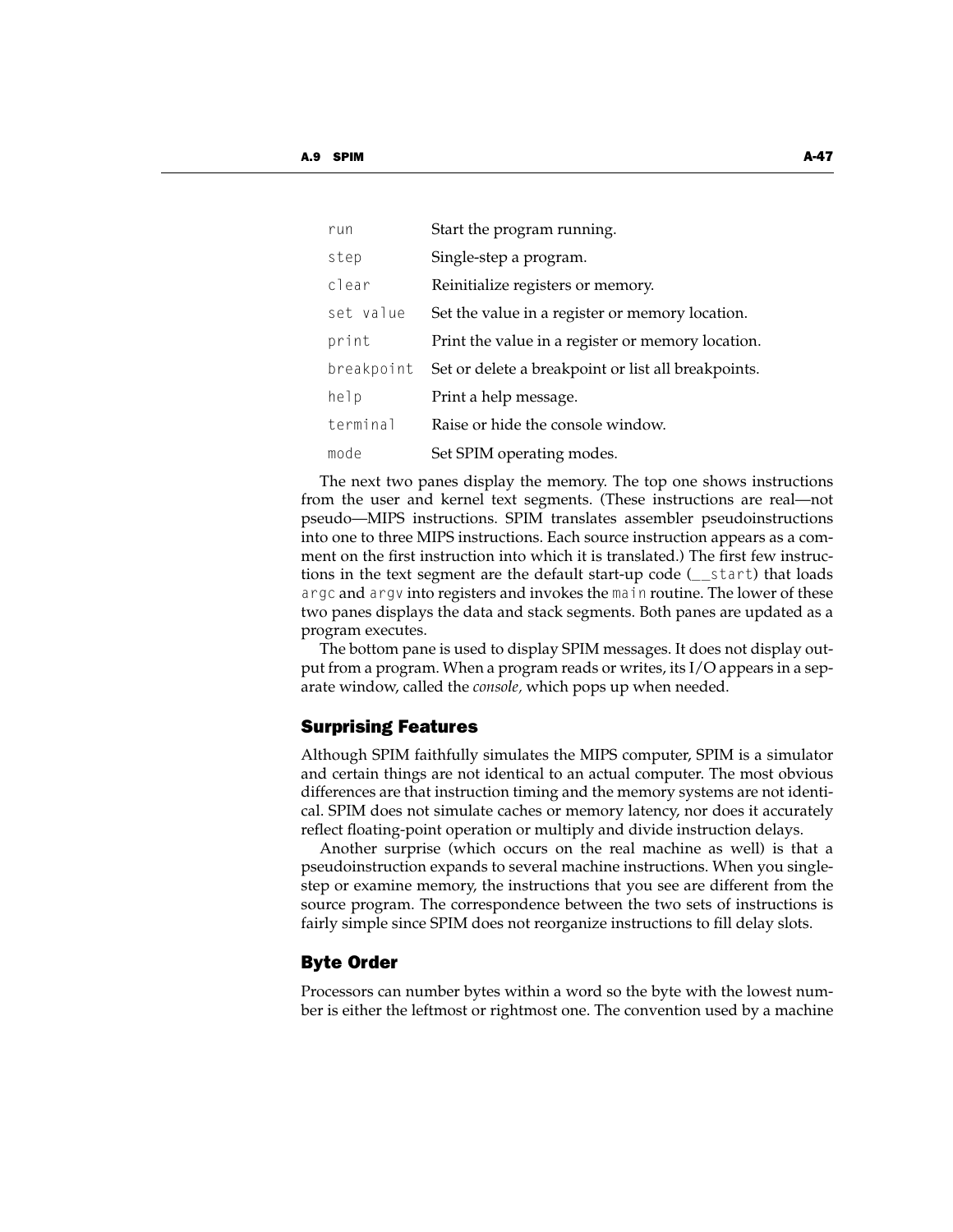is called its *byte order*. MIPS processors can operate with either *big-endian* or *little-endian* byte order. For example, in a big-endian machine, the directive .byte 0, 1, 2, 3 would result in a memory word containing

|  |  |  | ∽ |  |  |  |  |  |  |
|--|--|--|---|--|--|--|--|--|--|

while in a little-endian machine, the word would contain

SPIM operates with both byte orders. SPIM's byte order is the same as the byte order of the underlying machine that runs the simulator. For example, on a DECstation 3100 or Intel 80x86, SPIM is little-endian, while on a Macintosh or Sun SPARC, SPIM is big-endian.

### System Calls

SPIM provides a small set of operating-system-like services through the system call (syscall) instruction. To request a service, a program loads the system call code (see Figure A.17) into register \$v0 and arguments into registers \$a0–\$a3 (or \$f12 for floating-point values). System calls that return values put their results in register \$v0 (or \$f0 for floating-point results). For example, the following code prints "the answer  $= 5$ ":

```
.data
str:
      . a sciiz "the answer = "
     .text
     li $v0, 4 # system call code for print_str
     la $a0, str # address of string to printsyscall # print the string
     li $v0, 1 # system call code for print int
     li \bullet \bullet 0, 5 # integer to print
     syscall # print it
```
The print\_int system call is passed an integer and prints it on the console. print\_float prints a single floating-point number; print\_double prints a double precision number; and print\_string is passed a pointer to a null-terminated string, which it writes to the console.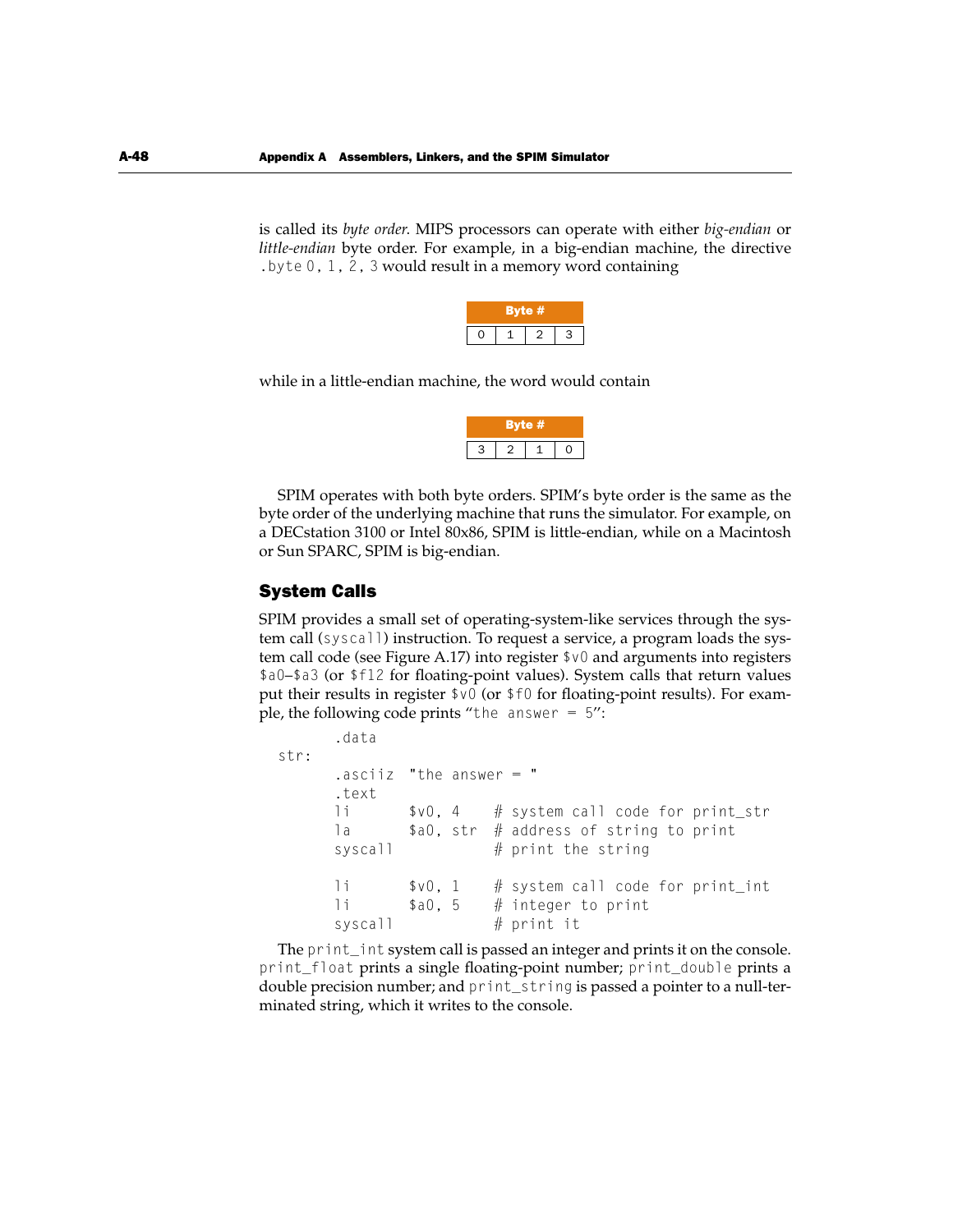| <b>Service</b> | <b>System call code</b> | <b>Arguments</b>                 | <b>Result</b>        |
|----------------|-------------------------|----------------------------------|----------------------|
| print_int      | 1                       | $a0 =$ integer                   |                      |
| print_float    | $\overline{2}$          | $$f12 = float$                   |                      |
| print_double   | 3                       | $$f12 = double$                  |                      |
| print_string   | 4                       | $a = string$                     |                      |
| read int       | 5                       |                                  | integer (in $$v0)$   |
| read float     | 6                       |                                  | float (in $$f()$ )   |
| read double    | 7                       |                                  | double (in $$f()$ )  |
| read string    | 8                       | $\$a0 =$ buffer, $\$a1 =$ length |                      |
| sbrk           | 9                       | $a =$ amount                     | address (in $$v()$ ) |
| exit           | 10                      |                                  |                      |

FIGURE A.17 System services.

The system calls read\_int, read\_float, and read\_double read an entire line of input up to and including the newline. Characters following the number are ignored. read\_string has the same semantics as the Unix library routine fgets. It reads up to *n* – 1 characters into a buffer and terminates the string with a null byte. If fewer than  $n - 1$  characters are on the current line, read\_string reads up to and including the newline and again null-terminates the string. *Warning:* Programs that use these syscalls to read from the terminal should not use memory-mapped I/O (see section A.8).

Finally, sbrk returns a pointer to a block of memory containing *n* additional bytes, and exit stops a program from running.

# A.10 MIPS R2000 Assembly Language

A MIPS processor consists of an integer processing unit (the CPU) and a collection of coprocessors that perform ancillary tasks or operate on other types of data such as floating-point numbers (see Figure A.18). SPIM simulates two coprocessors. Coprocessor 0 handles exceptions, interrupts, and the virtual memory system. SPIM simulates most of the first two and entirely omits details of the memory system. Coprocessor 1 is the floating-point unit. SPIM simulates most aspects of this unit.

### Addressing Modes

MIPS is a load-store architecture, which means that only load and store instructions access memory. Computation instructions operate only on values in registers. The bare machine provides only one memory-addressing mode:  $c(\rightharpoonup \rightharpoonup \rightharpoonup \rightharpoonup \rightharpoonup \rightharpoonup \rightharpoonup \rightharpoonup \rightharpoonup \rightharpoonup \rightharpoonup \rightharpoonup \rightharpoonup \rightharpoonup \rightharpoonup \rightharpoonup \rightharpoonup \rightharpoonup \rightharpoonup \rightharpoonup \rightharpoonup \rightharpoonup \rightharpoonup \rightharpoonup \rightharpoonup \rightharpoonup \rightharpoonup \rightharpoonup \rightharpoonup \rightharpoonup \rightharpoonup \rightharpoonup \rightharpoonup \rightharpoonup \rightharpoonup \righth$ address. The virtual machine provides the following addressing modes for load and store instructions: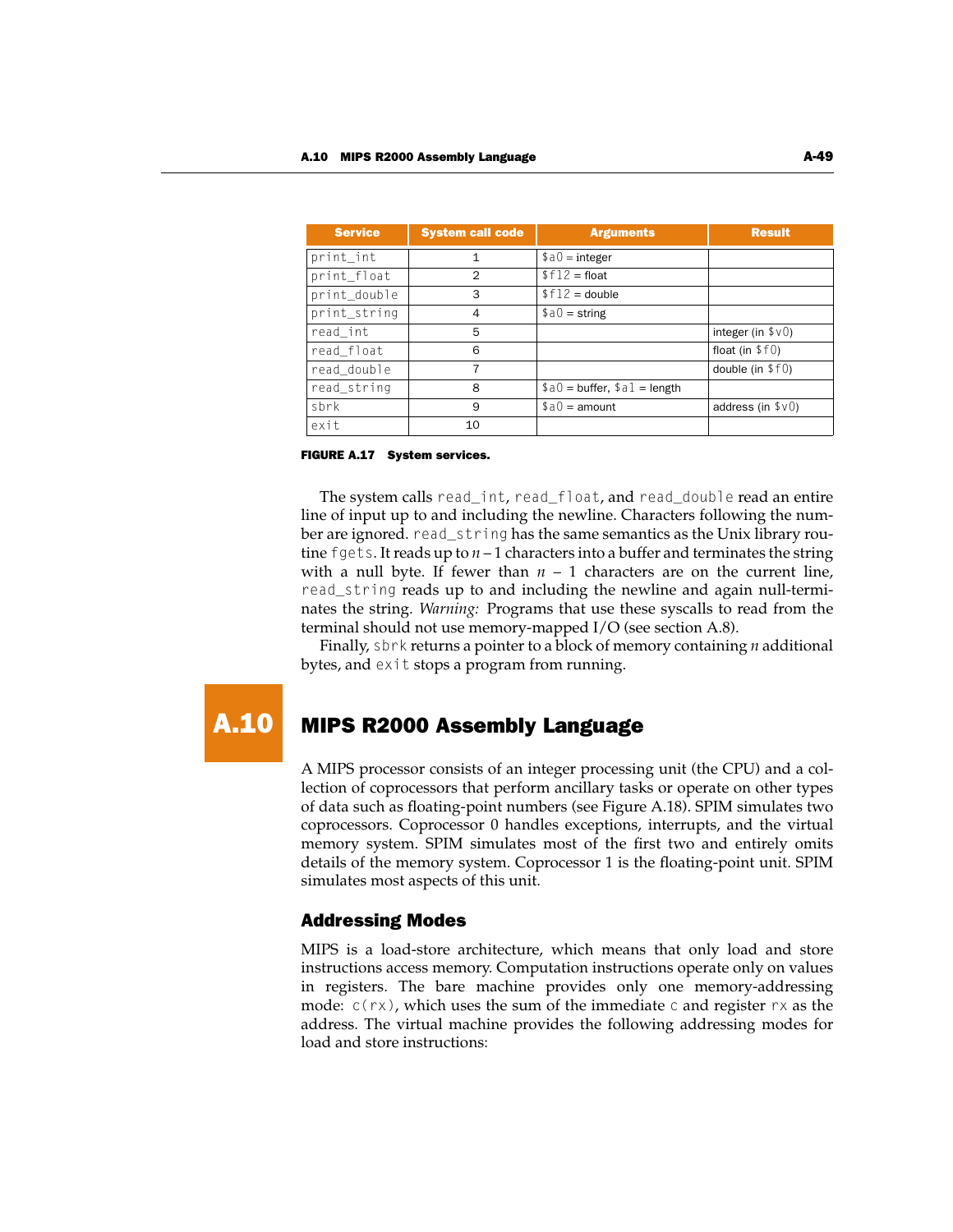

FIGURE A.18 MIPS R2000 CPU and FPU.

| <b>Format</b>              | <b>Address computation</b>                                   |
|----------------------------|--------------------------------------------------------------|
| (register)                 | contents of register                                         |
| imm                        | immediate                                                    |
| imm (register)             | immediate + contents of register                             |
| label                      | address of label                                             |
| label $\pm$ imm            | address of label $+$ or $-$ immediate                        |
| label $\pm$ imm (register) | address of label + or $-$ (immediate + contents of register) |

Most load and store instructions operate only on aligned data. A quantity is *aligned* if its memory address is a multiple of its size in bytes. Therefore, a halfword object must be stored at even addresses and a full word object must be stored at addresses that are a multiple of four. However, MIPS provides some instructions to manipulate unaligned data (lwl, lwr, swl, and swr).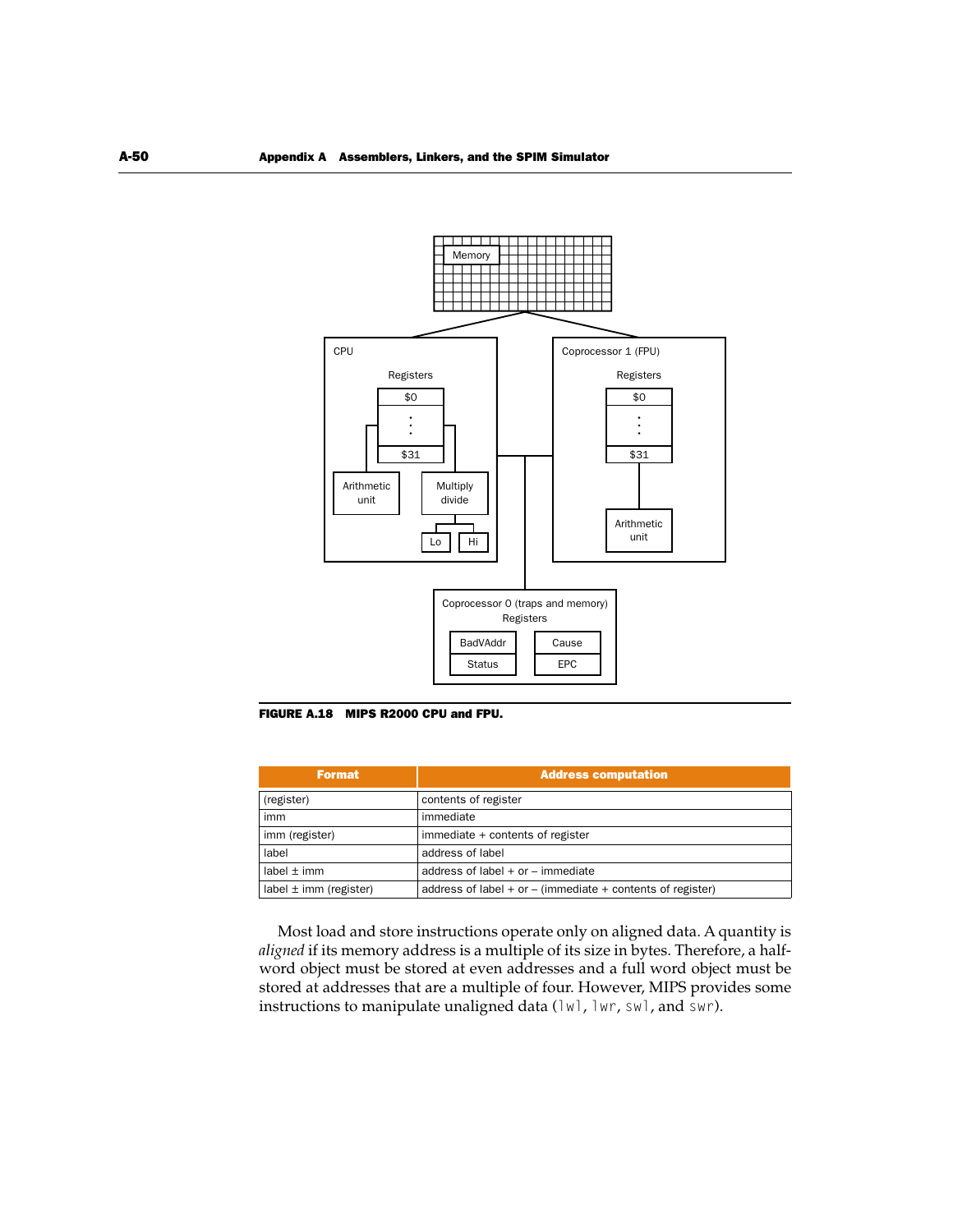**Elaboration:** The MIPS assembler (and SPIM) synthesizes the more complex addressing modes by producing one or more instructions before the load or store to compute a complex address. For example, suppose that the label table referred to memory location 0x10000004 and a program contained the instruction

ld \$a0, table + 4(\$a1)

The assembler would translate this instruction into the instructions

```
lui $at, 4096
addu $at, $at, $a1
lw $a0, 8($at)
```
The first instruction loads the upper bits of the label's address into register  $\delta \, \mathrm{at}$ , which the register that the assemble reserves for its own use. The second instruction adds the contents of register  $\delta a$ 1 to the label's partial address. Finally, the load instruction uses the hardware address mode to add the sum of the lower bits of the label's address and the offset from the original instruction to the value in register  $\frac{1}{2}at$ .

### Assembler Syntax

Comments in assembler files begin with a sharp sign (#). Everything from the sharp sign to the end of the line is ignored.

Identifiers are a sequence of alphanumeric characters, underbars  $\bigcup$ , and dots (.) that do not begin with a number. Instruction opcodes are reserved words that *cannot* be used as identifiers. Labels are declared by putting them at the beginning of a line followed by a colon, for example:

```
.data
item: .word 1
      .text
      .globl main # Must be global
main: lw $t0, item
```
Numbers are base 10 by default. If they are preceded by *0x,* they are interpreted as hexadecimal. Hence, 256 and 0x100 denote the same value.

Strings are enclosed in doublequotes ("). Special characters in strings follow the C convention:

- newline\n
- tab \t
- quote\"

SPIM supports a subset of the MIPS assembler directives:

.align n Align the next datum on a 2*n* byte boundary. For example, .align 2 aligns the next value on a word boundary. .align 0 turns off automatic alignment of .half, .word, .float, and .double directives until the next .data or .kdata directive.

.ascii str Store the string *str* in memory, but do not null-terminate it.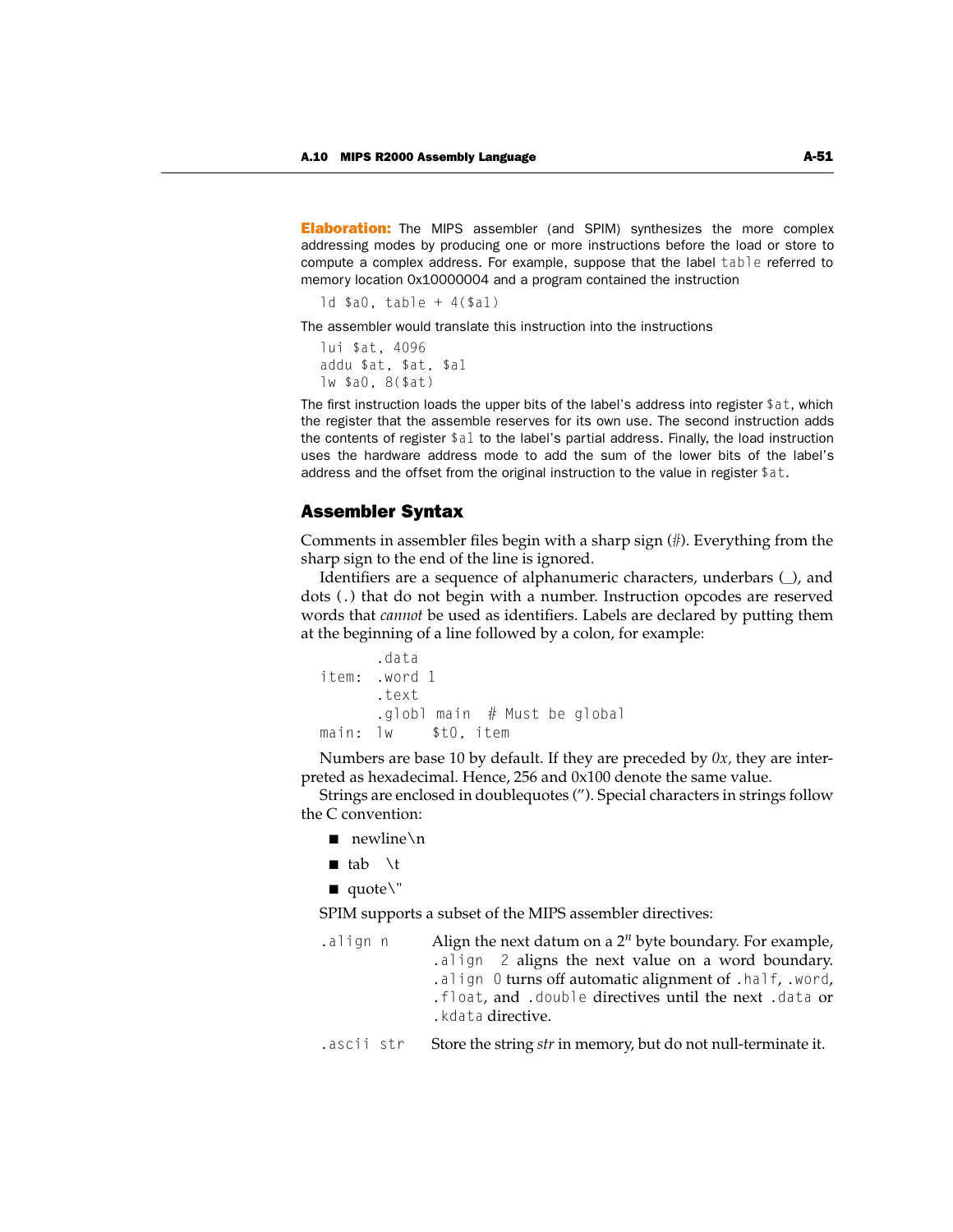|  | .asciiz str Store the string str in memory and null-terminate it. |  |
|--|-------------------------------------------------------------------|--|
|--|-------------------------------------------------------------------|--|

- .byte b1,..., bn Store the *n* values in successive bytes of memory.
- .data  $\langle \text{addr} \rangle$  Subsequent items are stored in the data segment. If the optional argument *addr* is present, subsequent items are stored starting at address *addr*.
- .double d1, ..., dn Store the *n* floating-point double precision numbers in successive memory locations.
- .extern sym size Declare that the datum stored at *sym* is *size* bytes large and is a global label. This directive enables the assembler to store the datum in a portion of the data segment that is efficiently accessed via register \$gp.
- .float f1,..., fn Store the *n* floating-point single precision numbers in successive memory locations.
- .globl sym Declare that label *sym* is global and can be referenced from other files.
- .half h1, ..., hn Store the *n* 16-bit quantities in successive memory halfwords.
- .kdata <addr> Subsequent data items are stored in the kernel data segment. If the optional argument *addr* is present, subsequent items are stored starting at address *addr*.
- . ktext  $\langle \text{addr} \rangle$  Subsequent items are put in the kernel text segment. In SPIM, these items may only be instructions or words (see the .word directive below). If the optional argument *addr* is present, subsequent items are stored starting at address *addr*.
- .set noat and .set at The first directive prevents SPIM from complaining about subsequent instructions that use register \$at. The second directive reenables the warning. Since pseudoinstructions expand into code that uses register \$at, programmers must be very careful about leaving values in this register.
- .space n Allocate *n* bytes of space in the current segment (which must be the data segment in SPIM).
	- .text <addr> Subsequent items are put in the user text segment. In SPIM, these items may only be instructions or words (see the .word directive below). If the optional argument *addr* is present, subsequent items are stored starting at address *addr*.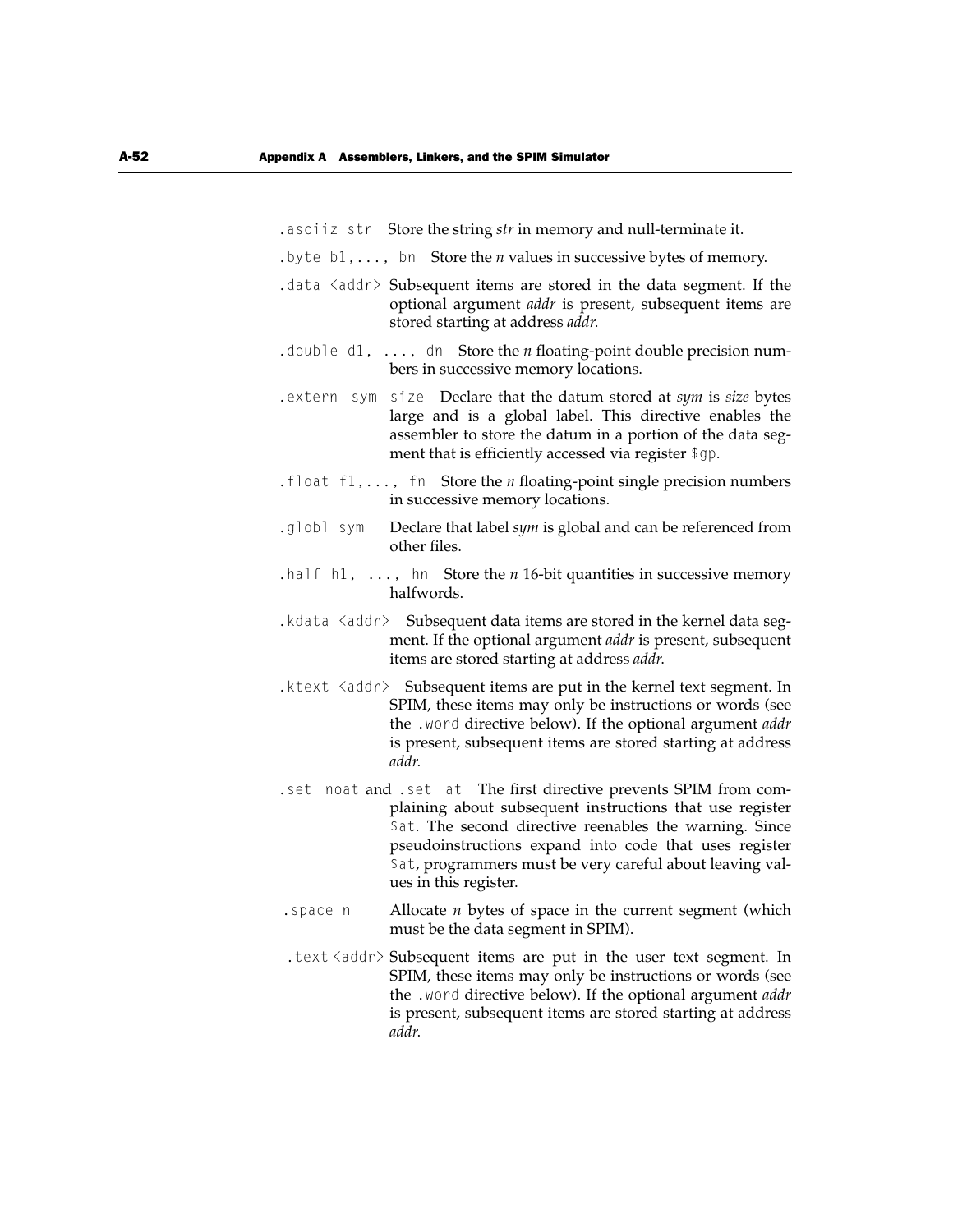.word w1,..., wn Store the *n* 32-bit quantities in successive memory words.

SPIM does not distinguish various parts of the data segment (.data, .rdata, and .sdata).

### Encoding MIPS Instructions

Figure A.19 explains how a MIPS instruction is encoded in a binary number. Each column contains instruction encodings for a field (a contiguous group of bits) from an instruction. The numbers at the left margin are values for a field. For example, the j opcode has a value of 2 in the opcode field. The text at the top of a column names a field and specifies which bits it occupies in an instruction. For example, the op field is contained in bits 26–31 of an instruction. This field encodes most instructions. However, some groups of instructions use additional fields to distinguish related instructions. For example, the different floating-point instructions are specified by bits 0–5. The arrows from the first column show which opcodes use these additional fields.

### Instruction Format

The rest of this appendix describes both the instructions implemented by actual MIPS hardware and the pseudoinstructions provided by the MIPS assembler. The two types of instructions are easily distinguished. Actual instructions depict the fields in their binary representation. For example, in

#### Addition (with overflow)

| add |  | rd. rs. rt $\begin{array}{c c c c c c c c c} \n\hline\nr & r & r & r \n\hline\nr & r & r \n\hline\nr & r & r \n\hline\nr & r & r \n\hline\nr & r & r \n\hline\nr & r & r \n\hline\nr & r & r \n\hline\nr & r & r \n\hline\nr & r & r \n\hline\nr & r & r \n\hline\nr & r & r \n\hline\nr & r & r \n\hline\nr & r & r \n\hline\nr & r & r \n\hline\nr & r & r \n\hline\nr & r & r \n\hline\nr &$ |  |  | 0x20 |  |
|-----|--|-------------------------------------------------------------------------------------------------------------------------------------------------------------------------------------------------------------------------------------------------------------------------------------------------------------------------------------------------------------------------------------------------|--|--|------|--|
|     |  |                                                                                                                                                                                                                                                                                                                                                                                                 |  |  |      |  |

the add instruction consists of six fields. Each field's size in bits is the small number below the field. This instruction begins with 6 bits of 0s. Register specifiers begin with an *r,* so the next field is a 5-bit register specifier called rs. This is the same register that is the second argument in the symbolic assembly at the left of this line. Another common field is  $\text{imm}_{16}$ , which is a 16-bit immediate number.

Pseudoinstructions follow roughly the same conventions, but omit instruction encoding information. For example:

#### Multiply (without overflow)

mul rdest, rsrc1, src2 *pseudoinstruction*

In pseudoinstructions, rdest and rsrc1 are registers and src2 is either a register or an immediate value. In general, the assembler and SPIM translate a more general form of an instruction (e.g., add \$v1, \$a0, 0x55) to a specialized form (e.g., addi \$v1, \$a0, 0x55).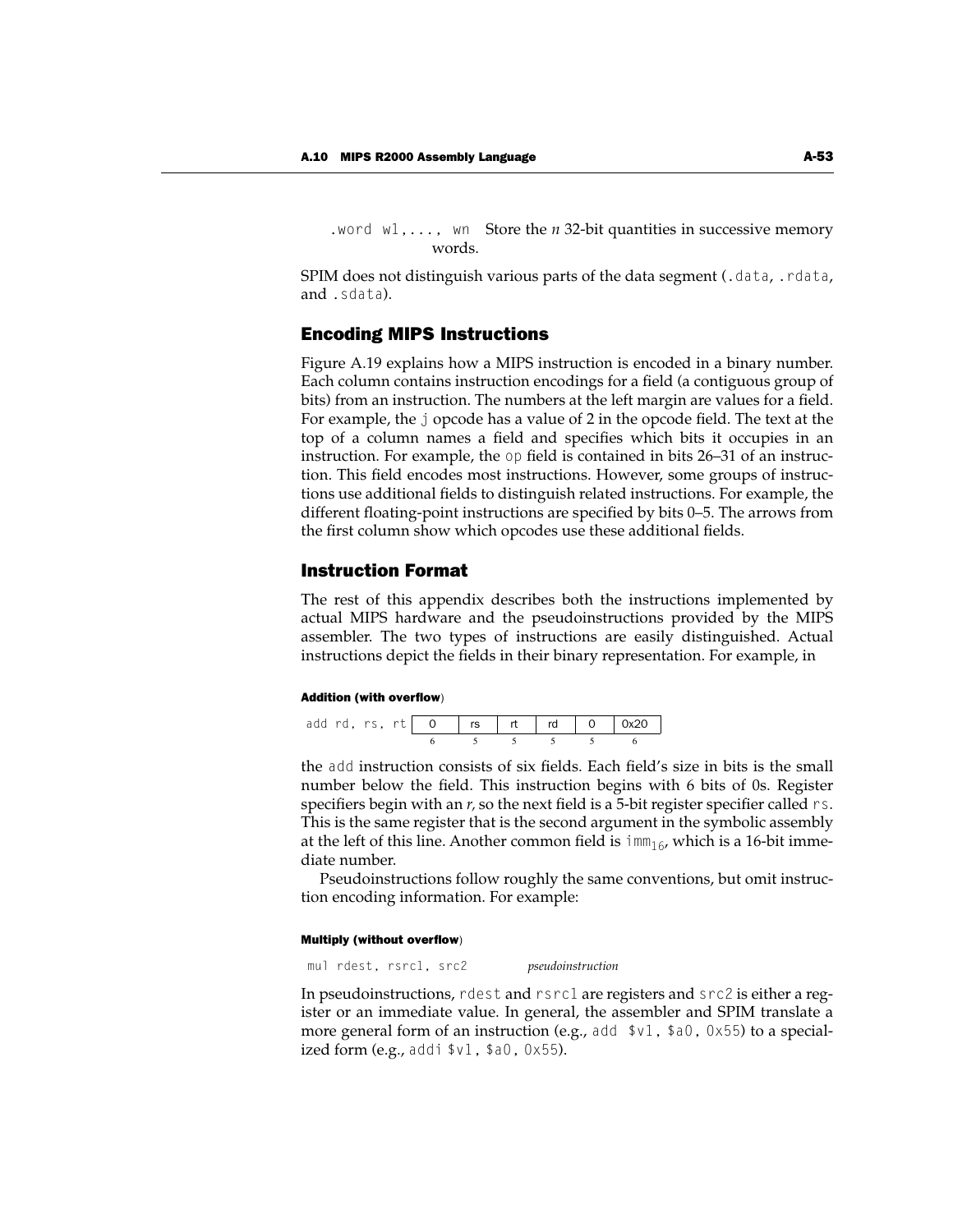| 10                                 | 16                               | op(31:26)                   |                  |                  |                           |                         |       |                                |              | 10                         | funct(5:0)   | 10               | funct(5:0)                    |
|------------------------------------|----------------------------------|-----------------------------|------------------|------------------|---------------------------|-------------------------|-------|--------------------------------|--------------|----------------------------|--------------|------------------|-------------------------------|
| $\mathsf{O}\xspace$<br>$\mathbf 1$ | 00<br>01                         |                             |                  |                  |                           |                         |       |                                |              | $\bullet$ 0<br>$\mathbf 1$ | sll          | $\bullet$ 0<br>1 | add.f<br>sub.f                |
| 2                                  | 02                               | j                           |                  |                  |                           |                         |       |                                |              | $\overline{\mathbf{c}}$    | srl          | $\overline{c}$   | mul.f                         |
| 3                                  | 03                               | jal                         |                  |                  |                           |                         |       |                                |              | 3                          | sra          | 3                | div.f                         |
| 4                                  | 04                               | beq                         |                  |                  |                           |                         |       |                                |              | 4                          | sllv         | 4                |                               |
| 5<br>6                             | 05<br>06                         | bne<br>blez                 |                  |                  |                           |                         |       |                                |              | 5<br>6                     | srlv         | 5<br>6           | abs. $f$<br>mov.f             |
| $\overline{\mathcal{I}}$           | 07                               | bgtz                        |                  |                  |                           |                         |       |                                |              | $\overline{7}$             | srav         | 7                | neg.f                         |
| 8                                  | 08                               | addi                        |                  |                  |                           |                         |       |                                |              | 8                          | jr           | 8                |                               |
| 9                                  | 09                               | addiu                       |                  |                  |                           |                         |       |                                |              | 9                          | jalr         | 9                |                               |
| 10                                 | 0a                               | slti                        |                  |                  |                           |                         |       |                                |              | 10                         |              | 10               |                               |
| 11<br>12                           | 0 <sub>b</sub><br>0c             | sltiu<br>andi               |                  |                  |                           |                         |       |                                |              | 11<br>12                   | syscall      | 11<br>12         |                               |
| 13                                 | Od                               | ori                         |                  |                  |                           |                         |       |                                |              | 13                         | break        | 13               |                               |
| 14                                 | 0e                               | xori                        |                  |                  |                           |                         |       |                                |              | 14                         |              | 14               |                               |
| 15                                 | 0f                               | lui                         |                  |                  |                           |                         |       |                                |              | 15                         |              | 15               |                               |
| 16<br>17                           | 10<br>11                         | $\mathbf{z} = 0$<br>$z = 1$ |                  |                  |                           |                         |       |                                |              | 16<br>17                   | mfhi<br>mthi | 16<br>17         |                               |
| 18                                 | 12                               | $z = 2$                     |                  |                  |                           |                         |       |                                |              | 18                         | mflo         | 18               |                               |
| 19                                 | 13                               | $z = 3$ $\bullet$           |                  |                  |                           |                         |       |                                |              | 19                         | mtlo         | 19               |                               |
| 20                                 | 14                               |                             |                  |                  |                           |                         |       |                                |              | 20                         |              | 20               |                               |
| 21                                 | 15                               |                             |                  |                  |                           |                         |       |                                |              | 21                         |              | 21               |                               |
| 22<br>23                           | 16<br>17                         |                             |                  |                  |                           |                         |       |                                |              | 22<br>23                   |              | 22<br>23         |                               |
| 24                                 | 18                               |                             |                  |                  |                           |                         |       |                                |              | 24                         | mult         | 24               |                               |
| 25                                 | 19                               |                             |                  |                  |                           |                         |       |                                |              | 25                         | multu        | 25               |                               |
| 26                                 | 1a                               |                             |                  |                  |                           |                         |       |                                |              | 26                         | div          | 26               |                               |
| 27<br>28                           | 1 <sub>b</sub><br>1 <sub>c</sub> |                             |                  |                  |                           |                         |       |                                |              | 27<br>28                   | divu         | 27<br>28         |                               |
| 29                                 | 1 <sub>d</sub>                   |                             |                  |                  |                           |                         |       |                                |              | 29                         |              | 29               |                               |
| 30                                 | 1e                               |                             |                  | $r\mathbf{s}$    |                           |                         | funct |                                | $\it rt$     | 30                         |              | 30               |                               |
| 31                                 | 1f                               |                             |                  | (25:21)          | (16:16)                   |                         | (4:0) |                                | (20:16)      | 31                         |              | 31               |                               |
| 32<br>33                           | 20<br>21                         | lb<br>Ih                    | 0<br>$\mathbf 1$ | mfcz             | 0<br>bczf<br>1 <br>bczt   | 0<br>$\mathbf{1}$       | tlbr  | 0<br>$\mathbf 1$               | bltz<br>bgez | 32<br>33                   | add<br>addu  | 32<br>33         | cvt.s.f<br>cvt.d.f            |
| 34                                 | 22                               | lwl                         | $\overline{c}$   | ctc              |                           | $\overline{\mathbf{c}}$ | tlbwi | $\overline{\mathbf{c}}$        |              | 34                         | sub          | 34               |                               |
| 35                                 | 23                               | lw                          | 3                |                  |                           | 3                       |       | 3                              |              | 35                         | subu         | 35               |                               |
| 36                                 | 24                               | Ibu                         | 4                | mcz              |                           | 4                       |       | 4                              |              | 36                         | and          | 36               | cvt w f                       |
| 37                                 | 25                               | Ihu                         | 5                |                  |                           | 5                       |       | 5                              |              | 37                         | or           | 37               |                               |
| 38<br>39                           | 26<br>27                         | lwr                         | 6<br>7           | ctc              |                           | 6<br>7                  | tlbwr | 6<br>$\overline{\mathfrak{c}}$ |              | 38<br>39                   | xor<br>nor   | 38<br>39         |                               |
| 40                                 | 28                               | sb                          | 8                |                  |                           | 8                       | tlbp  | 8                              |              | 40                         |              | 40               |                               |
| 41                                 | 29                               | sh                          | 9                |                  |                           | 9                       |       | 9                              |              | 41                         |              | 41               |                               |
| 42                                 | 2a                               | swl                         | 10<br>11         |                  |                           | 10<br>11                |       | 10<br>11                       |              | 42                         | slt          | 42               |                               |
| 43<br>44                           | 2 <sub>b</sub><br>2c             | SW                          | 12               |                  |                           | 12                      |       | 12                             |              | 43<br>44                   | sltu         | 43<br>44         |                               |
| 45                                 | 2d                               |                             | 13               |                  |                           | 13                      |       | 13                             |              | 45                         |              | 45               |                               |
| 46                                 | 2e                               | swr                         | 14               |                  | if $z = 0$                | 14                      |       | 14                             |              | 46                         |              | 46               |                               |
| 47<br>48                           | 2f<br>30                         |                             | 15<br>16         | $copz$ $\bullet$ |                           | 15<br>16                | rfe   | 15<br>16                       | bltzal       | 47<br>48                   |              | 47<br>48         | c.f.f                         |
| 49                                 | 31                               | lwc <sub>0</sub><br>lwc1    | 17               | $copz$ $\bullet$ |                           | 17                      |       | 17                             | bgezal       | 49                         |              | 49               | $c.$ un. $f$                  |
| 50                                 | 32                               | lwc2                        | 18               |                  | if $z = 1$ , if $z = 1$ , | 18                      |       | 18                             |              | 50                         |              | 50               | c.eq.f                        |
| 51                                 | 33                               | lwc3                        | 19               |                  | $f = d$ $f = s$           | 19                      |       | 19                             |              | 51                         |              | 51               | $c.$ ueq. $f$                 |
| 52                                 | 34                               |                             | 20<br>21         |                  |                           | 20<br>21                |       | 20<br>21                       |              | 52                         |              | 52               | $c.$ olt. $f$<br>$c.$ ult $f$ |
| 53<br>54                           | 35<br>36                         |                             | 22               |                  |                           | 22                      |       | 22                             |              | 53<br>54                   |              | 53<br>54         | $c.$ ole $f$                  |
| 55                                 | 37                               |                             | 23               |                  |                           | 23                      |       | 23                             |              | 55                         |              | 55               | $c.$ ule. $f$                 |
| 56                                 | 38                               | swc0                        | 24               |                  |                           | 24                      |       | 24                             |              | 56                         |              | 56               | c.st.f                        |
| 57                                 | 39                               | swc1                        | 25               |                  |                           | 25                      |       | 25                             |              | 57                         |              | 57               | c.ngle. $f$                   |
| 58<br>59                           | За<br>3b                         | swc2<br>swc3                | 26<br>27         |                  |                           | 26<br>27                |       | 26<br>27                       |              | 58<br>59                   |              | 58<br>59         | $c.\n$ seq. $f$<br>c.ngl $f$  |
| 60                                 | 3c                               |                             | 28               |                  |                           | 28                      |       | 28                             |              | 60                         |              | 60               | c.l. f                        |
| 61                                 | 3d                               |                             | 29               |                  |                           | 29                      |       | 29                             |              | 61                         |              | 61               | c.nge $f$                     |
| 62                                 | 3e                               |                             | 30<br>31         |                  |                           | 30<br>31                |       | 30<br>31                       |              | 62                         |              | 62               | $c.$ le. $f$                  |
| 63                                 | 3f                               |                             |                  |                  |                           |                         |       |                                |              | 63                         |              | 63               | c.ngt. $f$                    |

FIGURE A.19 MIPS opcode map. The values of each field are shown to its left. The first column shows the values in base 10 and the second shows base 16 for the op field (bits 31 to 26) in the third column. This op field completely specifies the MIPS operation except for 6 op values: 0, 1, 16, 17, 18, and 19. These operations are determined by other fields, identified by pointers. The last field (funct) uses "*f*" to mean "s" if rs = 16 and op = 17 or "d" if rs = 17 and op = 17. The second field (rs) uses "*z*" to mean "0", "1", "2", or "3" if op = 16, 17, 18, or 19, respectively. If  $rs = 16$ , the operation is specified elsewhere: if  $z = 0$ , the operations are specified in the fourth field (bits 4 to 0); if  $z = 1$ , then the operations are in the last field with  $f = s$ . If  $rs = 17$  and  $z = 1$ , then the operations are in the last field with  $f = d$ . (*page A-54*)  $z = 1$ , then the operations are in the last field with  $f = d$ .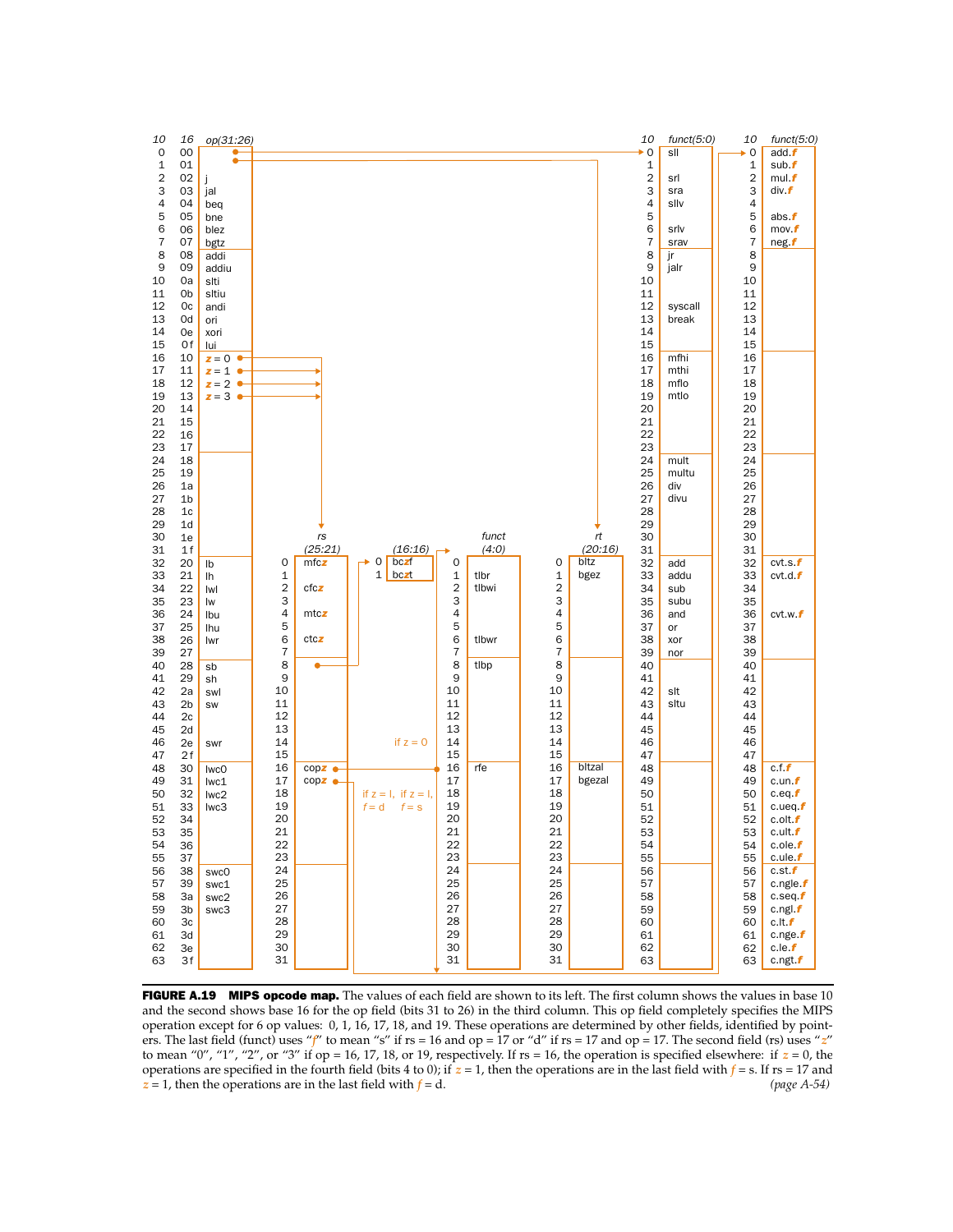### Arithmetic and Logical Instructions

#### Absolute value

abs rdest, rsrc *pseudoinstruction*

Put the absolute value of register rsrc in register rdest.

#### Addition (with overflow)

|  |  |  | $\sim$ 5 |  |  |
|--|--|--|----------|--|--|

#### Addition (without overflow)

|  |  | addurd, rs, rt   0   rs   rt   rd   0   0x21 |  |      |  |
|--|--|----------------------------------------------|--|------|--|
|  |  |                                              |  | 5555 |  |

Put the sum of registers rs and rt into register rd.

#### Addition immediate (with overflow)

| ac | irt rc<br>◡ | - 8 | rs | r۱ | mm |
|----|-------------|-----|----|----|----|
|    |             |     |    |    |    |

#### Addition immediate (without overflow)

| $\mathbf{a}$ |  | au rt. rs. imm⊥ | - 9 | rs |  |
|--------------|--|-----------------|-----|----|--|
|              |  |                 |     |    |  |

Put the sum of register rs and the sign-extended immediate into register rt.

#### AND

|  |  |  |  | and rd, rs, rt   0   rs   rt   rd   0   0x24 |
|--|--|--|--|----------------------------------------------|
|  |  |  |  |                                              |

Put the logical AND of registers rs and rt into register rd.

#### AND immediate

| andirt, rs, imm   w. |  |  | $0xc$ $ $ $rs$ $ $ $rt$ $ $ |  |
|----------------------|--|--|-----------------------------|--|
|                      |  |  |                             |  |

Put the logical AND of register rs and the zero-extended immediate into register rt.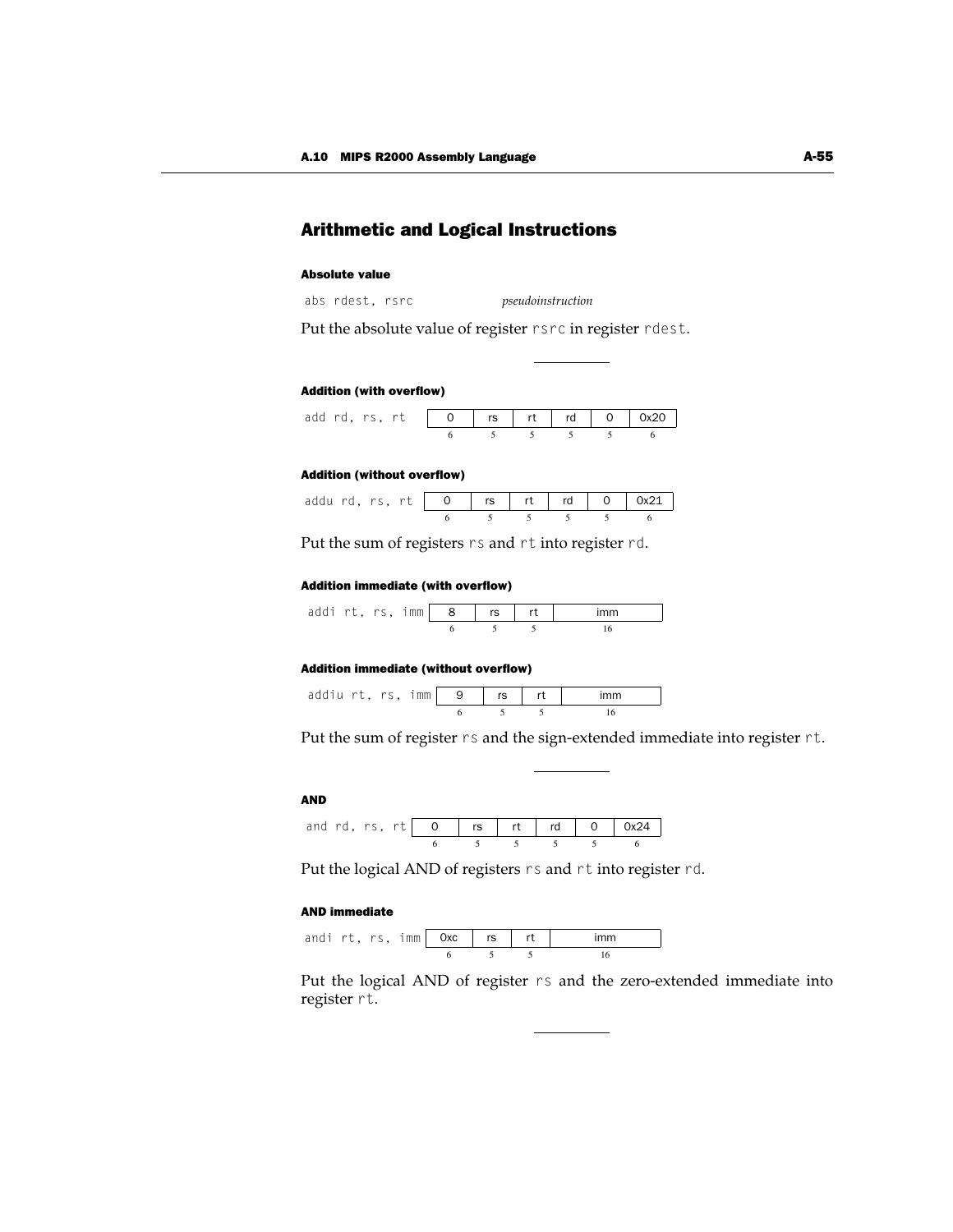#### Divide (with overflow)



#### Divide (without overflow)

| divu rs, rt | OINS |  | $\bullet$ $\bullet$ $\bullet$ |  |
|-------------|------|--|-------------------------------|--|
|             |      |  |                               |  |

Divide register rs by register rt. Leave the quotient in register 10 and the remainder in register hi. Note that if an operand is negative, the remainder is unspecified by the MIPS architecture and depends on the convention of the machine on which SPIM is run.

#### Divide (with overflow)

div rdest, rsrc1, src2 *pseudoinstruction*

#### Divide (without overflow)

divu rdest, rsrc1, src2 *pseudoinstruction*

Put the quotient of register rsrc1 and src2 into register rdest.

#### Multiply



#### Unsigned multiply

| multu<br>. r.<br>n c<br>◡<br>◡ |  | rt | $\sqrt{1}$ |  |
|--------------------------------|--|----|------------|--|
|                                |  |    |            |  |

Multiply registers rs and rt. Leave the low-order word of the product in register lo and the high-order word in register hi.

#### Multiply (without overflow)

|  | mul rdest, rsrc1, src2   | pseudoinstruction |
|--|--------------------------|-------------------|
|  | Multiply (with overflow) |                   |
|  | mulo rdest, rsrc1, src2  | pseudoinstruction |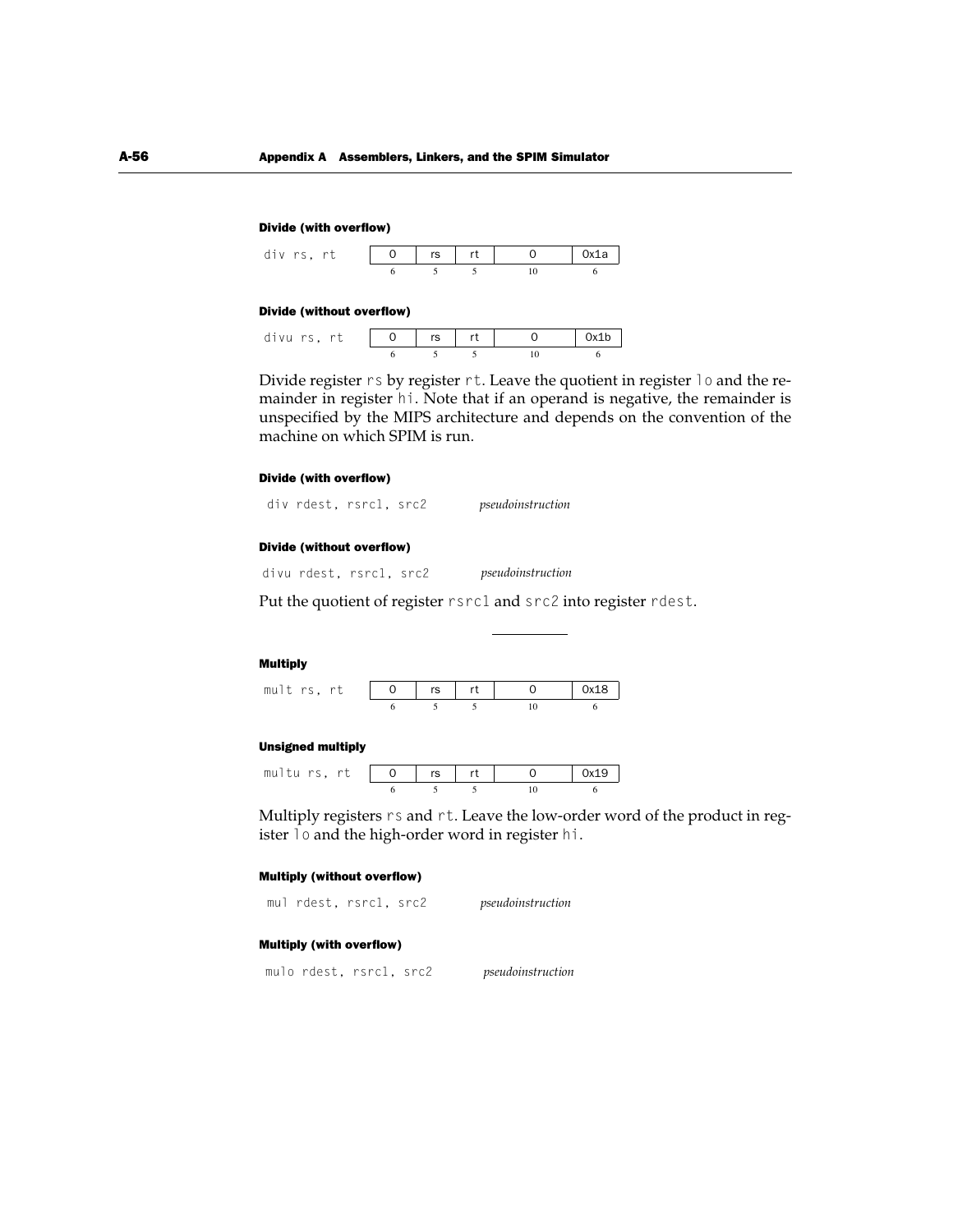#### Unsigned multiply (with overflow)

mulou rdest, rsrc1, src2 *pseudoinstruction*

Put the product of register rsrc1 and src2 into register rdest**.**

#### Negate value (with overflow)

neg rdest, rsrc *pseudoinstruction*

Negate value (without overflow)

negu rdest, rsrc *pseudoinstruction*

Put the negative of register rsrc into register rdest.

#### NOR

|  |  |  |  | nor rd. rs. rt  0   rs   rt   rd   0   0x27 |
|--|--|--|--|---------------------------------------------|
|  |  |  |  |                                             |

Put the logical NOR of registers rs and rt into register rd.

#### **NOT**

not rdest, rsrc *pseudoinstruction*

Put the bitwise logical negation of register rsrc into register rdest.

#### OR



Put the logical OR of registers rs and rt into register rd.

#### OR immediate

|  | 1 rt rc " | nm<br>шш | Oxd | rs |  |
|--|-----------|----------|-----|----|--|
|  |           |          |     |    |  |

Put the logical OR of register rs and the zero-extended immediate into register rt.

#### Remainder

rem rdest, rsrc1, rsrc2 *pseudoinstruction*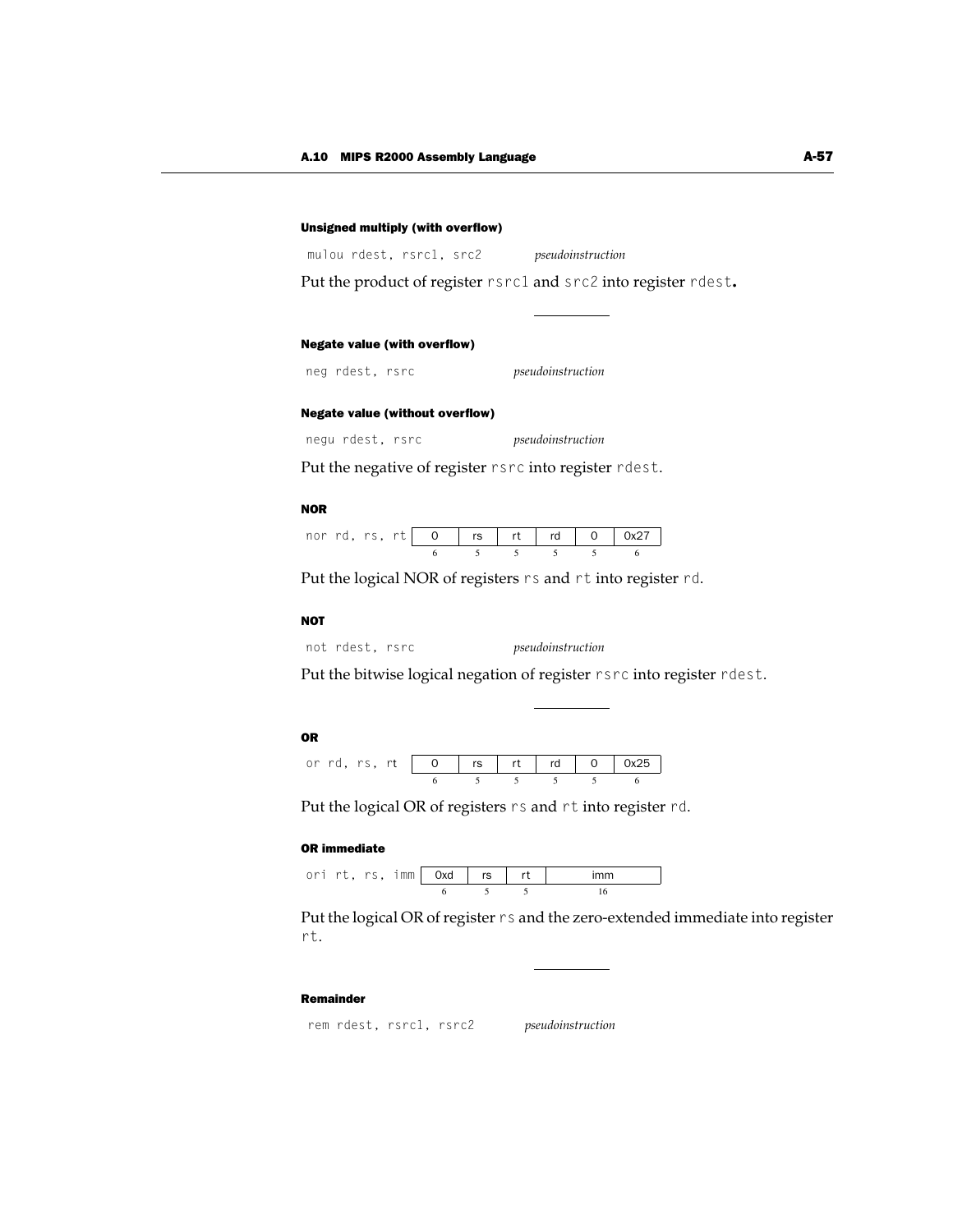#### Unsigned remainder

remu rdest, rsrc1, rsrc2 *pseudoinstruction*

Put the remainder of register rsrc1 divided by register rsrc2 into register rdest. Note that if an operand is negative, the remainder is unspecified by the MIPS architecture and depends on the convention of the machine on which SPIM is run.

#### Shift left logical



#### Shift left logical variable

| sllv rd. rt. rs | 0   rs   rt   rd   0   4 |           |  |  |
|-----------------|--------------------------|-----------|--|--|
|                 |                          | 5 5 5 5 6 |  |  |

#### Shift right arithmetic

sra rd, rt, sh

|  | -- | ---<br>ч |  |
|--|----|----------|--|
|  |    |          |  |

#### Shift right arithmetic variable

| srav rd. rt. rs |  |           |  |  |
|-----------------|--|-----------|--|--|
|                 |  | 6 5 5 5 5 |  |  |

### Shift right logical

srl rd, rt, shamt 0 rs rt rd shamt 2 6 555 5 6

#### Shift right logical variable

srlv rd, rt, rs 0 rs rt rd 0 6 6 5555 6

Shift register rt left (right) by the distance indicated by immediate shamt or the register rs and put the result in register rd. Note that argument rs is ignored for sll, sra, and srl.

#### Rotate left

rol rdest, rsrc1, rsrc2 *pseudoinstruction*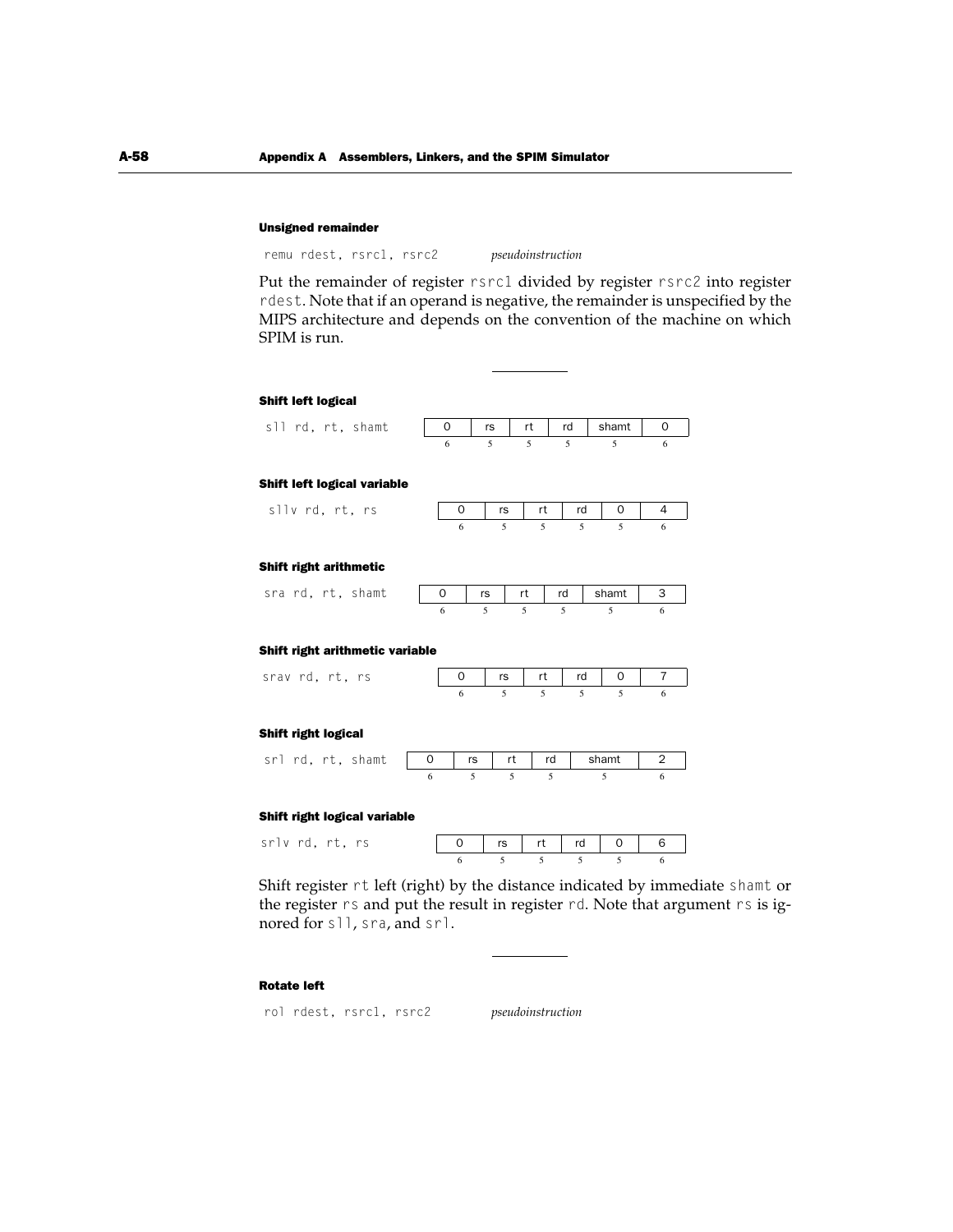#### Rotate right

ror rdest, rsrc1, rsrc2 *pseudoinstruction*

Rotate register rsrc1 left (right) by the distance indicated by rsrc2 and put the result in register rdest.

#### Subtract (with overflow)

| sub | r c | 0   rs   rt   rd   0 |  |  |  |
|-----|-----|----------------------|--|--|--|
|     |     |                      |  |  |  |

#### Subtract (without overflow)



Put the difference of registers rs and rt into register rd.

#### Exclusive OR

|  |  | xor rd, rs, rt   $0$   rs   rt   rd   0   \ |  |  | 0x26 |
|--|--|---------------------------------------------|--|--|------|
|  |  |                                             |  |  |      |

Put the logical XOR of registers rs and rt into register rd.

#### XOR immediate



Put the logical XOR of register rs and the zero-extended immediate into register rt.

### Constant-Manipulating Instructions

#### Load upper immediate



Load the lower halfword of the immediate imm into the upper halfword of register rt. The lower bits of the register are set to 0.

#### Load immediate

li rdest, imm *pseudoinstruction*

Move the immediate imm into register rdest.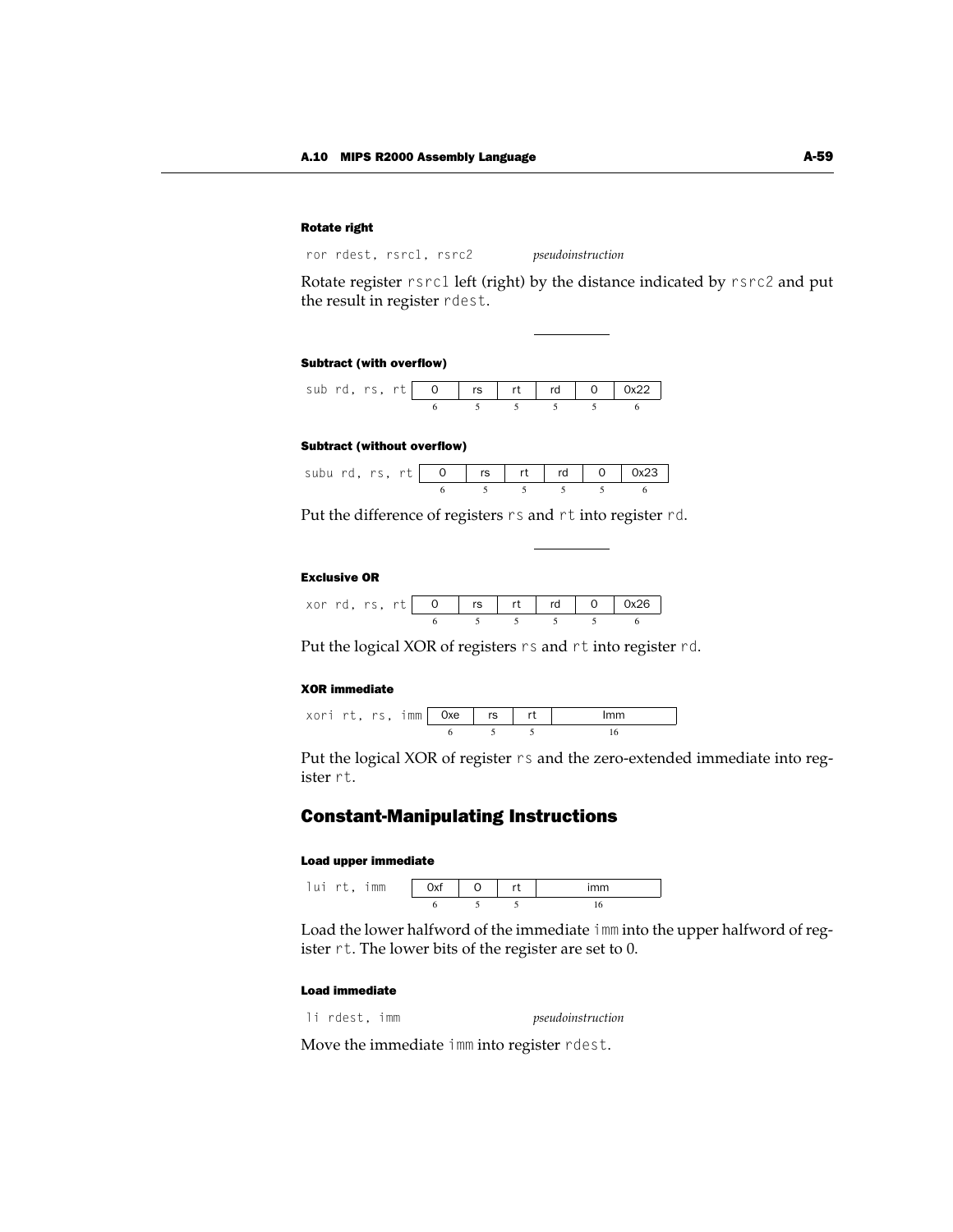### Comparison Instructions

#### Set less than



#### Set less than unsigned

|  |  | siturd, rs, rt   $0$   rs   rt   rd   0   0x2b |         |  |  |
|--|--|------------------------------------------------|---------|--|--|
|  |  |                                                | 5 5 5 5 |  |  |

Set register rd to 1 if register rs is less than rt, and to 0 otherwise.

#### Set less than immediate

|  | Iti rt, rs, imm | оха | rs |  |
|--|-----------------|-----|----|--|
|  |                 |     |    |  |

#### Set less than unsigned immediate

| sltiu rt. rs. i |  | i mm | $\sqrt{a}$ | rs |  |
|-----------------|--|------|------------|----|--|
|                 |  |      |            |    |  |

Set register rt to 1 if register rs is less than the sign-extended immediate, and to 0 otherwise.

#### Set equal

seq rdest, rsrc1, rsrc2 *pseudoinstruction*

Set register rdest to 1 if register rsrc1 equals rsrc2, and to 0 otherwise.

#### Set greater than equal

sge rdest, rsrc1, rsrc2 *pseudoinstruction*

### Set greater than equal unsigned

sgeu rdest, rsrc1, rsrc2 *pseudoinstruction*

Set register rdest to 1 if register rsrc1 is greater than or equal to rsrc2, and to 0 otherwise.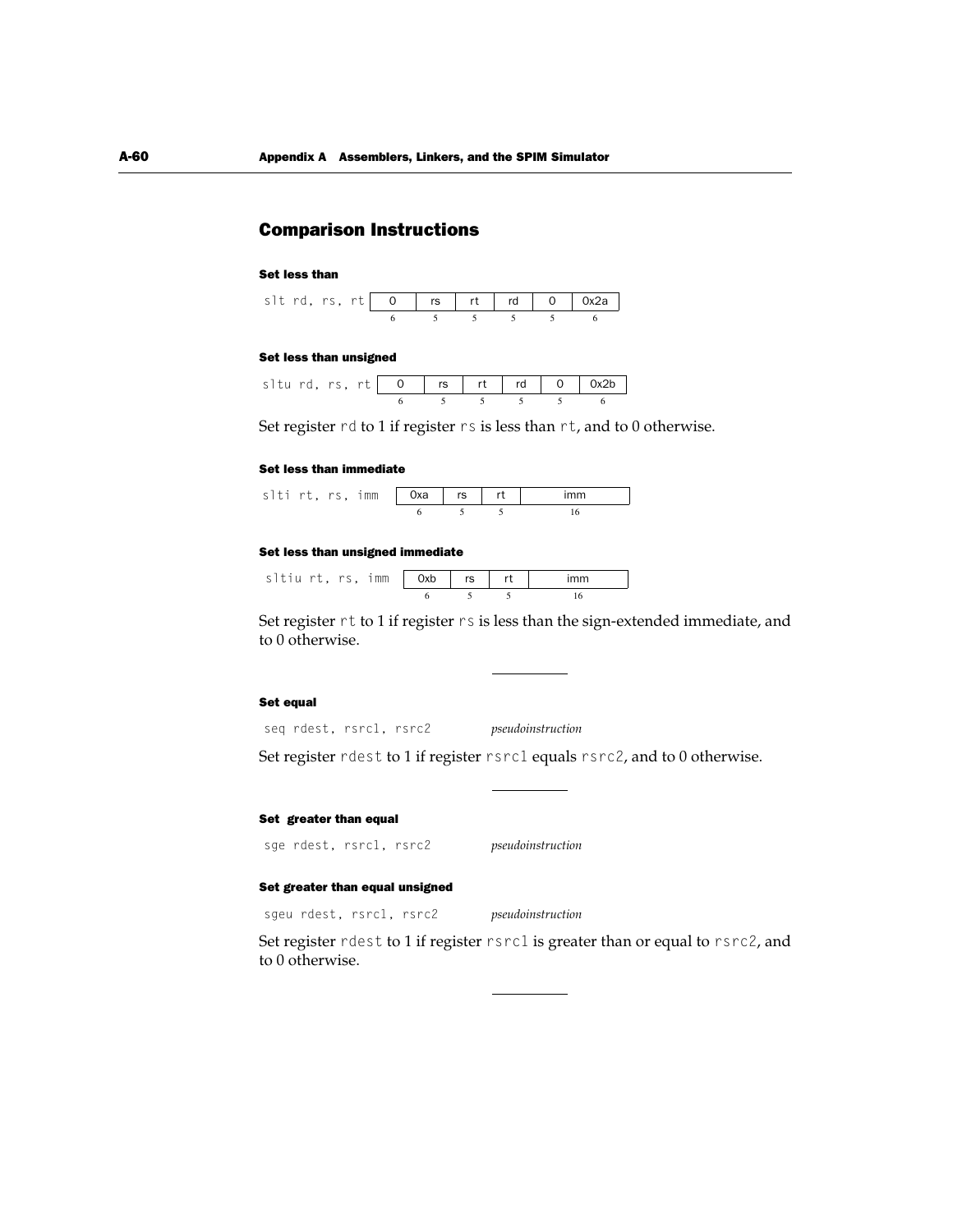#### Set greater than

sgt rdest, rsrc1, rsrc2 *pseudoinstruction*

#### Set greater than unsigned

sgtu rdest, rsrc1, rsrc2 *pseudoinstruction*

Set register rdest to 1 if register rsrc1 is greater than rsrc2, and to 0 otherwise.

#### Set less than equal

sle rdest, rsrc1, rsrc2 *pseudoinstruction*

#### Set less than equal unsigned

sleu rdest, rsrc1, rsrc2 *pseudoinstruction*

Set register rdest to 1 if register rsrc1 is less than or equal to rsrc2, and to 0

#### Set not equal

otherwise.

sne rdest, rsrc1, rsrc2 *pseudoinstruction*

Set register rdest to 1 if register rsrc1 is not equal to rsrc2, and to 0 otherwise.

### Branch Instructions

Branch instructions use a signed 16-bit instruction *offset* field; hence they can jump 215 – 1 *instructions* (not bytes) forward or 215 instructions backwards. The *jump* instruction contains a 26-bit address field.

In the descriptions below, the offsets are not specified. Instead, the instructions branch to a label. This is the form used in most assembly language programs because the distance between instructions is difficult to calculate when pseudoinstructions expand into several real instructions.

#### Branch instruction

b label *pseudoinstruction*

Unconditionally branch to the instruction at the label.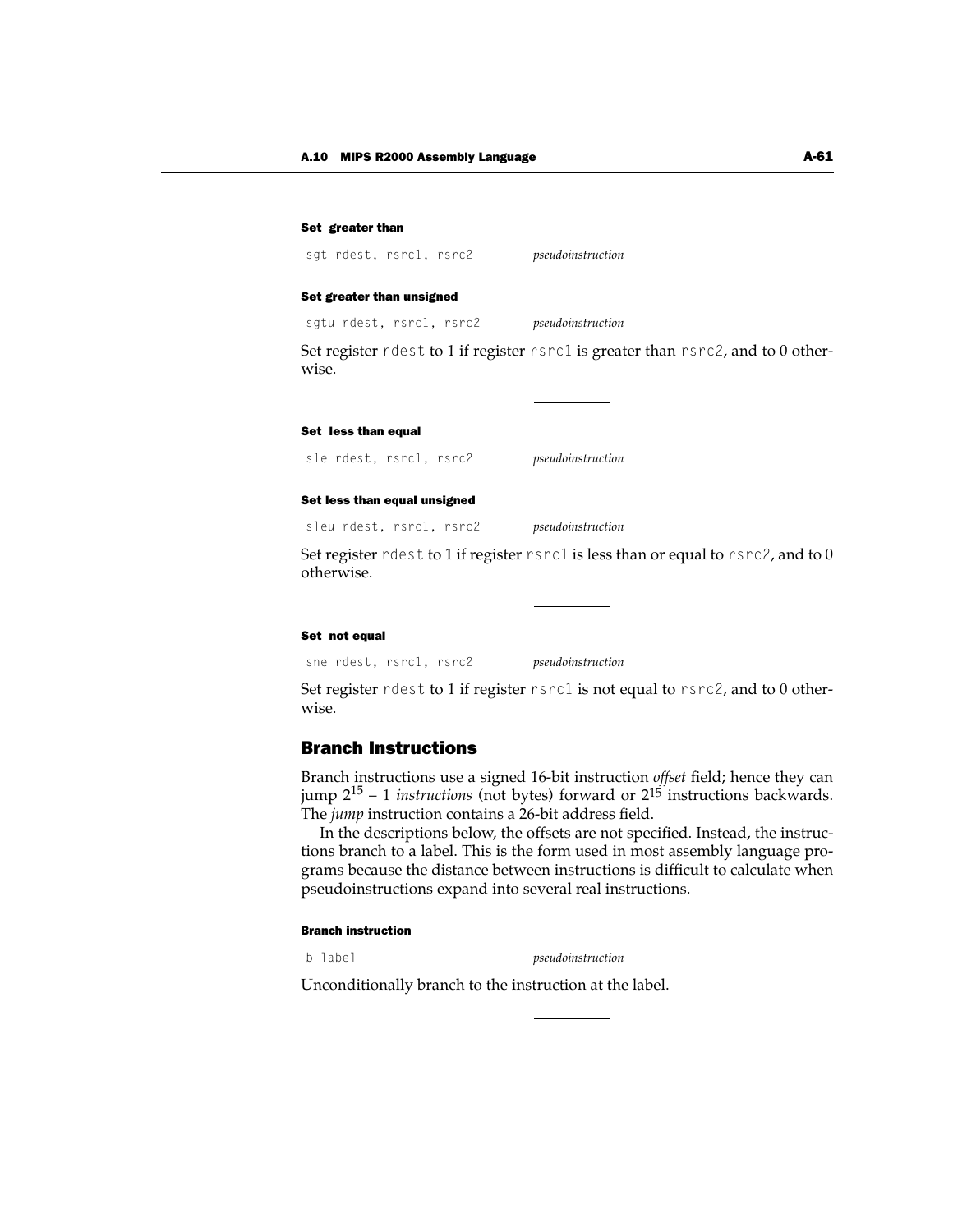#### Branch coprocessor *z* true



#### Branch coprocessor *z* false



Conditionally branch the number of instructions specified by the offset if *z*'s condition flag is true (false). *z* is 0, 1, 2, or 3. The floating-point unit is  $z = 1$ .

#### Branch on equal



Conditionally branch the number of instructions specified by the offset if register rs equals rt.

#### Branch on greater than equal zero



Conditionally branch the number of instructions specified by the offset if register rs is greater than or equal to 0.

#### Branch on greater than equal zero and link



Conditionally branch the number of instructions specified by the offset if register rs is greater than or equal to 0. Save the address of the next instruction in register 31.

#### Branch on greater than zero



Conditionally branch the number of instructions specified by the offset if register rs is greater than 0.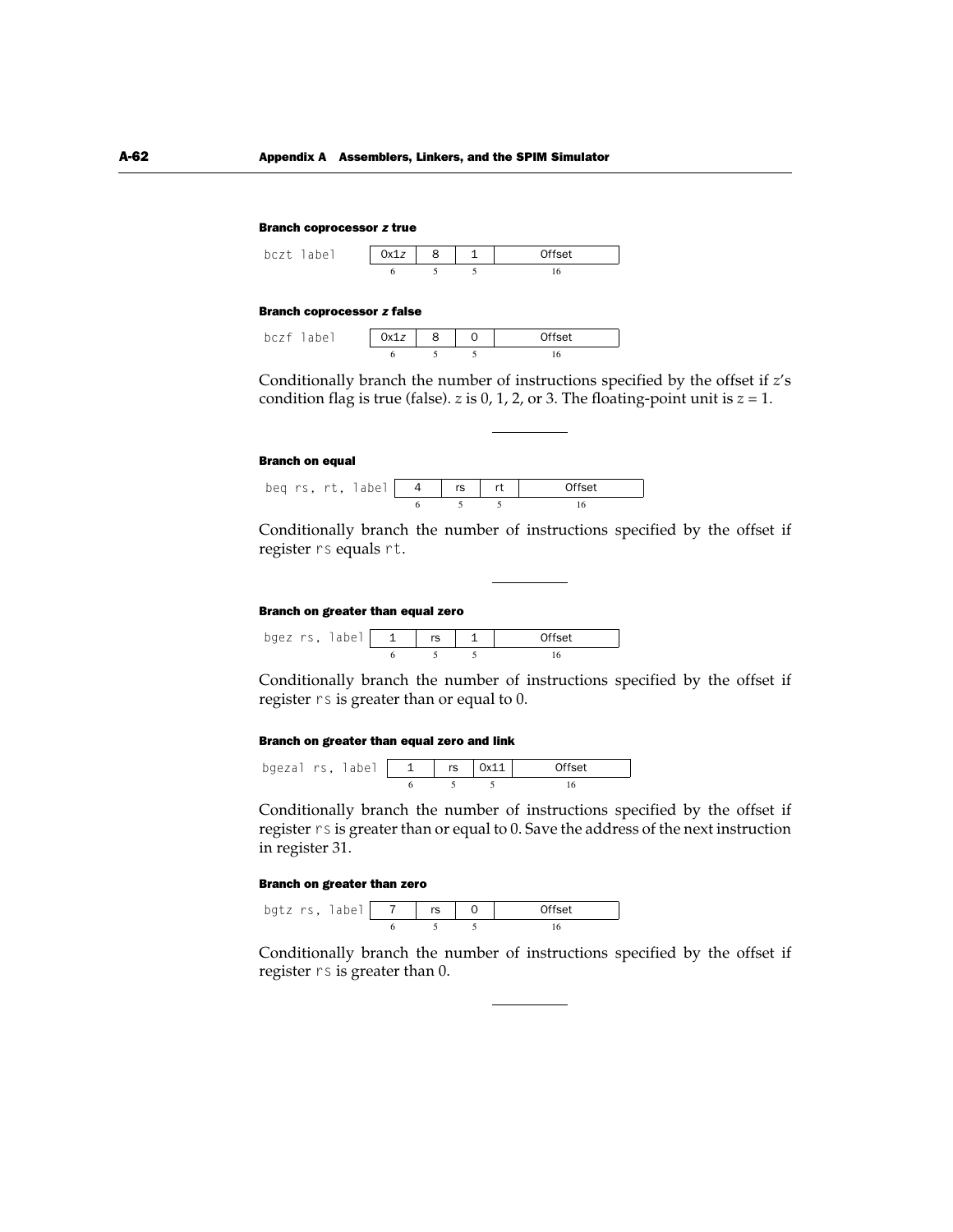#### Branch on less than equal zero

| blez rs, label | rs | ffset |
|----------------|----|-------|
|                |    |       |

Conditionally branch the number of instructions specified by the offset if register rs is less than or equal to 0.

#### Branch on less than and link

| bltzal rs. label |  |  | 1   rs   0x10   U | <b>ffset</b> |
|------------------|--|--|-------------------|--------------|
|                  |  |  |                   |              |

Conditionally branch the number of instructions specified by the offset if register rs is less than 0. Save the address of the next instruction in register 31.

#### Branch on less than zero

| bltz<br>r c<br>ـ د ۲<br>u n r 1<br>◡ |  | ∍et |
|--------------------------------------|--|-----|
|                                      |  |     |

Conditionally branch the number of instructions specified by the offset if register rs is less than 0.

#### Branch on not equal



Conditionally branch the number of instructions specified by the offset if register rs is not equal to rt.

#### Branch on equal zero

beqz rsrc, label *pseudoinstruction*

Conditionally branch to the instruction at the label if rsrc equals 0.

#### Branch on greater than equal

bge rsrc1, rsrc2, label *pseudoinstruction*

#### Branch on greater than equal unsigned

bgeu rsrc1, rsrc2, label *pseudoinstruction*

Conditionally branch to the instruction at the label if register rsrc1 is greater than or equal to rsrc2.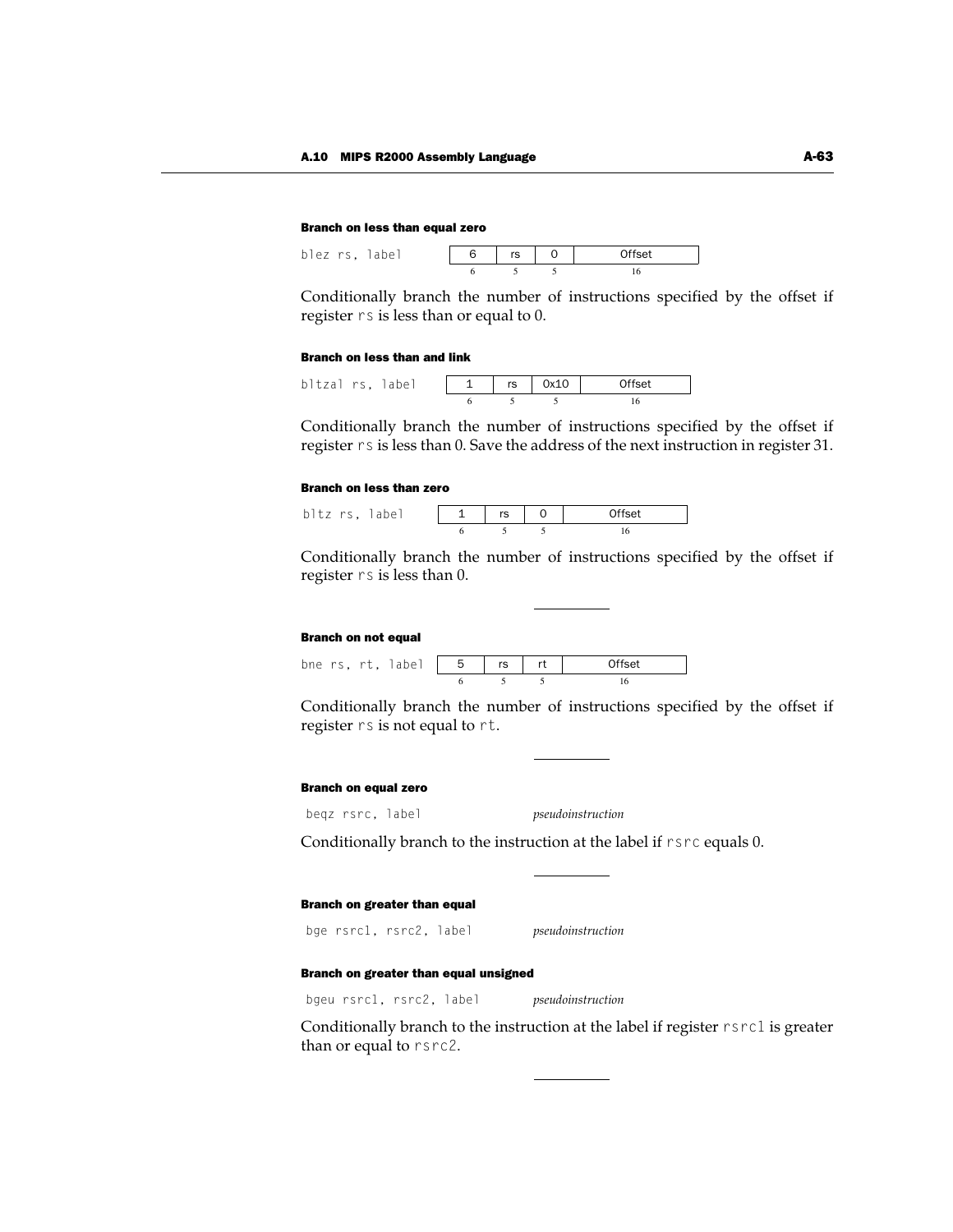#### Branch on greater than

bgt rsrc1, src2, label *pseudoinstruction*

#### Branch on greater than unsigned

bgtu rsrc1, src2, label *pseudoinstruction*

Conditionally branch to the instruction at the label if register rsrc1 is greater than src2.

#### Branch on less than equal

ble rsrc1, src2, label *pseudoinstruction*

#### Branch on less than equal unsigned

bleu rsrc1, src2, label *pseudoinstruction*

Conditionally branch to the instruction at the label if register rsrc1 is less than or equal to src2.

#### Branch on less than

blt rsrc1, rsrc2, label *pseudoinstruction*

#### Branch on less than unsigned

bltu rsrc1, rsrc2, label *pseudoinstruction*

Conditionally branch to the instruction at the label if register rsrc1 is less than

#### Branch on not equal zero

bnez rsrc, label *pseudoinstruction*

rsrc2.

Conditionally branch to the instruction at the label if register rsrc is not equal to 0.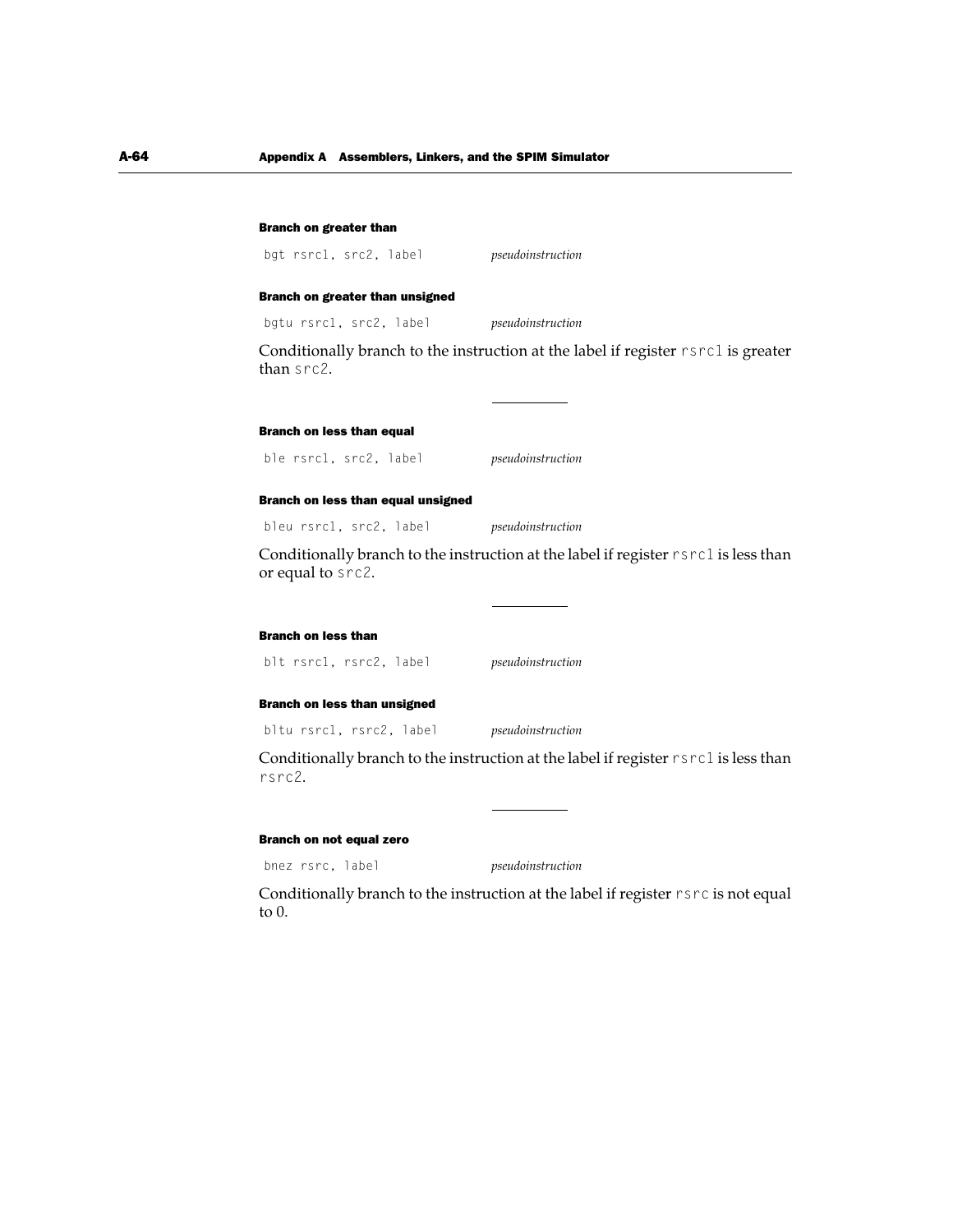### Jump Instructions

| ٠<br>×<br>. . |
|---------------|
|---------------|

| .<br>u | target |
|--------|--------|
|        |        |

Unconditionally jump to the instruction at target.

#### Jump and link

| iа<br>ا با ل<br>$U$ ul<br>v<br>◡ | target |
|----------------------------------|--------|
|                                  |        |

Unconditionally jump to the instruction at target. Save the address of the next instruction in register \$ra.

#### Jump and link register

| hair rs. ru | r <sub>s</sub> | $\begin{array}{c c c c c c c c c} \hline \end{array}$ |  | ч |
|-------------|----------------|-------------------------------------------------------|--|---|
|             |                |                                                       |  |   |

Unconditionally jump to the instruction whose address is in register rs. Save the address of the next instruction in register rd (which defaults to 31).

#### Jump register

Unconditionally jump to the instruction whose address is in register rs.

### Load Instructions

### Load address

la rdest, address *pseudoinstruction*

Load computed *address*—not the contents of the location—into register rdest.

### Load byte

lb rt, address 0x20 rs rt Offset 6 5 5 16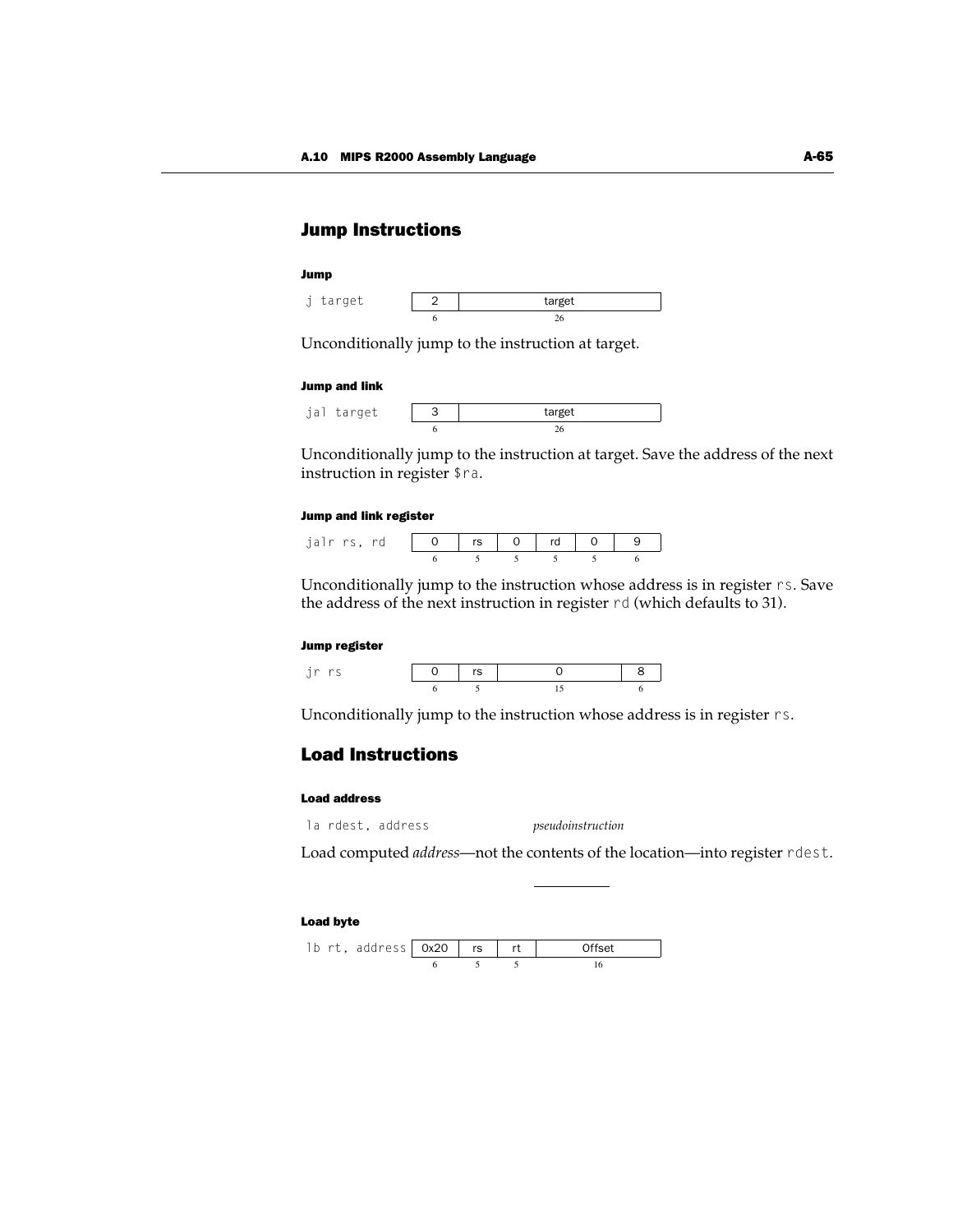#### Load unsigned byte



Load the byte at *address* into register rt. The byte is sign-extended by 1b, but not by lbu.

#### Load halfword

|  | $\frac{1}{n}$ h rt, address $\frac{1}{n}$ 0x21   rs   rt |  |  |
|--|----------------------------------------------------------|--|--|
|  |                                                          |  |  |

#### Load unsigned halfword



Load the 16-bit quantity (halfword) at *address* into register rt. The halfword is sign-extended by 1h, but not by 1hu.

#### Load word

|  | $\frac{1}{1}$ w rt, address $\frac{1}{2}$ 0x23 $\frac{1}{1}$ rs $\frac{1}{1}$ rt |  |  |
|--|----------------------------------------------------------------------------------|--|--|
|  |                                                                                  |  |  |

Load the 32-bit quantity (word) at *address* into register rt.

#### Load word coprocessor



Load the word at *address* into register rt of coprocessor *z* (0–3). The floatingpoint unit is  $z = 1$ .

#### Load word left



#### Load word right



Load the left (right) bytes from the word at the possibly unaligned *address* into register rt.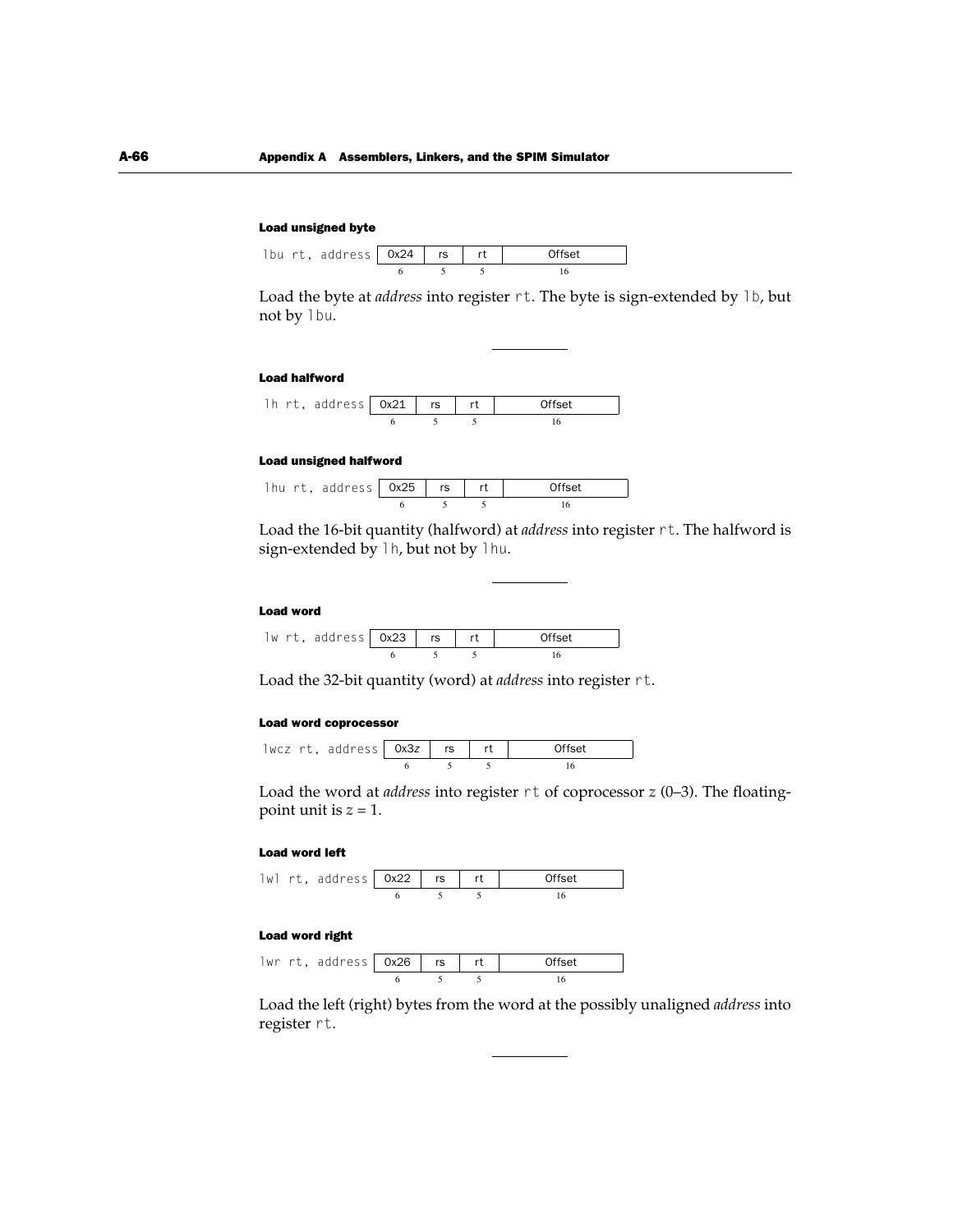#### Load doubleword

ld rdest, address *pseudoinstruction*

Load the 64-bit quantity at *address* into registers rdest and rdest + 1.

#### Unaligned load halfword

ulh rdest, address *pseudoinstruction*

#### Unaligned load halfword unsigned

ulhu rdest, address *pseudoinstruction*

Load the 16-bit quantity (halfword) at the possibly unaligned *address* into register rdest. The halfword is sign-extended by ulh, but not ulhu.

#### Unaligned load word

ulw rdest, address *pseudoinstruction*

Load the 32-bit quantity (word) at the possibly unaligned *address* into register rdest.

### Store Instructions

#### Store byte



Store the low byte from register rt at *address.*

#### Store halfword

|  | sh rt, address $\sqrt{0x29}$ rs $\sqrt{11}$ |  |  |
|--|---------------------------------------------|--|--|
|  |                                             |  |  |

Store the low halfword from register rt at *address*.

#### Store word

| sw rt, address   Ox2b   rs   rt |  |  |
|---------------------------------|--|--|
|                                 |  |  |

Store the word from register rt at *address*.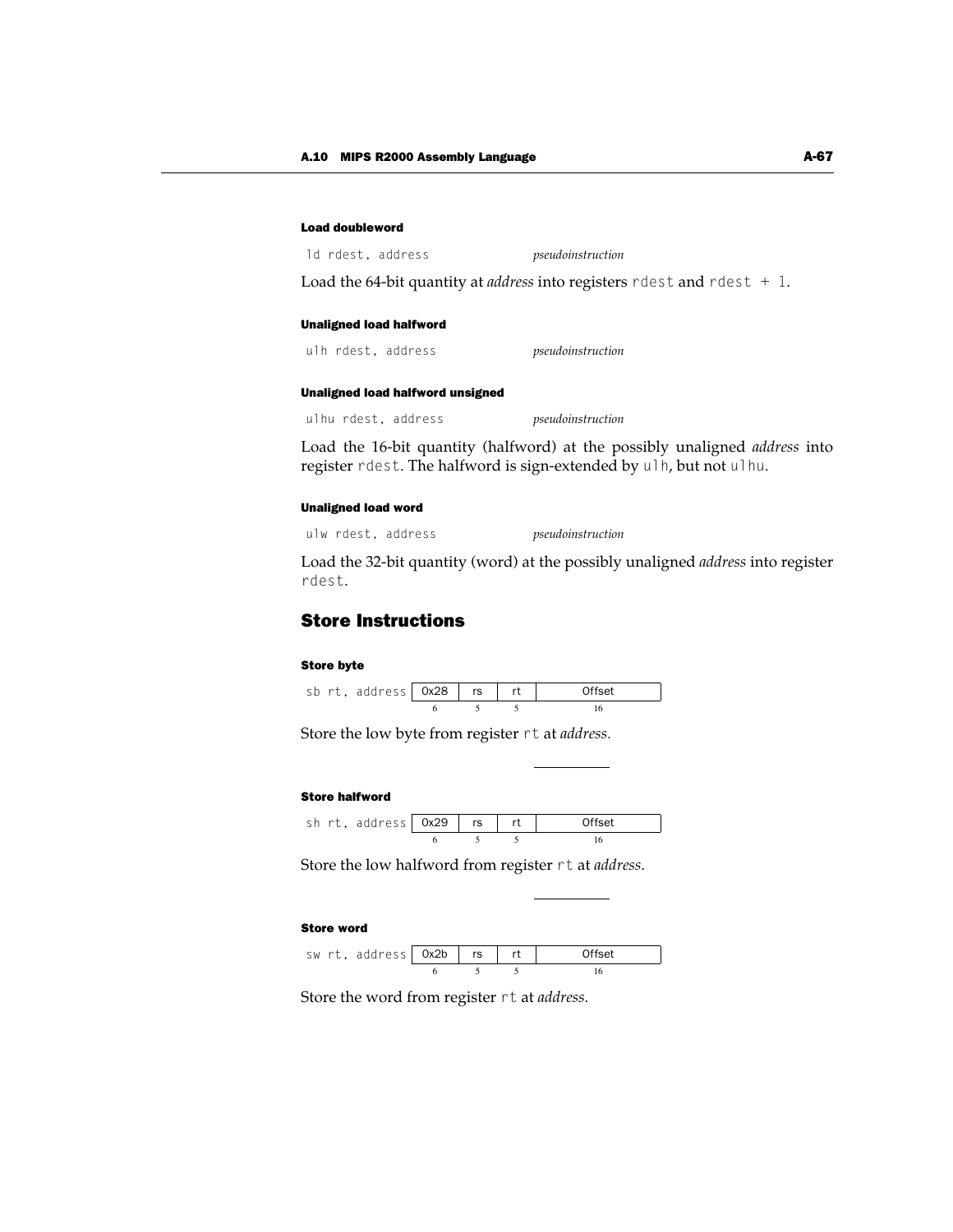#### Store word coprocessor



Store the word from register rt of coprocessor *z* at *address*. The floating-point unit is  $z = 1$ .

#### Store word left



#### Store word right

|  | swr rt, address   Ox2e   rs   rt |  | Offset |
|--|----------------------------------|--|--------|
|  |                                  |  |        |

Store the left (right) bytes from register rt at the possibly unaligned *address*.

#### Store doubleword

sd rsrc, address *pseudoinstruction*

Store the 64-bit quantity in registers rsrc and rsrc + 1 at *address*.

#### Unaligned store halfword

ush rsrc, address *pseudoinstruction*

Store the low halfword from register rsrc at the possibly unaligned *address*.

#### Unaligned store word

usw rsrc, address *pseudoinstruction*

Store the word from register rsrc at the possibly unaligned *address*.

### Data Movement Instructions

#### Move

move rdest, rsrc *pseudoinstruction*

Move register rsrc to rdest.

#### Move from hi

| m. |  | ч | $\mathbf{\Omega}$ | - - - - - |  |
|----|--|---|-------------------|-----------|--|
|    |  |   |                   |           |  |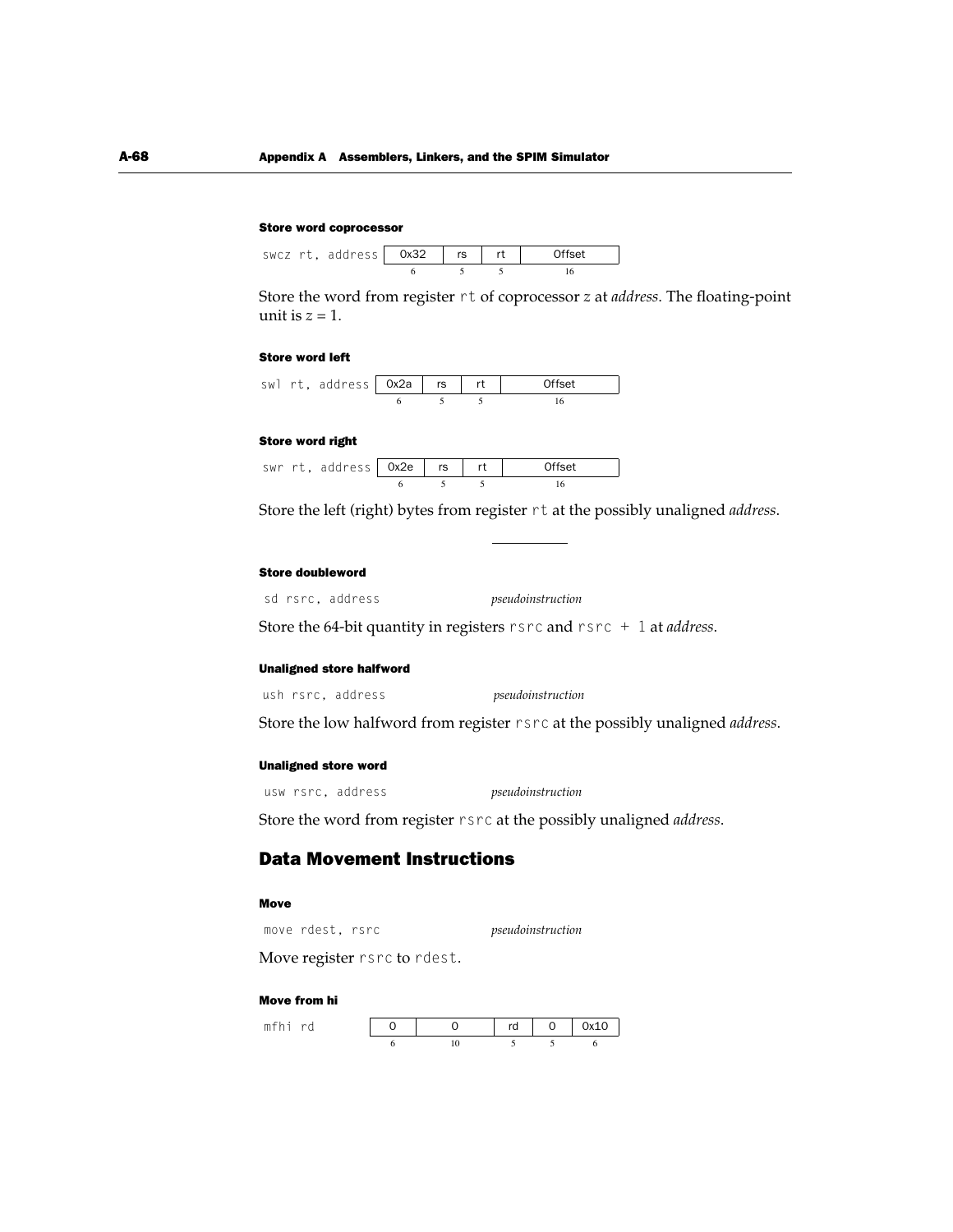#### Move from lo



The multiply and divide unit produces its result in two additional registers, hi and 10. These instructions move values to and from these registers. The multiply, divide, and remainder pseudoinstructions that make this unit appear to operate on the general registers move the result after the computation finishes.

Move the hi (lo) register to register rd.

#### Move to hi



Move to lo

mtlo rs

Move register  $rs$  to the  $hi$  ( $lo$ ) register.

#### Move from coprocessor *z*

| mtcz rt rc<br>,,,,, | $\begin{array}{c c c c} \hline \ \text{O} & \text{I} & \text{r} \text{t} \ \hline \end{array}$ |  |  |
|---------------------|------------------------------------------------------------------------------------------------|--|--|
|                     |                                                                                                |  |  |

Coprocessors have their own register sets. These instructions move values between these registers and the CPU's registers.

Move coprocessor *z'*s register rd to CPU register rt. The floating-point unit is coprocessor  $z = 1$ .

#### Move double from coprocessor 1

mfc1.d rdest, frsrc1 *pseudoinstruction*

Move floating-point registers frsrc1 and frsrc1 + 1 to CPU registers rdest and rdest + 1.

#### Move to coprocessor *z*

| $m + c$<br>r nt i<br><b>……</b> |  | 4   rt |  |
|--------------------------------|--|--------|--|
|                                |  |        |  |

Move CPU register rt to coprocessor *z*'s register rd.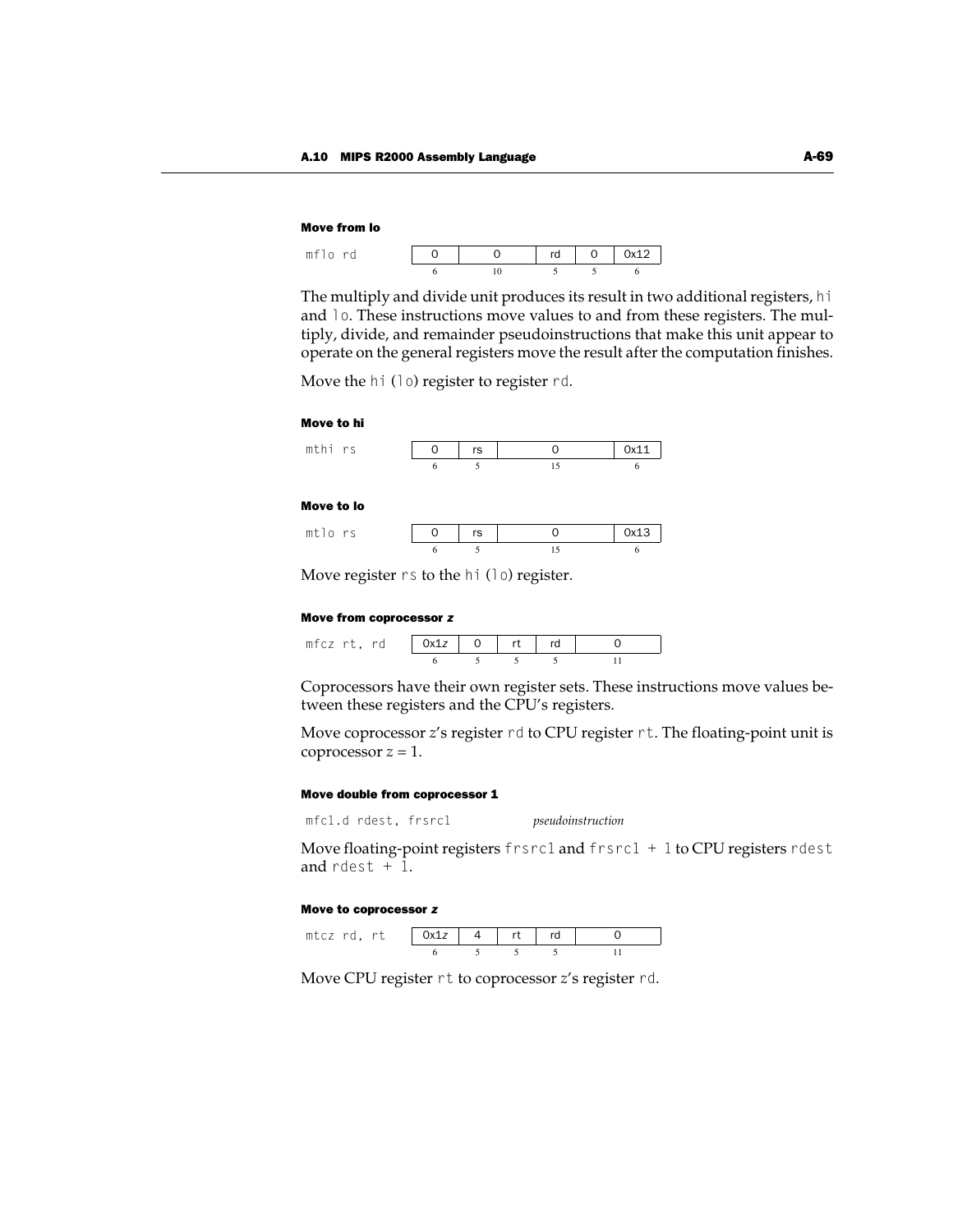### Floating-Point Instructions

The MIPS has a floating-point coprocessor (numbered 1) that operates on single precision (32-bit) and double precision (64-bit) floating-point numbers. This coprocessor has its own registers, which are numbered  $$f0-$f31$ . Because these registers are only 32 bits wide, two of them are required to hold doubles, so only floating-point registers with even numbers can hold double precision values.

Values are moved in or out of these registers one word (32 bits) at a time by lwc1, swc1, mtc1, and mfc1 instructions described above or by the l.s, l.d, s.s, and s.d pseudoinstructions described below. The flag set by floatingpoint comparison operations is read by the CPU with its bc1t and bc1f instructions.

In the actual instructions below, bits 21–26 are 0 for single precision and 1 for double precision. In the pseudoinstructions below, fdest is a floatingpoint register (e.g., \$f2).

#### Floating-point absolute value double



#### Floating-point absolute value single

|  | abs.s fd. fs $\vert$ 0x11   0   0   fs   1 |  |  | - 5 |
|--|--------------------------------------------|--|--|-----|
|  |                                            |  |  |     |

Compute the absolute value of the floating-point double (single) in register fs and put it in register fd.

#### Floating-point addition double



#### Floating-point addition single



Compute the sum of the floating-point doubles (singles) in registers fs and ft and put it in register fd.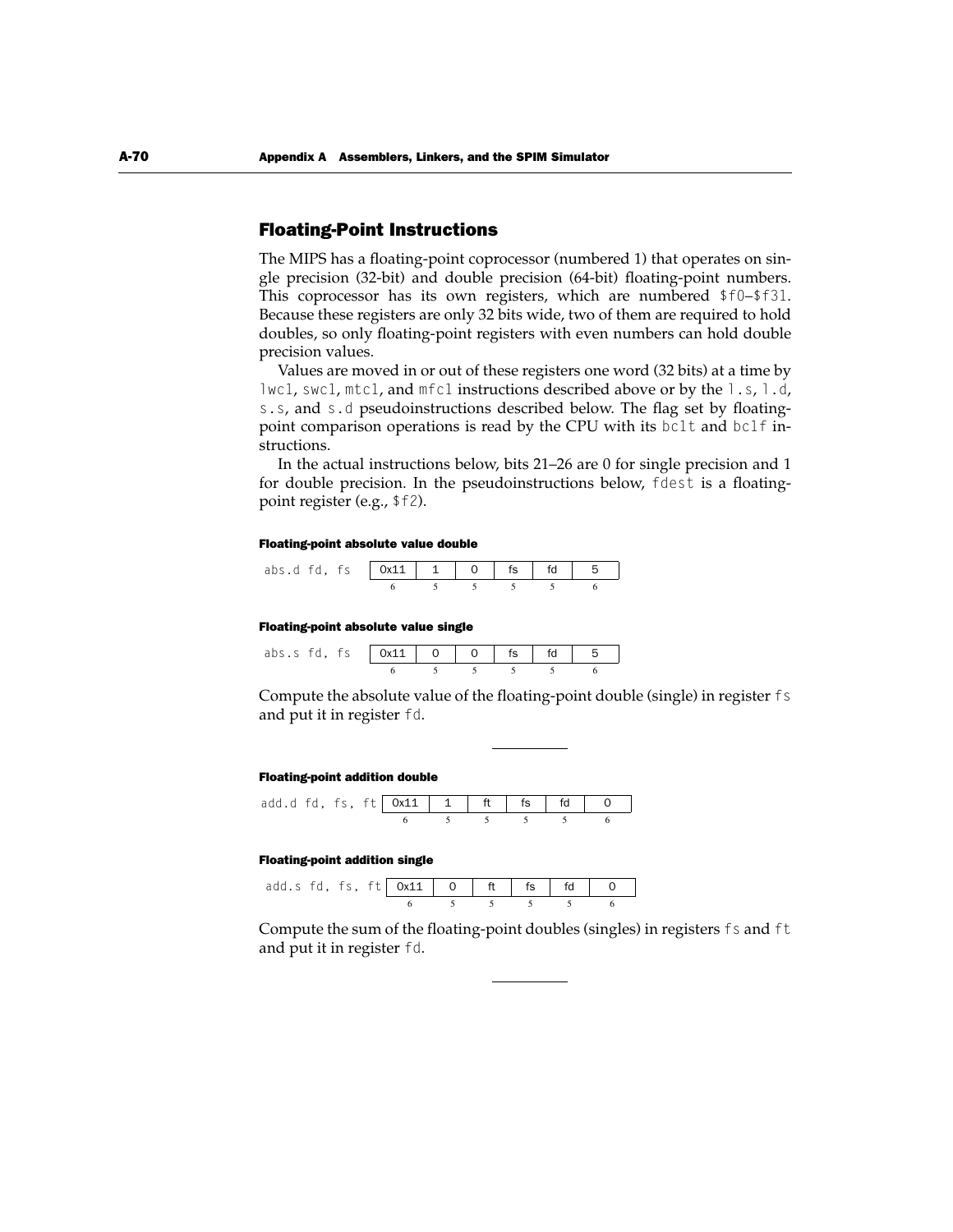#### Compare equal double

| c.eq.d fs, ft   $0x11$   1   ft   fs   0   FC   2 |  |  |  |  |
|---------------------------------------------------|--|--|--|--|
|                                                   |  |  |  |  |

#### Compare equal single

| c.eq.s fs, ft $\vert$ 0x11   0   ft   fs   0   FC   2 |  |             |  |  |
|-------------------------------------------------------|--|-------------|--|--|
|                                                       |  | 5 5 5 5 2 4 |  |  |

Compare the floating-point double in register fs against the one in ft and set the floating-point condition flag true if they are equal. Use the bc1t or bc1f instructions to test the value of this flag.

#### Compare less than equal double

| c. le.d fs. ft $\vert$ 0x11   1   ft   fs   0   FC   0xe |  |  |  |  |
|----------------------------------------------------------|--|--|--|--|
|                                                          |  |  |  |  |

#### Compare less than equal single

| c. le.s fs. ft $\vert$ 0x11   0   ft   fs   0   FC |  |  |  | 0xe |
|----------------------------------------------------|--|--|--|-----|
|                                                    |  |  |  |     |

Compare the floating-point double in register fs against the one in ft and set the floating-point condition flag true if the first is less than or equal to the second. Use the bc1t or bc1f instructions to test the value of this flag.

#### Compare less than double

| c. It.d fs, ft $\boxed{0x11}$ 1 ft fs $\boxed{0}$ FC $\boxed{0xc}$ |  |  |               |  |  |
|--------------------------------------------------------------------|--|--|---------------|--|--|
|                                                                    |  |  | 6 5 5 5 5 2 4 |  |  |

#### Compare less than single

| c. It.s fs, ft   $0x11$   0   ft   fs   0   FC   0xc |  |  |  |  |
|------------------------------------------------------|--|--|--|--|
|                                                      |  |  |  |  |

Compare the floating-point double in register fs against the one in ft and set the condition flag true if the first is less than the second. Use the bc1t or bc1f instructions to test the value of this flag.

#### Convert single to double

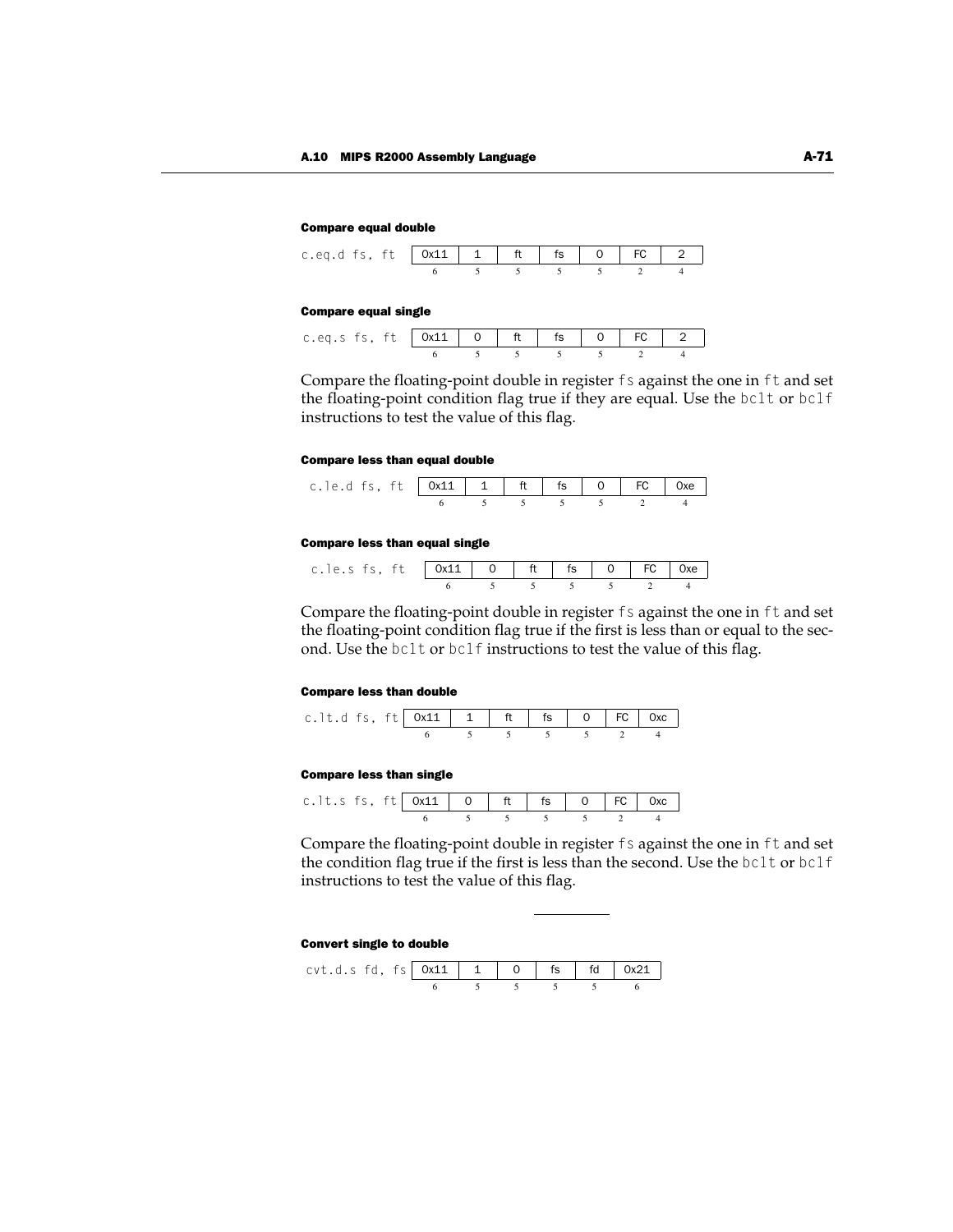#### Convert integer to double

| cvt.d.w fd, fs   $0x11$   $0$   $0$   fs   fd   $0x21$ |  |  |  |  |
|--------------------------------------------------------|--|--|--|--|
|                                                        |  |  |  |  |

Convert the single precision floating-point number or integer in register fs to a double precision number and put it in register fd.

#### Convert double to single

| $\textsf{cvt.s.d fd}, \;\textsf{fs}\, \fbox{\tt 0x11} \, \fbox{\tt 1} \, \phantom{0}\, \fbox{\tt 0} \, \phantom{0}\, \textsf{fs} \, \phantom{0}\, \textsf{fd} \, \phantom{0}\, \textsf{0x20}$ |  |  |       |  |  |
|-----------------------------------------------------------------------------------------------------------------------------------------------------------------------------------------------|--|--|-------|--|--|
|                                                                                                                                                                                               |  |  | 55555 |  |  |

#### Convert integer to single

| $\text{cvt.s.w fd. fs}$ $\text{0x11}$   0   0   fs   fd   0x20 |  |  |  |  |
|----------------------------------------------------------------|--|--|--|--|
|                                                                |  |  |  |  |

Convert the double precision floating-point number or integer in register fs to a single precision number and put it in register fd.

#### Convert double to integer

| cvt.w.d fd, fs $\begin{bmatrix} 0x11 & 1 & 0 \end{bmatrix}$ is the $\begin{bmatrix} 1 & 0 & 0 \end{bmatrix}$ |  |  |         |  |  |
|--------------------------------------------------------------------------------------------------------------|--|--|---------|--|--|
|                                                                                                              |  |  | 5 5 5 5 |  |  |

#### Convert single to integer

| $cvt.w.s fd, fs \overline{0x11}$   0   0   fs   fd   0x24 |  |  |         |  |  |
|-----------------------------------------------------------|--|--|---------|--|--|
|                                                           |  |  | 5 5 5 5 |  |  |

Convert the double or single precision floating-point number in register fs to an integer and put it in register fd.

#### Floating-point divide double



#### Floating-point divide single



Compute the quotient of the floating-point doubles (singles) in registers fs and ft and put it in register fd.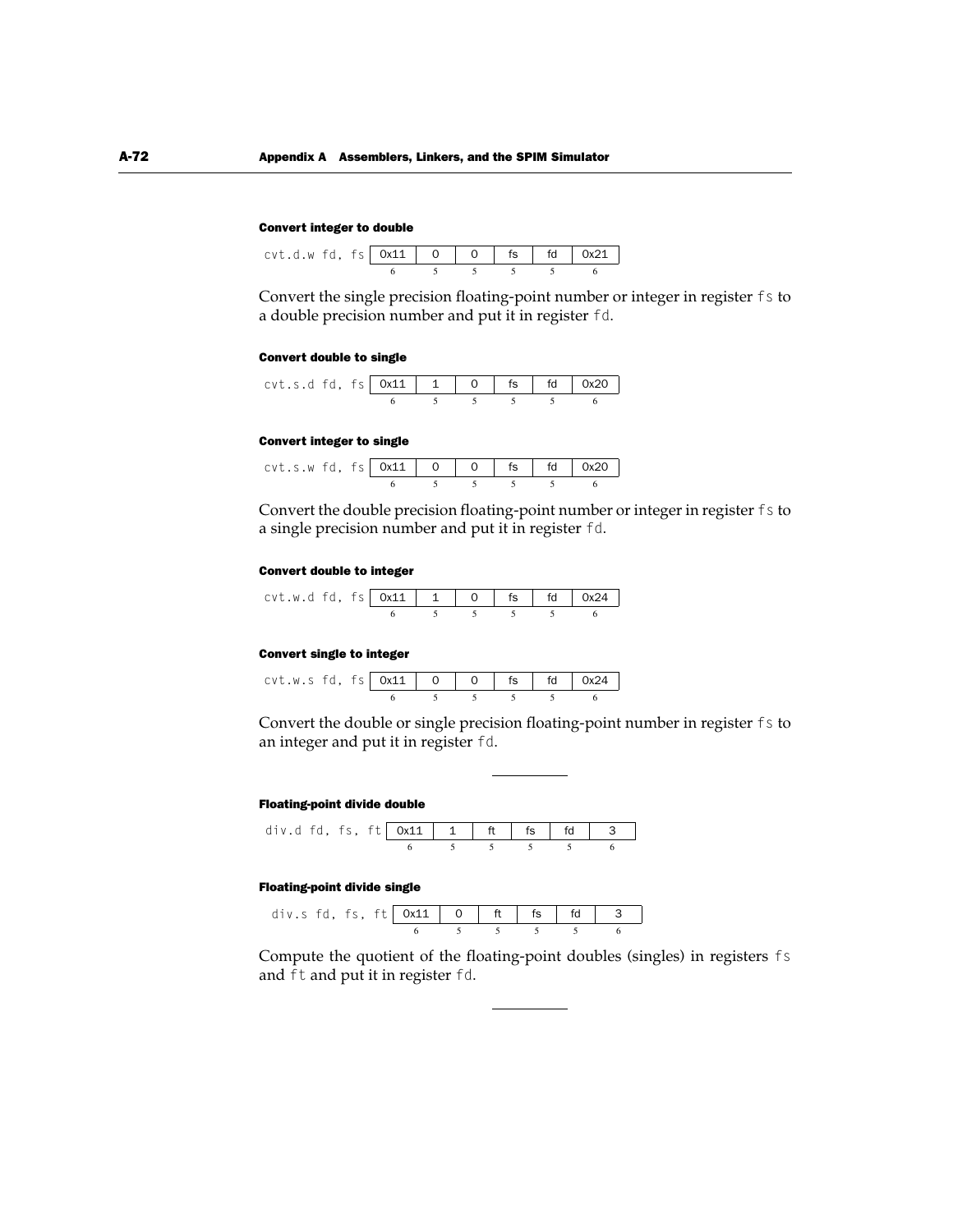#### Load floating-point double

l.d fdest, address *pseudoinstruction*

#### Load floating-point single

l.s fdest, address *pseudoinstruction*

Load the floating-point double (single) at address into register fdest.

#### Move floating-point double

| mov.d fd<br>. Tu, fs. 1 h | $0x11$   1   0 |  |  |  |
|---------------------------|----------------|--|--|--|
|                           |                |  |  |  |

#### Move floating-point single

| mo<br>sfd.ts in |  | $\begin{array}{c c c c c c} \hline \circ & \circ & \circ \end{array}$ |  |  |
|-----------------|--|-----------------------------------------------------------------------|--|--|
|                 |  |                                                                       |  |  |

Move the floating-point double (single) from register fs to register fd.

#### Floating-point multiply double

| mul.d fd, fs, ft   $0x11$   1   ft   fs   fd   2 |  |  |  |  |  |
|--------------------------------------------------|--|--|--|--|--|
|                                                  |  |  |  |  |  |

#### Floating-point multiply single

|  |  |  |                     |  | mul.s fd. fs. ft   $0x11$   0   ft   fs   fd   2 |
|--|--|--|---------------------|--|--------------------------------------------------|
|  |  |  | $\sim$ 5.000 $\sim$ |  |                                                  |

Compute the product of the floating-point doubles (singles) in registers fs and ft and put it in register fd.

6 5555 6

#### Negate double

### neg.d fd, fs  $\vert$  0x11 | 1 | 0 | fs | fd | 7

## Negate single



Negate the floating-point double (single) in register fs and put it in register fd.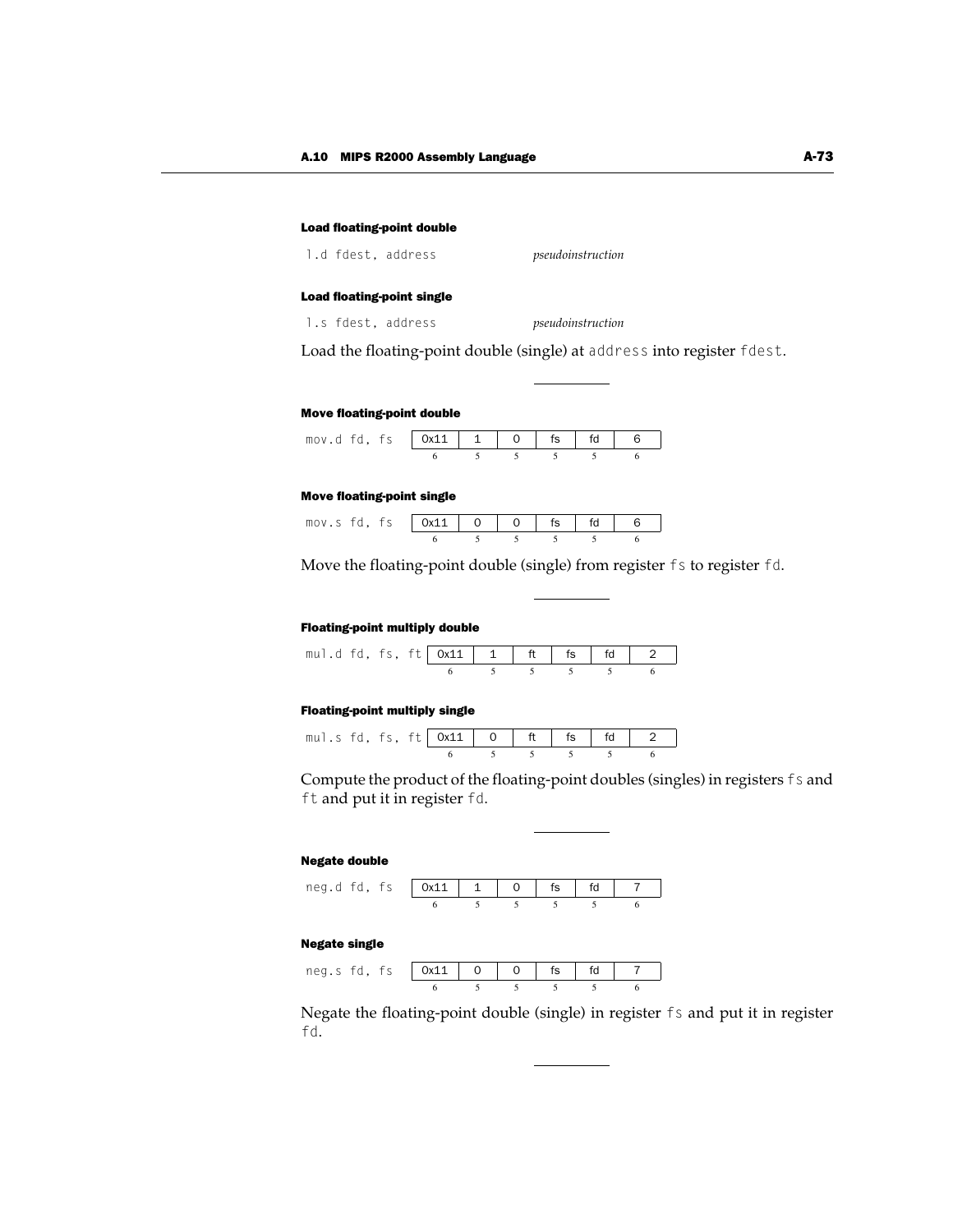#### Store floating-point double

s.d fdest, address *pseudoinstruction*

### Store floating-point single

s.s fdest, address *pseudoinstruction*

Store the floating-point double (single) in register fdest at address.

### Floating-point subtract double

|  |  | sub.d fd. fs. ft  0x11   1   ft   fs   fd   1 |  |  |  |
|--|--|-----------------------------------------------|--|--|--|
|  |  |                                               |  |  |  |

#### Floating-point subtract single

|  |  | sub.s fd, fs, ft $\vert$ Ox11 $\vert$ 0 $\vert$ ft $\vert$ fs $\vert$ fd $\vert$ 1 |  |  |  |
|--|--|------------------------------------------------------------------------------------|--|--|--|
|  |  |                                                                                    |  |  |  |

Compute the difference of the floating-point doubles (singles) in registers fs and ft and put it in register fd.

## Exception and Interrupt Instructions

## Return from exception



Restore the Status register.

#### System call



Register \$v0 contains the number of the system call (see Figure A.17) provided by SPIM.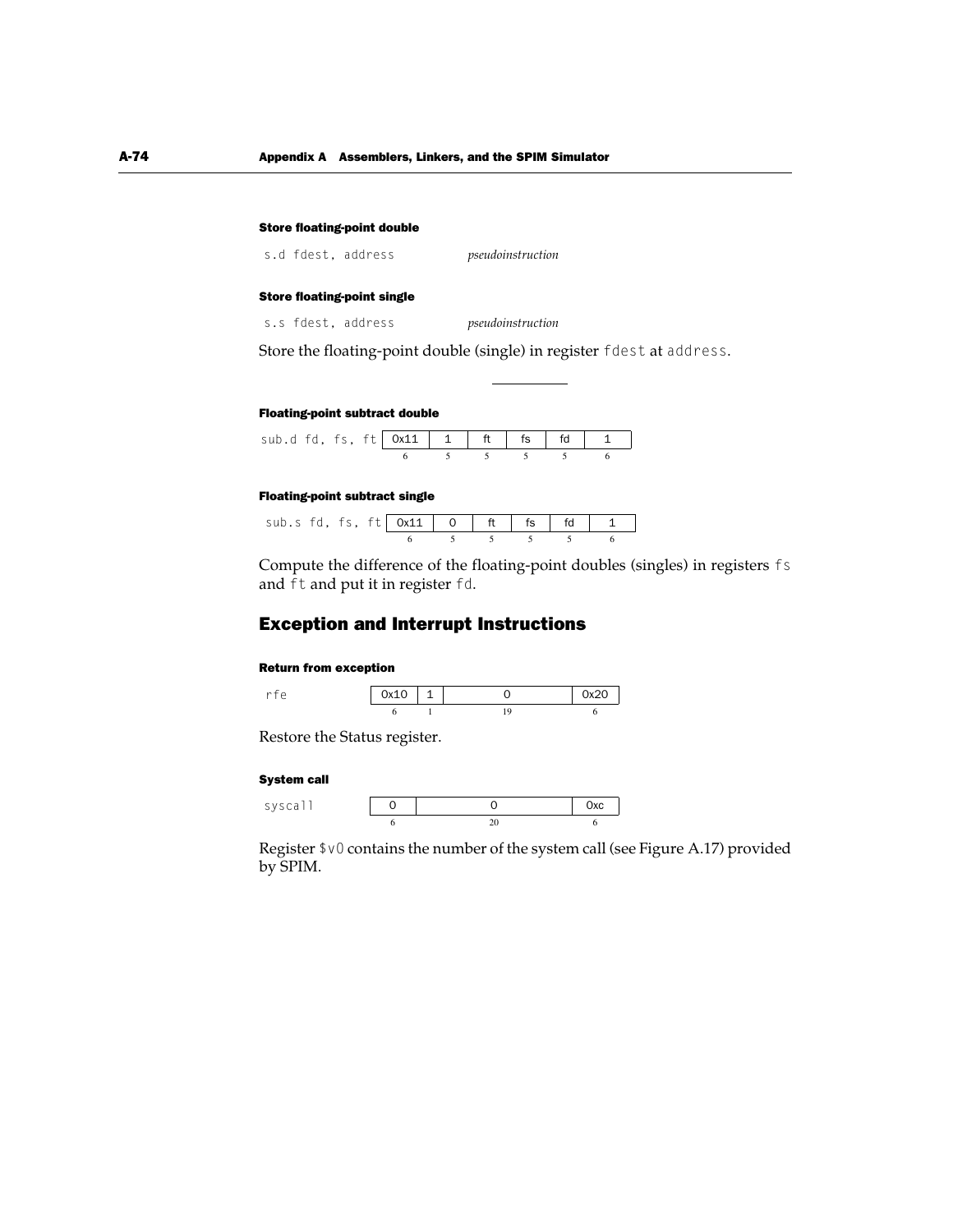## Break



Cause exception *code*. Exception 1 is reserved for the debugger.

#### No operation

Do nothing.

## **Concluding Remarks**

Programming in assembly language requires a programmer to trade off helpful features of high-level languages—such as data structures, type checking, and control constructs—for complete control over the instructions that a computer executes. External constraints on some applications, such as response time or program size, require a programmer to pay close attention to every instruction. However, the cost of this level of attention is assembly language programs that are longer, more time-consuming to write, and more difficult to maintain than high-level language programs.

Moreover, three trends are reducing the need to write programs in assembly language. The first trend is toward the improvement of compilers. Modern compilers produce code that is typically comparable to the best handwritten code and is sometimes better. The second trend is the introduction of new processors that are not only faster, but in the case of processors that execute multiple instructions simultaneously, also more difficult to program by hand. In addition, the rapid evolution of the modern computer favors high-level language programs that are not tied to a single architecture. Finally, we witness a trend toward increasingly complex applications—characterized by complex graphic interfaces and many more features than their predecessors. Large applications are written by teams of programmers and require the modularity and semantic checking features provided by high-level languages.

## To Probe Further

Kane, G., and J. Heinrich [1992]. *MIPS RISC Architecture*, Prentice Hall, Englewood Cliffs, NJ.

*The last word on the MIPS instruction set and assembly language programming on these machines.*

Aho, A., R. Sethi, and J. Ullman [1985]. *Compilers: Principles, Techniques, and Tools*, Addison-Wesley, Reading, MA.

*Slightly dated and lacking in coverage of modern architectures, but still the standard reference on compilers.*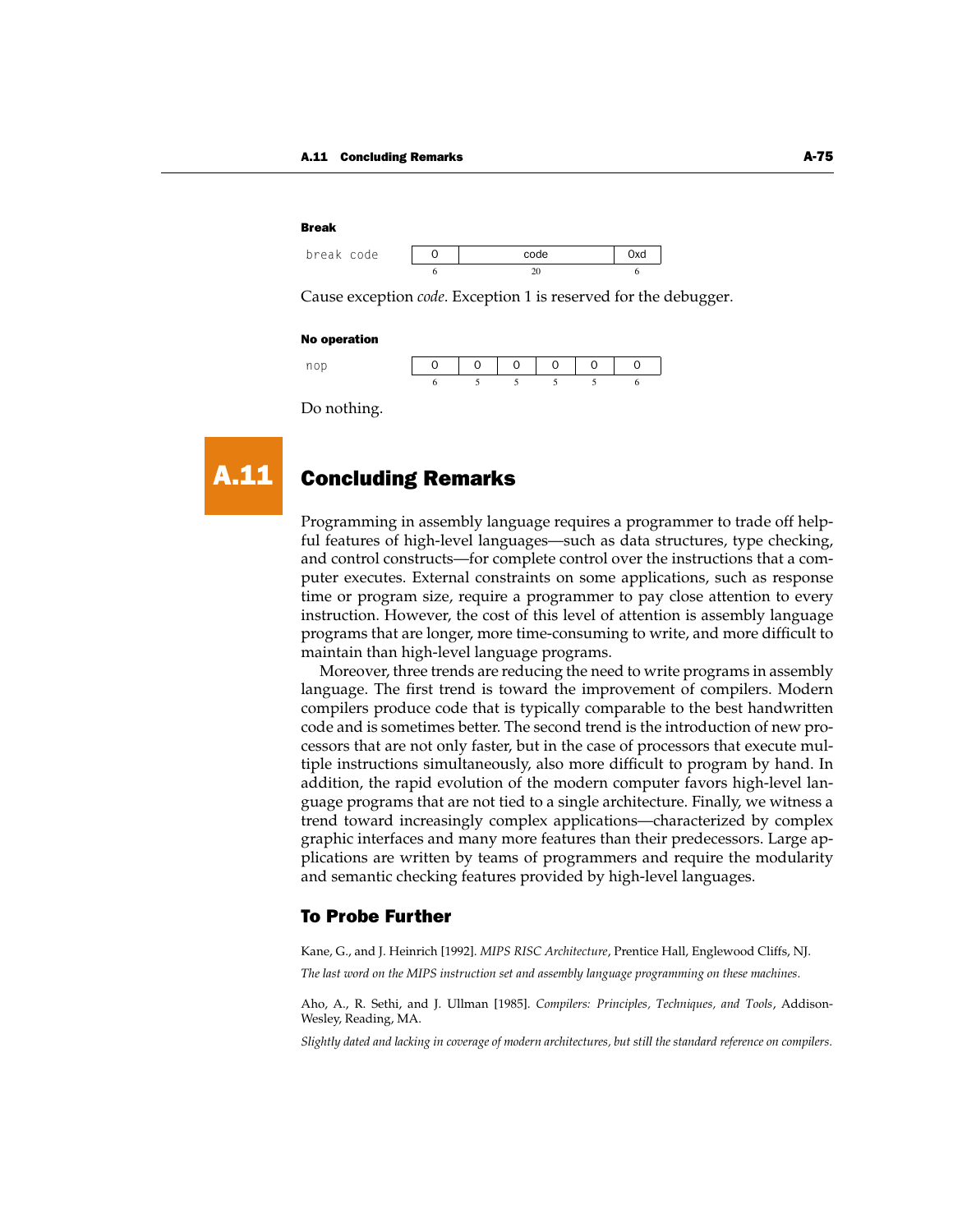## **Key Terms**

A number of key terms have been introduced in this appendix. Check the Glossary for definitions of terms you are uncertain of.

absolute address assembler directive backpatching callee-saved register caller-saved register data segment external or global label formal parameter forward reference

interrupt handler local label machine language macros procedure call or stack frame recursive procedures register-use or procedure-call convention relocation information

separate compilation source language stack segment static data symbol table text segment unresolved reference virtual machine

# **Exercises**

**A.1** [5] <§A.5> Section A.5 described how memory is partitioned on most MIPS systems. Propose another way of dividing memory that meets the same goals.

A.2 [20] <SA.6> Rewrite the code for fact to use fewer instructions.

**A.3** [5]  $\leq$  SA.7> Is it ever safe for a user program to use registers  $\frac{1}{0}$  or  $\frac{1}{2}$ 

A.4 [25] <§A.7> Section A.7 contains code for a very simple exception handler. One serious problem with this handler is that it disables interrupts for a long time. This means that interrupts from a fast I/O device may be lost. Write a better exception handler that is interruptable and enables interrupts as quickly as possible.

A.5 [15] <§A.7> The simple exception handler always jumps back to the instruction following the exception. This works fine unless the instruction that causes the exception is in the delay slot of a branch. In that case, the next instruction is the target of the branch. Write a better handler that uses the EPC register to determine which instruction should be executed after the exception.

A.6 [5] <§A.9> Using SPIM, write and test an adding machine program that repeatedly reads in integers and adds them into a running sum. The program should stop when it gets an input that is 0, printing out the sum at that point. Use the SPIM system calls described on pages A-48 and A-49.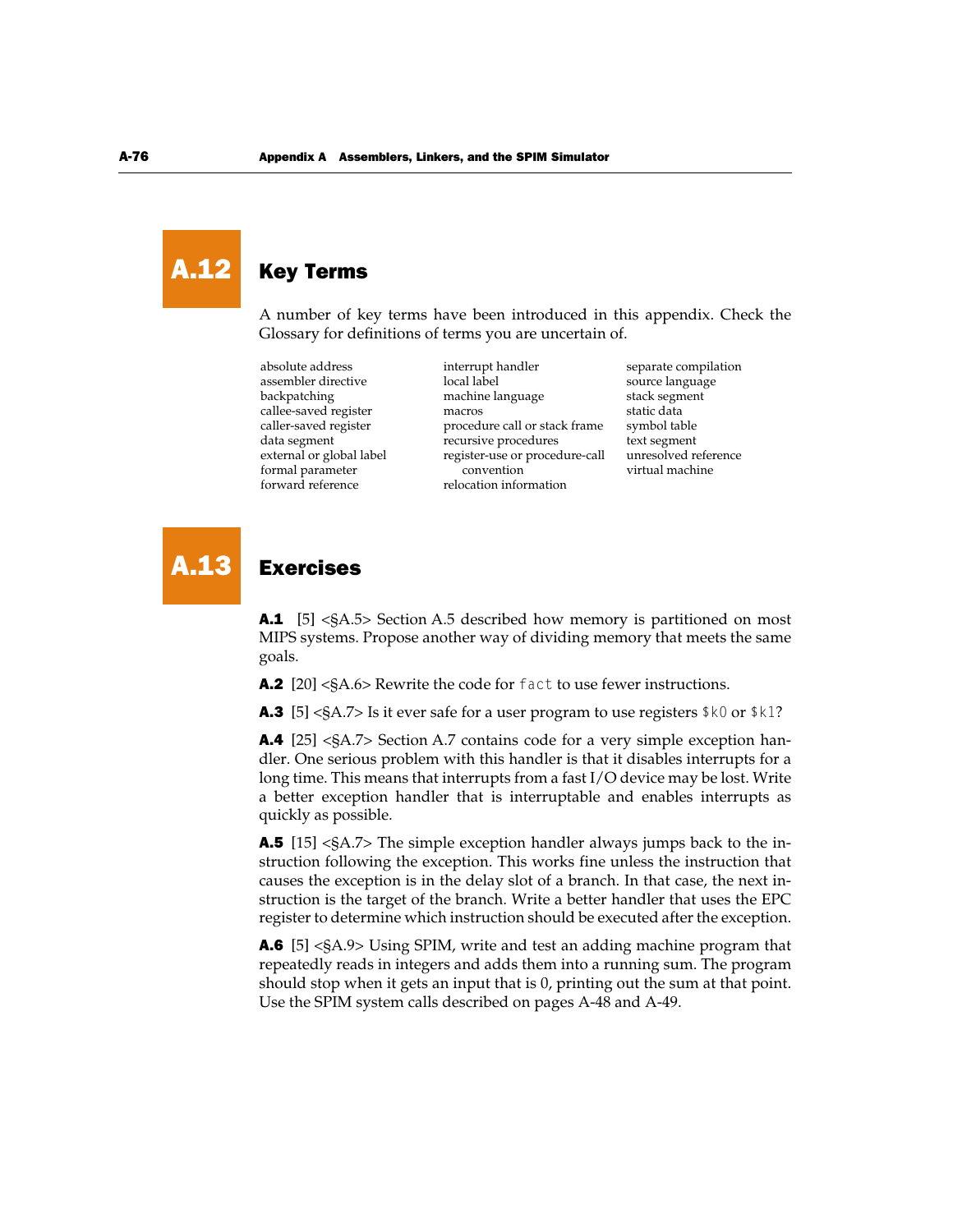**A.7** [5] <SA.9> Using SPIM, write and test a program that reads in three integers and prints out the sum of the largest two of the three. Use the SPIM system calls described on pages A-48 and A-49. You can break ties arbitrarily.

**A.8** [5] <SA.9> Using SPIM, write and test a program that reads in a positive integer using the SPIM system calls. If the integer is not positive, the program should terminate with the message "Invalid Entry"; otherwise the program should print out the names of the digits of the integers, delimited by exactly one space. For example, if the user entered "728," the output would be "Seven Two Eight."

A.9 [25] <§A.9> Write and test a MIPS assembly language program to compute and print the first 100 prime numbers. A number *n* is prime if no numbers except 1 and *n* divide it evenly. You should implement two routines:

- test\_prime (n) Return 1 if *n* is prime and 0 if *n* is not prime.
- main () Iterate over the integers, testing if each is prime. Print the first 100 numbers that are prime.

Test your programs by running them on SPIM.

**A.10** A.10 [10] <§§A.6, A.9> Using SPIM, write and test a recursive program for solving the classic mathematical recreation, the Towers of Hanoi puzzle. (This will require the use of stack frames to support recursion.) The puzzle consists of three pegs (1, 2, and 3) and *n* disks (the number *n* can vary; typical values might be in the range from 1 to 8). Disk 1 is smaller than disk 2, which is in turn smaller than disk 3, and so forth, with disk *n* being the largest. Initially, all the disks are on peg 1, starting with disk *n* on the bottom, disk *n* – 1 on top of that, and so forth, up to disk 1 on the top. The goal is to move all the disks to peg 2. You may only move one disk at a time, that is, the top disk from any of the three pegs onto the top of either of the other two pegs. Moreover, there is a constraint: You must not place a larger disk on top of a smaller disk.

The C program on the next page can be used to help write your assembly language program.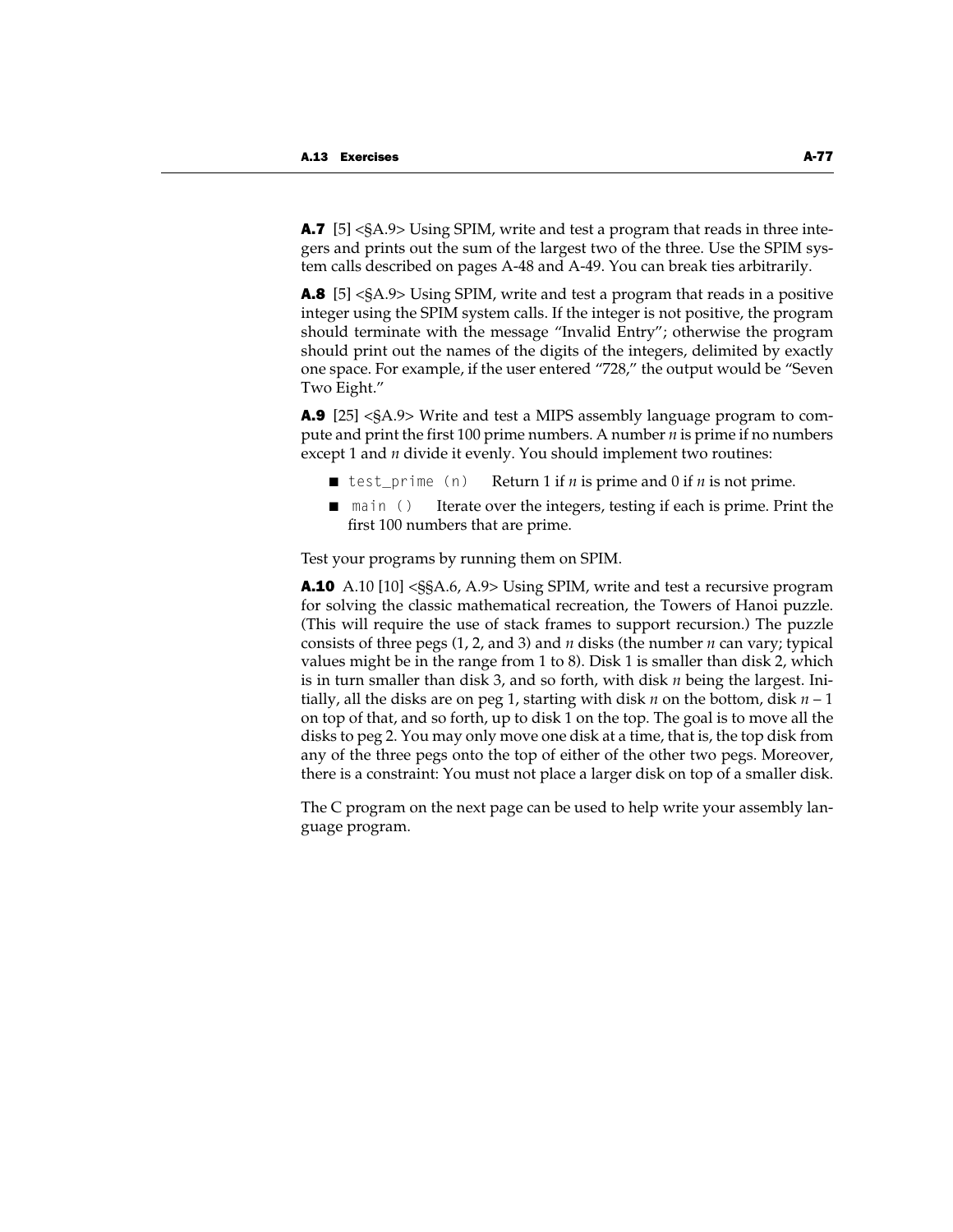```
/* move n smallest disks from start to finish using extra */
void hanoi(int n, int start, int finish, int extra){
  if(n != 0){
    hanoi(n-1, start, extra, finish);
    print_string("Move disk");
    print_int(n);
    print_string("from peg");
    print_int(start);
    print_string("to peg");
    print_int(finish);
    print_string(".\n");
    hanoi(n-1, extra, finish, start);
  }
}
main(){
  int n;
  print_string("Enter number of disks>");
  n = read(int();hanoi(n, 1, 2, 3);
  return 0;
}
```